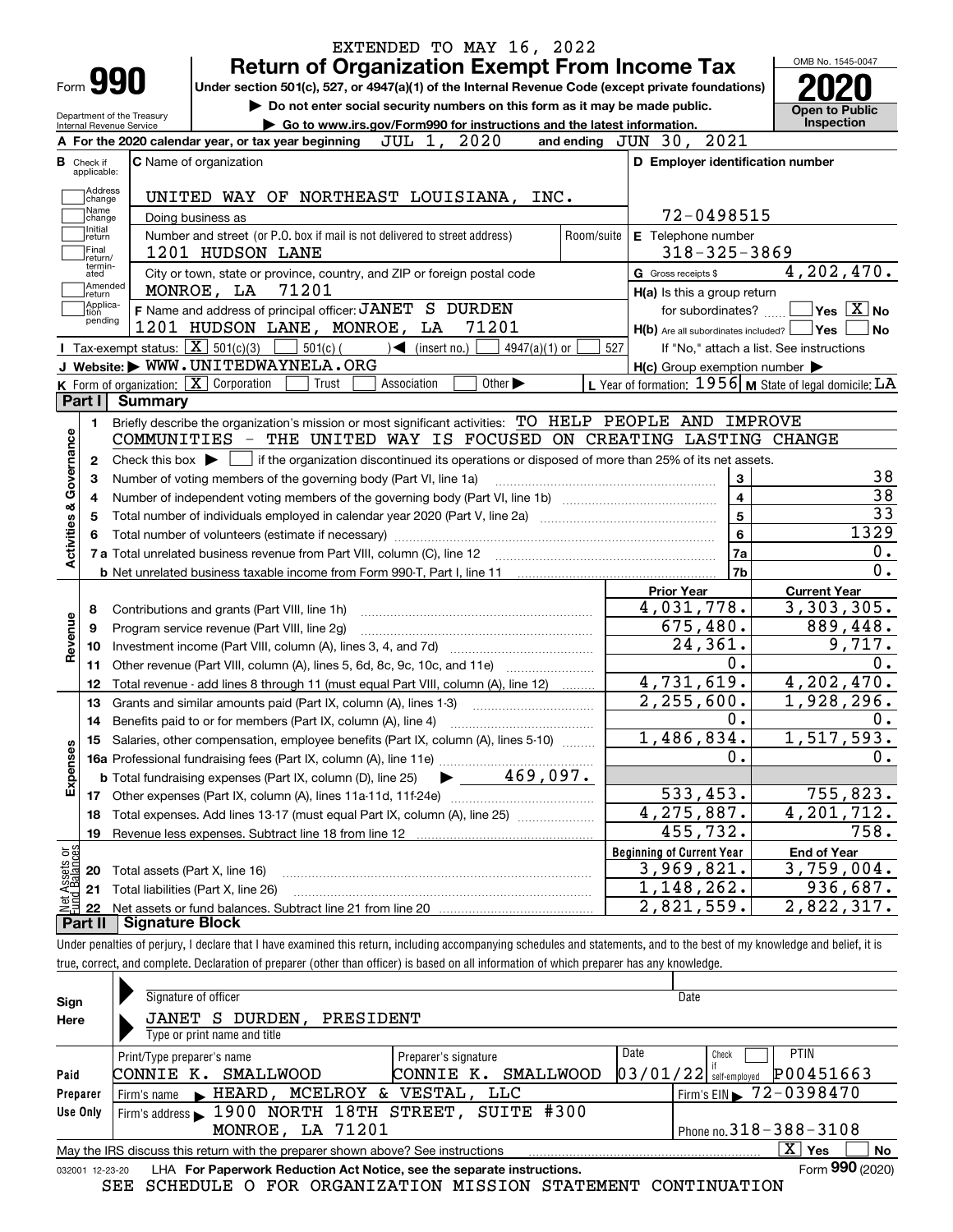|              | 72-0498515<br>UNITED WAY OF NORTHEAST LOUISIANA, INC.<br>$Page$ 2<br>Form 990 (2020)                                                                                                                               |
|--------------|--------------------------------------------------------------------------------------------------------------------------------------------------------------------------------------------------------------------|
| Part III     | <b>Statement of Program Service Accomplishments</b>                                                                                                                                                                |
|              | $\vert X \vert$                                                                                                                                                                                                    |
| 1            | Briefly describe the organization's mission:<br>TO HELP PEOPLE AND IMPROVE COMMUNITIES - THE UNITED WAY IS FOCUSED ON<br>CREATING LASTING CHANGE IN COMMUNITY CONDITIONS TO IMPROVE THE LIVES                      |
|              | OF PEOPLE THROUGH COMMUNITY INITIATIVES.                                                                                                                                                                           |
|              |                                                                                                                                                                                                                    |
| $\mathbf{2}$ | Did the organization undertake any significant program services during the year which were not listed on the                                                                                                       |
|              | $\Box$ Yes $[\overline{\mathrm{X}}]$ No<br>prior Form 990 or 990-EZ?                                                                                                                                               |
|              | If "Yes," describe these new services on Schedule O.                                                                                                                                                               |
| 3            | $\boxed{\phantom{1}}$ Yes $\boxed{\text{X}}$ No<br>Did the organization cease conducting, or make significant changes in how it conducts, any program services?<br>If "Yes," describe these changes on Schedule O. |
| 4            | Describe the organization's program service accomplishments for each of its three largest program services, as measured by expenses.                                                                               |
|              | Section 501(c)(3) and 501(c)(4) organizations are required to report the amount of grants and allocations to others, the total expenses, and<br>revenue, if any, for each program service reported.                |
| 4a           | 1, 066, 329. including grants of \$ 1, 066, 329. ) (Revenue \$<br>$\overline{\phantom{a}}$<br>(Expenses \$<br>(Code:                                                                                               |
|              | AGENCY FUNDING -                                                                                                                                                                                                   |
|              | THE PURPOSE OF UNITED WAY OF NORTHEAST LOUISIANA IS HELPING PEOPLE AND                                                                                                                                             |
|              | IMPROVING THE COMMUNITY.<br>UNITED WAY HELPS PEOPLE BY SUPPORTING                                                                                                                                                  |
|              | NUMEROUS AGENCY PROGRAMS THAT EFFECTIVELY WORK TOGETHER TO ACHIEVE                                                                                                                                                 |
|              | COMMUNITY GOALS AND INITIATIVES.                                                                                                                                                                                   |
|              |                                                                                                                                                                                                                    |
|              |                                                                                                                                                                                                                    |
|              |                                                                                                                                                                                                                    |
|              |                                                                                                                                                                                                                    |
|              |                                                                                                                                                                                                                    |
|              |                                                                                                                                                                                                                    |
|              |                                                                                                                                                                                                                    |
| 4b           | $571, 251$ . including grants of \$ $571, 251$ . (Revenue \$<br>) (Expenses \$<br>(Code:                                                                                                                           |
|              | DONOR DESIGNATIONS -                                                                                                                                                                                               |
|              | DISTRIBUTION OF GIFTS DESIGNATED BY DONORS TO OTHER 501(C)(3) AGENCIES.                                                                                                                                            |
|              | OTHER AGENCY PAYMENTS ARE MADE AT THE DIRECTION OF THE DONOR.                                                                                                                                                      |
|              |                                                                                                                                                                                                                    |
|              |                                                                                                                                                                                                                    |
|              |                                                                                                                                                                                                                    |
|              |                                                                                                                                                                                                                    |
|              |                                                                                                                                                                                                                    |
|              |                                                                                                                                                                                                                    |
|              |                                                                                                                                                                                                                    |
|              |                                                                                                                                                                                                                    |
|              |                                                                                                                                                                                                                    |
| 4с           | $1,044,438$ encluding grants of \$<br>$\left(\text{Code:}\right)$ $\left(\text{Expenses $}\right)$<br>) (Revenue \$                                                                                                |
|              | UNITED WAY $2-1-1$ -                                                                                                                                                                                               |
|              | PROVIDES A FREE, EASY TO REMEMBER TELEPHONE NUMBER THAT GIVES PEOPLE A                                                                                                                                             |
|              | FAST, EASY WAY TO GET CONNECTED TO AVAILABLE SOCIAL ASSISTANCE                                                                                                                                                     |
|              | DURING THE CALENDAR YEAR 2020 THE UNITED WAY OF NORTHEAST<br>SERVICES.                                                                                                                                             |
|              | LA'S 2-1-1 ANSWERED 20,851 CALLS.                                                                                                                                                                                  |
|              |                                                                                                                                                                                                                    |
|              | LOUISIANA ASSOCIATION OF UNITED WAYS (LAUW) 2-1-1 -                                                                                                                                                                |
|              | PROVIDES THE SAME EASY ACCESS TO AVAILABLE ASSISTANCE TO ALL REGIONS OF                                                                                                                                            |
|              |                                                                                                                                                                                                                    |
|              | LOUISIANA, EXCEPT FOR LAFAYETTE AND NEW ORLEANS.<br>DURING THE CALENDAR                                                                                                                                            |
|              | YEAR 2020 TOTAL CALLS ANSWERED FOR ALL REGIONS UNDER CONTRACT WERE                                                                                                                                                 |
|              | 104,153.                                                                                                                                                                                                           |
|              |                                                                                                                                                                                                                    |
|              | 4d Other program services (Describe on Schedule O.)                                                                                                                                                                |
|              | $290, 716.$ (Revenue \$)<br>729, 189. including grants of \$<br>(Expenses \$                                                                                                                                       |
|              | 3,411,207.<br>4e Total program service expenses                                                                                                                                                                    |
|              | Form 990 (2020)                                                                                                                                                                                                    |
|              | 032002 12-23-20                                                                                                                                                                                                    |
|              | 3                                                                                                                                                                                                                  |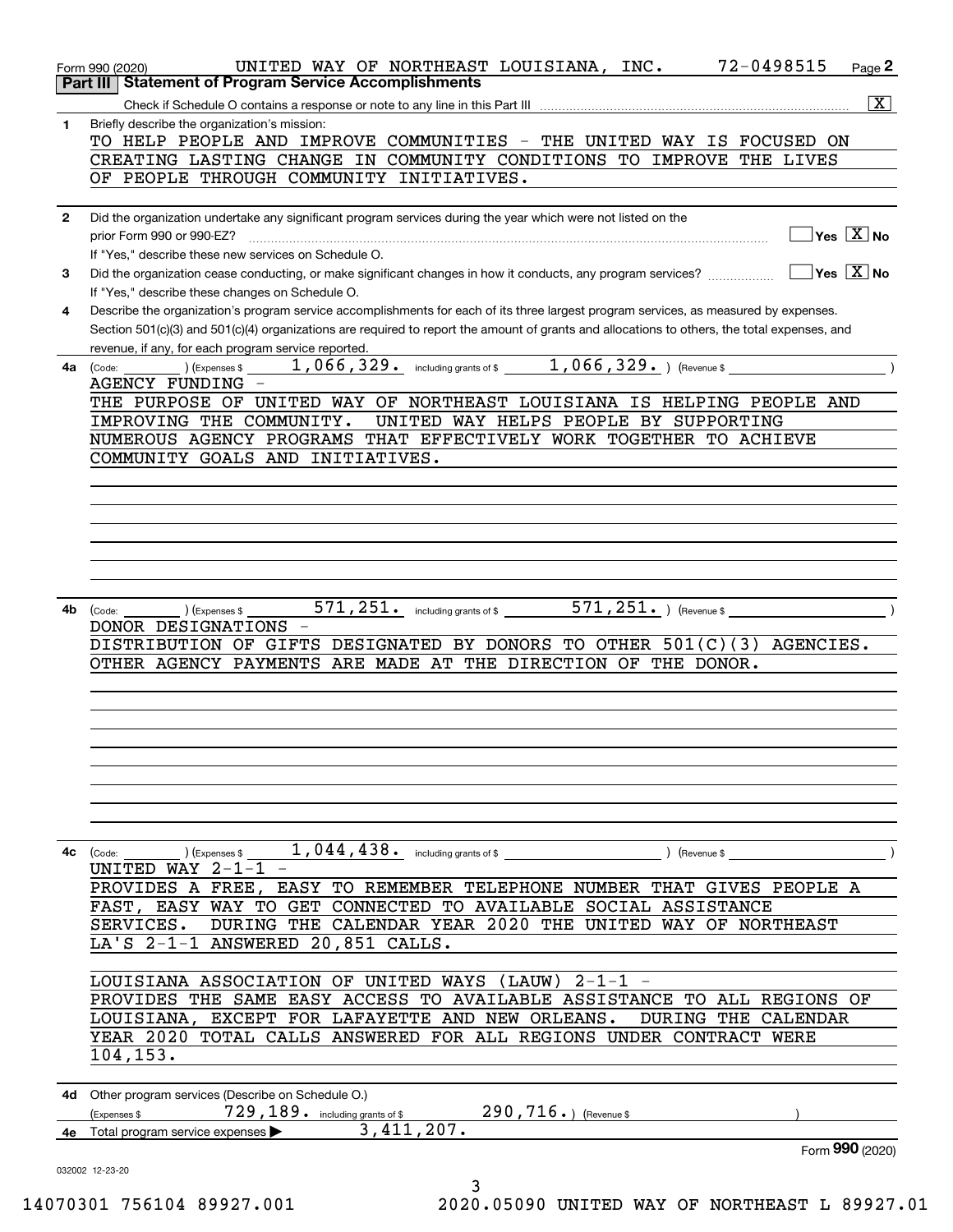|  | Form 990 (2020) |
|--|-----------------|

|     |                                                                                                                                                                                                                                                   |                  | Yes                     | No                |
|-----|---------------------------------------------------------------------------------------------------------------------------------------------------------------------------------------------------------------------------------------------------|------------------|-------------------------|-------------------|
| 1.  | Is the organization described in section $501(c)(3)$ or $4947(a)(1)$ (other than a private foundation)?                                                                                                                                           |                  |                         |                   |
|     |                                                                                                                                                                                                                                                   | 1.               | X                       |                   |
| 2   |                                                                                                                                                                                                                                                   | $\overline{2}$   | $\overline{\mathbf{x}}$ |                   |
| 3   | Did the organization engage in direct or indirect political campaign activities on behalf of or in opposition to candidates for                                                                                                                   |                  |                         |                   |
|     |                                                                                                                                                                                                                                                   | 3                |                         | x                 |
| 4   | Section 501(c)(3) organizations. Did the organization engage in lobbying activities, or have a section 501(h) election in effect                                                                                                                  |                  |                         |                   |
|     |                                                                                                                                                                                                                                                   | 4                |                         | x                 |
| 5   | Is the organization a section 501(c)(4), 501(c)(5), or 501(c)(6) organization that receives membership dues, assessments, or                                                                                                                      |                  |                         | x                 |
|     |                                                                                                                                                                                                                                                   | 5                |                         |                   |
| 6   | Did the organization maintain any donor advised funds or any similar funds or accounts for which donors have the right to                                                                                                                         |                  |                         | x                 |
| 7   | provide advice on the distribution or investment of amounts in such funds or accounts? If "Yes," complete Schedule D, Part I<br>Did the organization receive or hold a conservation easement, including easements to preserve open space,         | 6                |                         |                   |
|     |                                                                                                                                                                                                                                                   | $\overline{7}$   |                         | x                 |
| 8   | Did the organization maintain collections of works of art, historical treasures, or other similar assets? If "Yes," complete                                                                                                                      |                  |                         |                   |
|     |                                                                                                                                                                                                                                                   | 8                |                         | x                 |
| 9   | Did the organization report an amount in Part X, line 21, for escrow or custodial account liability, serve as a custodian for                                                                                                                     |                  |                         |                   |
|     | amounts not listed in Part X; or provide credit counseling, debt management, credit repair, or debt negotiation services?                                                                                                                         |                  |                         |                   |
|     |                                                                                                                                                                                                                                                   | 9                |                         | x                 |
| 10  | Did the organization, directly or through a related organization, hold assets in donor-restricted endowments                                                                                                                                      |                  |                         |                   |
|     |                                                                                                                                                                                                                                                   | 10               |                         | x.                |
| 11  | If the organization's answer to any of the following questions is "Yes," then complete Schedule D, Parts VI, VII, VIII, IX, or X                                                                                                                  |                  |                         |                   |
|     | as applicable.                                                                                                                                                                                                                                    |                  |                         |                   |
|     | a Did the organization report an amount for land, buildings, and equipment in Part X, line 10? If "Yes," complete Schedule D,                                                                                                                     |                  |                         |                   |
|     |                                                                                                                                                                                                                                                   | 11a              | X                       |                   |
|     | <b>b</b> Did the organization report an amount for investments - other securities in Part X, line 12, that is 5% or more of its total                                                                                                             |                  |                         |                   |
|     |                                                                                                                                                                                                                                                   | 11 <sub>b</sub>  |                         | x                 |
|     | c Did the organization report an amount for investments - program related in Part X, line 13, that is 5% or more of its total                                                                                                                     |                  |                         |                   |
|     |                                                                                                                                                                                                                                                   | 11c              |                         | X.                |
|     | d Did the organization report an amount for other assets in Part X, line 15, that is 5% or more of its total assets reported in                                                                                                                   |                  |                         |                   |
|     |                                                                                                                                                                                                                                                   | 11d              |                         | x<br>$\mathbf{x}$ |
|     |                                                                                                                                                                                                                                                   | 11e              |                         |                   |
| f   | Did the organization's separate or consolidated financial statements for the tax year include a footnote that addresses<br>the organization's liability for uncertain tax positions under FIN 48 (ASC 740)? If "Yes," complete Schedule D, Part X | 11f              | х                       |                   |
|     | 12a Did the organization obtain separate, independent audited financial statements for the tax year? If "Yes," complete                                                                                                                           |                  |                         |                   |
|     |                                                                                                                                                                                                                                                   | 12a              | x                       |                   |
|     | <b>b</b> Was the organization included in consolidated, independent audited financial statements for the tax year?                                                                                                                                |                  |                         |                   |
|     | If "Yes," and if the organization answered "No" to line 12a, then completing Schedule D, Parts XI and XII is optional                                                                                                                             | 12b              |                         | A                 |
| 13  |                                                                                                                                                                                                                                                   | 13               |                         | $\mathbf X$       |
| 14a | Did the organization maintain an office, employees, or agents outside of the United States?                                                                                                                                                       | 14a              |                         | X                 |
|     | <b>b</b> Did the organization have aggregate revenues or expenses of more than \$10,000 from grantmaking, fundraising, business,                                                                                                                  |                  |                         |                   |
|     | investment, and program service activities outside the United States, or aggregate foreign investments valued at \$100,000                                                                                                                        |                  |                         |                   |
|     |                                                                                                                                                                                                                                                   | 14b              |                         | X.                |
| 15  | Did the organization report on Part IX, column (A), line 3, more than \$5,000 of grants or other assistance to or for any                                                                                                                         |                  |                         |                   |
|     |                                                                                                                                                                                                                                                   | 15               |                         | x                 |
| 16  | Did the organization report on Part IX, column (A), line 3, more than \$5,000 of aggregate grants or other assistance to                                                                                                                          |                  |                         |                   |
|     |                                                                                                                                                                                                                                                   | 16               |                         | x                 |
| 17  | Did the organization report a total of more than \$15,000 of expenses for professional fundraising services on Part IX,                                                                                                                           |                  |                         |                   |
|     |                                                                                                                                                                                                                                                   | 17               |                         | x                 |
| 18  | Did the organization report more than \$15,000 total of fundraising event gross income and contributions on Part VIII, lines                                                                                                                      |                  |                         |                   |
|     |                                                                                                                                                                                                                                                   | 18               |                         | x                 |
| 19  | Did the organization report more than \$15,000 of gross income from gaming activities on Part VIII, line 9a? If "Yes."                                                                                                                            |                  |                         | x                 |
|     |                                                                                                                                                                                                                                                   | 19<br><b>20a</b> |                         | X                 |
|     | b If "Yes" to line 20a, did the organization attach a copy of its audited financial statements to this return?                                                                                                                                    | 20 <sub>b</sub>  |                         |                   |
| 21  | Did the organization report more than \$5,000 of grants or other assistance to any domestic organization or                                                                                                                                       |                  |                         |                   |
|     |                                                                                                                                                                                                                                                   | 21               | Х                       |                   |
|     | 032003 12-23-20                                                                                                                                                                                                                                   |                  |                         | Form 990 (2020)   |

032003 12-23-20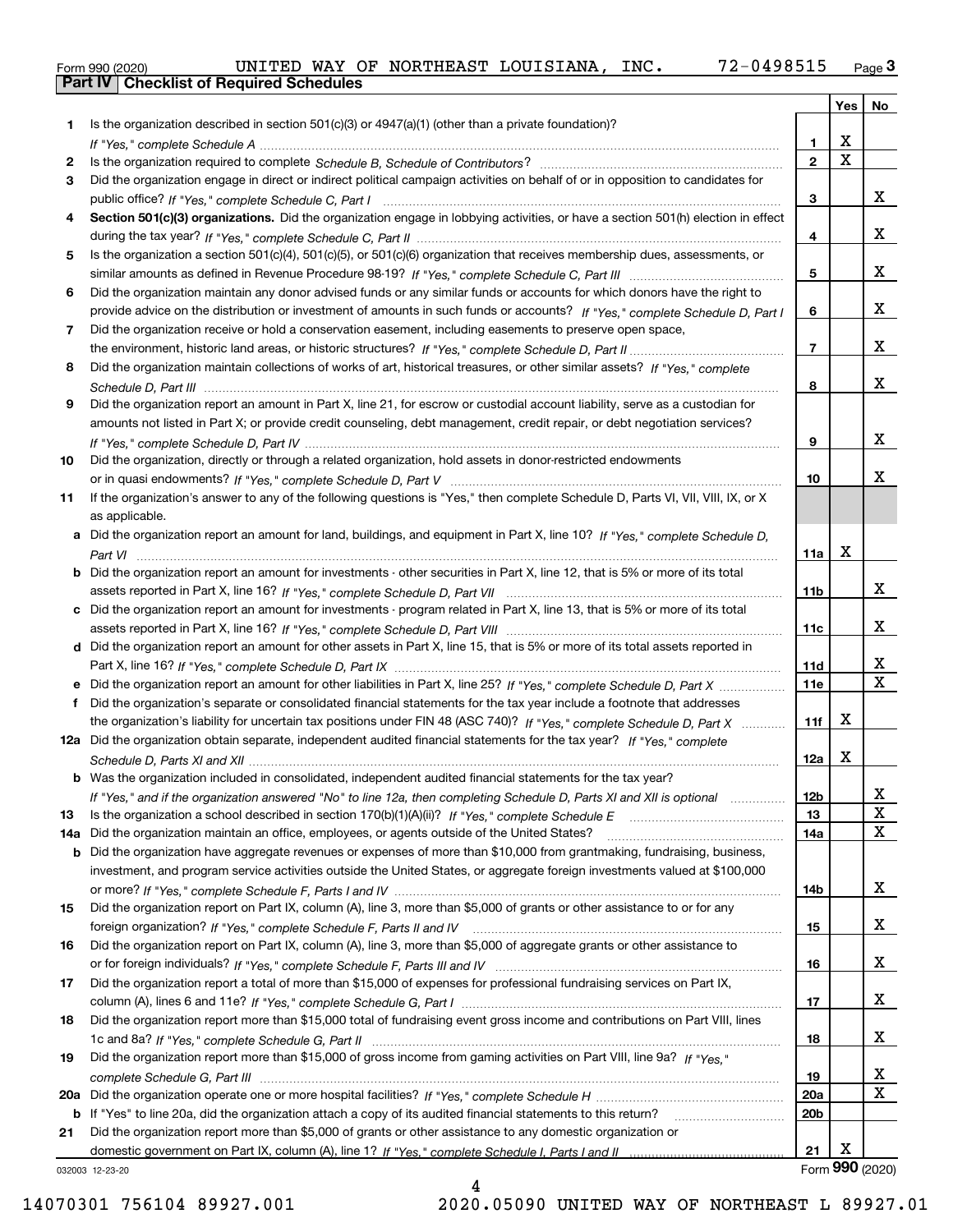*(continued)*

|               |                                                                                                                              |                 | Yes | No                      |
|---------------|------------------------------------------------------------------------------------------------------------------------------|-----------------|-----|-------------------------|
| 22            | Did the organization report more than \$5,000 of grants or other assistance to or for domestic individuals on                |                 |     |                         |
|               | Part IX, column (A), line 2? If "Yes," complete Schedule I, Parts I and III [11] [11] [11] [11] [11] [11] [11]               | 22              | x   |                         |
| 23            | Did the organization answer "Yes" to Part VII, Section A, line 3, 4, or 5 about compensation of the organization's current   |                 |     |                         |
|               | and former officers, directors, trustees, key employees, and highest compensated employees? If "Yes," complete               |                 |     |                         |
|               |                                                                                                                              | 23              |     | x                       |
|               | 24a Did the organization have a tax-exempt bond issue with an outstanding principal amount of more than \$100,000 as of the  |                 |     |                         |
|               | last day of the year, that was issued after December 31, 2002? If "Yes," answer lines 24b through 24d and complete           |                 |     |                         |
|               |                                                                                                                              | 24a             |     | x                       |
|               | <b>b</b> Did the organization invest any proceeds of tax-exempt bonds beyond a temporary period exception?                   | 24 <sub>b</sub> |     |                         |
|               | c Did the organization maintain an escrow account other than a refunding escrow at any time during the year to defease       |                 |     |                         |
|               | any tax-exempt bonds?                                                                                                        | 24c             |     |                         |
|               |                                                                                                                              | 24d             |     |                         |
|               | 25a Section 501(c)(3), 501(c)(4), and 501(c)(29) organizations. Did the organization engage in an excess benefit             |                 |     |                         |
|               |                                                                                                                              | 25a             |     | x                       |
|               | b Is the organization aware that it engaged in an excess benefit transaction with a disqualified person in a prior year, and |                 |     |                         |
|               | that the transaction has not been reported on any of the organization's prior Forms 990 or 990-EZ? If "Yes," complete        |                 |     |                         |
|               | Schedule L. Part I                                                                                                           | 25b             |     | x                       |
| 26            | Did the organization report any amount on Part X, line 5 or 22, for receivables from or payables to any current              |                 |     |                         |
|               | or former officer, director, trustee, key employee, creator or founder, substantial contributor, or 35%                      |                 |     |                         |
|               | controlled entity or family member of any of these persons? If "Yes," complete Schedule L, Part II                           | 26              |     | x                       |
| 27            | Did the organization provide a grant or other assistance to any current or former officer, director, trustee, key employee,  |                 |     |                         |
|               | creator or founder, substantial contributor or employee thereof, a grant selection committee member, or to a 35% controlled  |                 |     |                         |
|               | entity (including an employee thereof) or family member of any of these persons? If "Yes," complete Schedule L, Part III     | 27              |     | x                       |
| 28            | Was the organization a party to a business transaction with one of the following parties (see Schedule L, Part IV            |                 |     |                         |
|               | instructions, for applicable filing thresholds, conditions, and exceptions):                                                 |                 |     |                         |
|               | a A current or former officer, director, trustee, key employee, creator or founder, or substantial contributor? If           |                 |     |                         |
|               |                                                                                                                              | 28a             |     | x                       |
|               |                                                                                                                              | 28 <sub>b</sub> |     | X                       |
|               | c A 35% controlled entity of one or more individuals and/or organizations described in lines 28a or 28b? If                  |                 |     |                         |
|               |                                                                                                                              | 28c             |     | X                       |
| 29            |                                                                                                                              | 29              |     | $\overline{\mathbf{x}}$ |
| 30            | Did the organization receive contributions of art, historical treasures, or other similar assets, or qualified conservation  |                 |     |                         |
|               |                                                                                                                              | 30              |     | x                       |
| 31            | Did the organization liquidate, terminate, or dissolve and cease operations? If "Yes," complete Schedule N, Part I           | 31              |     | $\overline{\mathbf{x}}$ |
| 32            | Did the organization sell, exchange, dispose of, or transfer more than 25% of its net assets? If "Yes," complete             |                 |     |                         |
|               |                                                                                                                              | 32              |     | х                       |
| 33            | Did the organization own 100% of an entity disregarded as separate from the organization under Regulations                   |                 |     |                         |
|               |                                                                                                                              | 33              |     | x                       |
| 34            | Was the organization related to any tax-exempt or taxable entity? If "Yes," complete Schedule R, Part II, III, or IV, and    |                 |     |                         |
|               |                                                                                                                              | 34              |     | X                       |
|               | 35a Did the organization have a controlled entity within the meaning of section 512(b)(13)?                                  | 35a             |     | X                       |
|               | b If "Yes" to line 35a, did the organization receive any payment from or engage in any transaction with a controlled entity  |                 |     |                         |
|               |                                                                                                                              | 35b             |     |                         |
| 36            | Section 501(c)(3) organizations. Did the organization make any transfers to an exempt non-charitable related organization?   |                 |     |                         |
|               |                                                                                                                              | 36              |     | X.                      |
| 37            | Did the organization conduct more than 5% of its activities through an entity that is not a related organization             |                 |     |                         |
|               |                                                                                                                              | 37              |     | X.                      |
| 38            | Did the organization complete Schedule O and provide explanations in Schedule O for Part VI, lines 11b and 19?               |                 |     |                         |
|               | Note: All Form 990 filers are required to complete Schedule O                                                                | 38              | х   |                         |
| <b>Part V</b> | <b>Statements Regarding Other IRS Filings and Tax Compliance</b>                                                             |                 |     |                         |
|               | Check if Schedule O contains a response or note to any line in this Part V                                                   |                 |     |                         |
|               |                                                                                                                              |                 | Yes | No                      |
|               | 31<br>1a                                                                                                                     |                 |     |                         |
| b             | 0<br>Enter the number of Forms W-2G included in line 1a. Enter -0- if not applicable<br>1b                                   |                 |     |                         |
| c             | Did the organization comply with backup withholding rules for reportable payments to vendors and reportable gaming           |                 |     |                         |
|               | (gambling) winnings to prize winners?                                                                                        | 1c              | х   |                         |
|               | 032004 12-23-20                                                                                                              |                 |     | Form 990 (2020)         |
|               | 5                                                                                                                            |                 |     |                         |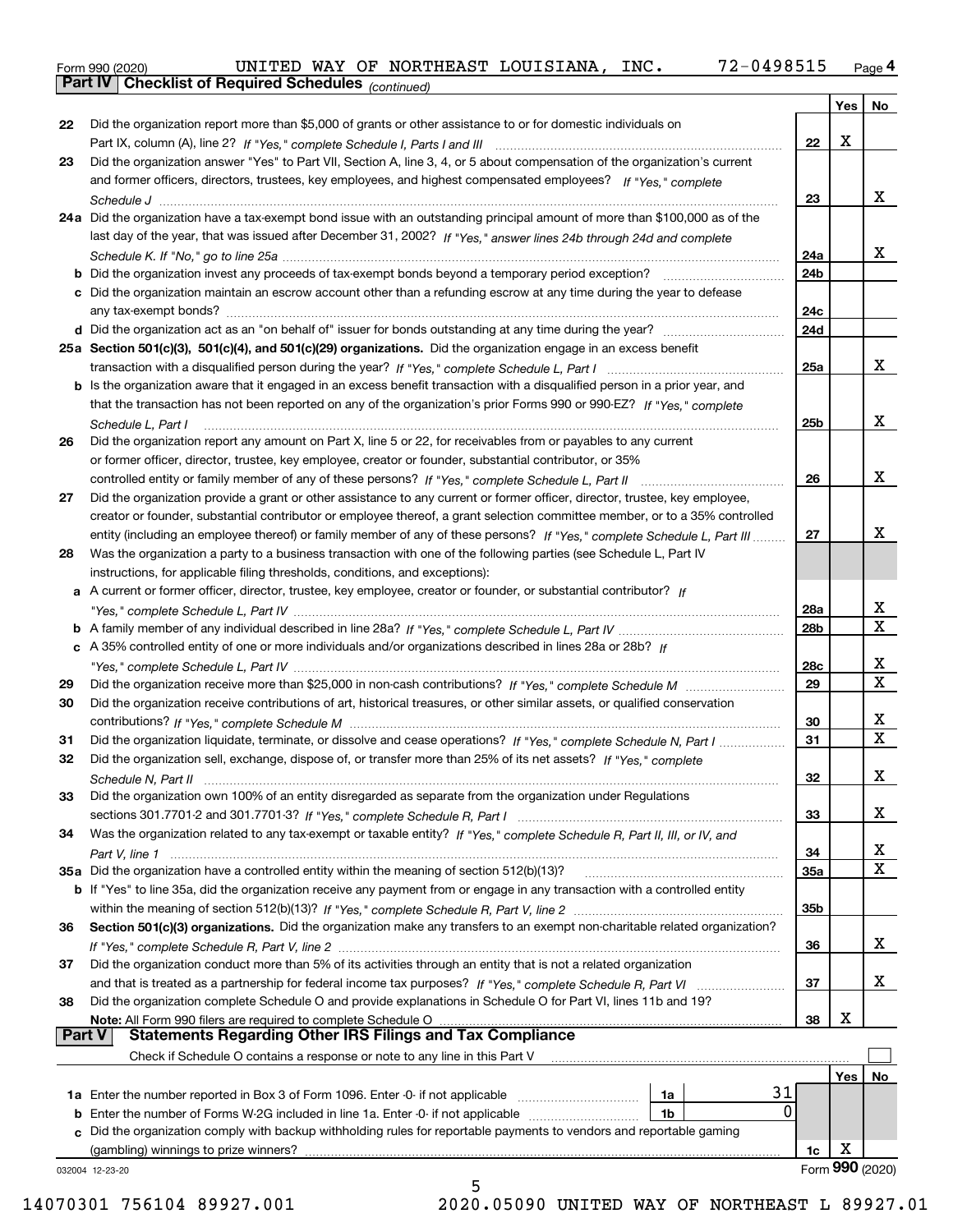|    | UNITED WAY OF NORTHEAST LOUISIANA, INC.<br>Form 990 (2020)                                                                                                                                                                                       | 72-0498515 |                |     | Page 5                         |
|----|--------------------------------------------------------------------------------------------------------------------------------------------------------------------------------------------------------------------------------------------------|------------|----------------|-----|--------------------------------|
|    | Statements Regarding Other IRS Filings and Tax Compliance (continued)<br>Part V                                                                                                                                                                  |            |                |     |                                |
|    |                                                                                                                                                                                                                                                  |            |                | Yes | No                             |
|    | 2a Enter the number of employees reported on Form W-3, Transmittal of Wage and Tax Statements,                                                                                                                                                   |            |                |     |                                |
|    | filed for the calendar year ending with or within the year covered by this return <i>manumumumum</i>                                                                                                                                             | 33<br>2a   |                |     |                                |
|    |                                                                                                                                                                                                                                                  |            | 2 <sub>b</sub> | X   |                                |
|    |                                                                                                                                                                                                                                                  |            |                |     |                                |
|    | 3a Did the organization have unrelated business gross income of \$1,000 or more during the year?                                                                                                                                                 |            | 3a             |     | х                              |
|    |                                                                                                                                                                                                                                                  |            | 3 <sub>b</sub> |     |                                |
|    | 4a At any time during the calendar year, did the organization have an interest in, or a signature or other authority over, a                                                                                                                     |            |                |     |                                |
|    | financial account in a foreign country (such as a bank account, securities account, or other financial account)?                                                                                                                                 |            | 4a             |     | x                              |
|    | <b>b</b> If "Yes," enter the name of the foreign country $\blacktriangleright$                                                                                                                                                                   |            |                |     |                                |
|    | See instructions for filing requirements for FinCEN Form 114, Report of Foreign Bank and Financial Accounts (FBAR).                                                                                                                              |            |                |     |                                |
|    |                                                                                                                                                                                                                                                  |            | 5a             |     | х                              |
| b  |                                                                                                                                                                                                                                                  |            | 5 <sub>b</sub> |     | Χ                              |
|    |                                                                                                                                                                                                                                                  |            | 5 <sub>c</sub> |     |                                |
|    | 6a Does the organization have annual gross receipts that are normally greater than \$100,000, and did the organization solicit                                                                                                                   |            |                |     |                                |
|    | any contributions that were not tax deductible as charitable contributions?                                                                                                                                                                      |            | 6a             |     | x                              |
|    | <b>b</b> If "Yes," did the organization include with every solicitation an express statement that such contributions or gifts                                                                                                                    |            |                |     |                                |
|    | were not tax deductible?                                                                                                                                                                                                                         |            | 6b             |     |                                |
| 7  | Organizations that may receive deductible contributions under section 170(c).                                                                                                                                                                    |            |                |     |                                |
| а  | Did the organization receive a payment in excess of \$75 made partly as a contribution and partly for goods and services provided to the payor?                                                                                                  |            | 7a             |     | х                              |
|    | <b>b</b> If "Yes," did the organization notify the donor of the value of the goods or services provided?                                                                                                                                         |            | 7b             |     |                                |
|    | c Did the organization sell, exchange, or otherwise dispose of tangible personal property for which it was required                                                                                                                              |            |                |     |                                |
|    |                                                                                                                                                                                                                                                  |            | 7c             |     | х                              |
|    |                                                                                                                                                                                                                                                  | 7d         |                |     | х                              |
| е  | Did the organization receive any funds, directly or indirectly, to pay premiums on a personal benefit contract?                                                                                                                                  |            | 7e<br>7f       |     | Χ                              |
| f  | Did the organization, during the year, pay premiums, directly or indirectly, on a personal benefit contract?<br>If the organization received a contribution of qualified intellectual property, did the organization file Form 8899 as required? |            |                |     |                                |
| g  | h If the organization received a contribution of cars, boats, airplanes, or other vehicles, did the organization file a Form 1098-C?                                                                                                             |            | 7g<br>7h       |     |                                |
| 8  | Sponsoring organizations maintaining donor advised funds. Did a donor advised fund maintained by the                                                                                                                                             |            |                |     |                                |
|    | sponsoring organization have excess business holdings at any time during the year?                                                                                                                                                               |            | 8              |     |                                |
| 9  | Sponsoring organizations maintaining donor advised funds.                                                                                                                                                                                        |            |                |     |                                |
| а  | Did the sponsoring organization make any taxable distributions under section 4966?                                                                                                                                                               |            | 9a             |     |                                |
| b  |                                                                                                                                                                                                                                                  |            | 9b             |     |                                |
| 10 | Section 501(c)(7) organizations. Enter:                                                                                                                                                                                                          |            |                |     |                                |
|    |                                                                                                                                                                                                                                                  | 10a        |                |     |                                |
|    | Gross receipts, included on Form 990, Part VIII, line 12, for public use of club facilities                                                                                                                                                      | 10b        |                |     |                                |
| 11 | Section 501(c)(12) organizations. Enter:                                                                                                                                                                                                         |            |                |     |                                |
| a  |                                                                                                                                                                                                                                                  | 11a        |                |     |                                |
|    | b Gross income from other sources (Do not net amounts due or paid to other sources against                                                                                                                                                       |            |                |     |                                |
|    |                                                                                                                                                                                                                                                  | 11b        |                |     |                                |
|    | 12a Section 4947(a)(1) non-exempt charitable trusts. Is the organization filing Form 990 in lieu of Form 1041?                                                                                                                                   |            | 12a            |     |                                |
|    | <b>b</b> If "Yes," enter the amount of tax-exempt interest received or accrued during the year                                                                                                                                                   | 12b        |                |     |                                |
| 13 | Section 501(c)(29) qualified nonprofit health insurance issuers.                                                                                                                                                                                 |            |                |     |                                |
|    | a Is the organization licensed to issue qualified health plans in more than one state?                                                                                                                                                           |            | 13а            |     |                                |
|    | Note: See the instructions for additional information the organization must report on Schedule O.                                                                                                                                                |            |                |     |                                |
|    | <b>b</b> Enter the amount of reserves the organization is required to maintain by the states in which the                                                                                                                                        |            |                |     |                                |
|    |                                                                                                                                                                                                                                                  | 13b        |                |     |                                |
|    |                                                                                                                                                                                                                                                  | 13с        |                |     |                                |
|    | 14a Did the organization receive any payments for indoor tanning services during the tax year?                                                                                                                                                   |            | 14a            |     | x                              |
|    |                                                                                                                                                                                                                                                  |            | 14b            |     |                                |
| 15 | Is the organization subject to the section 4960 tax on payment(s) of more than \$1,000,000 in remuneration or                                                                                                                                    |            |                |     |                                |
|    |                                                                                                                                                                                                                                                  |            | 15             |     | х                              |
|    | If "Yes," see instructions and file Form 4720, Schedule N.                                                                                                                                                                                       |            |                |     |                                |
| 16 | Is the organization an educational institution subject to the section 4968 excise tax on net investment income?                                                                                                                                  |            | 16             |     | х                              |
|    | If "Yes," complete Form 4720, Schedule O.                                                                                                                                                                                                        |            |                |     | $\mathbf{QQ} \cap \mathbf{QQ}$ |
|    |                                                                                                                                                                                                                                                  |            |                |     |                                |

Form (2020) **990**

032005 12-23-20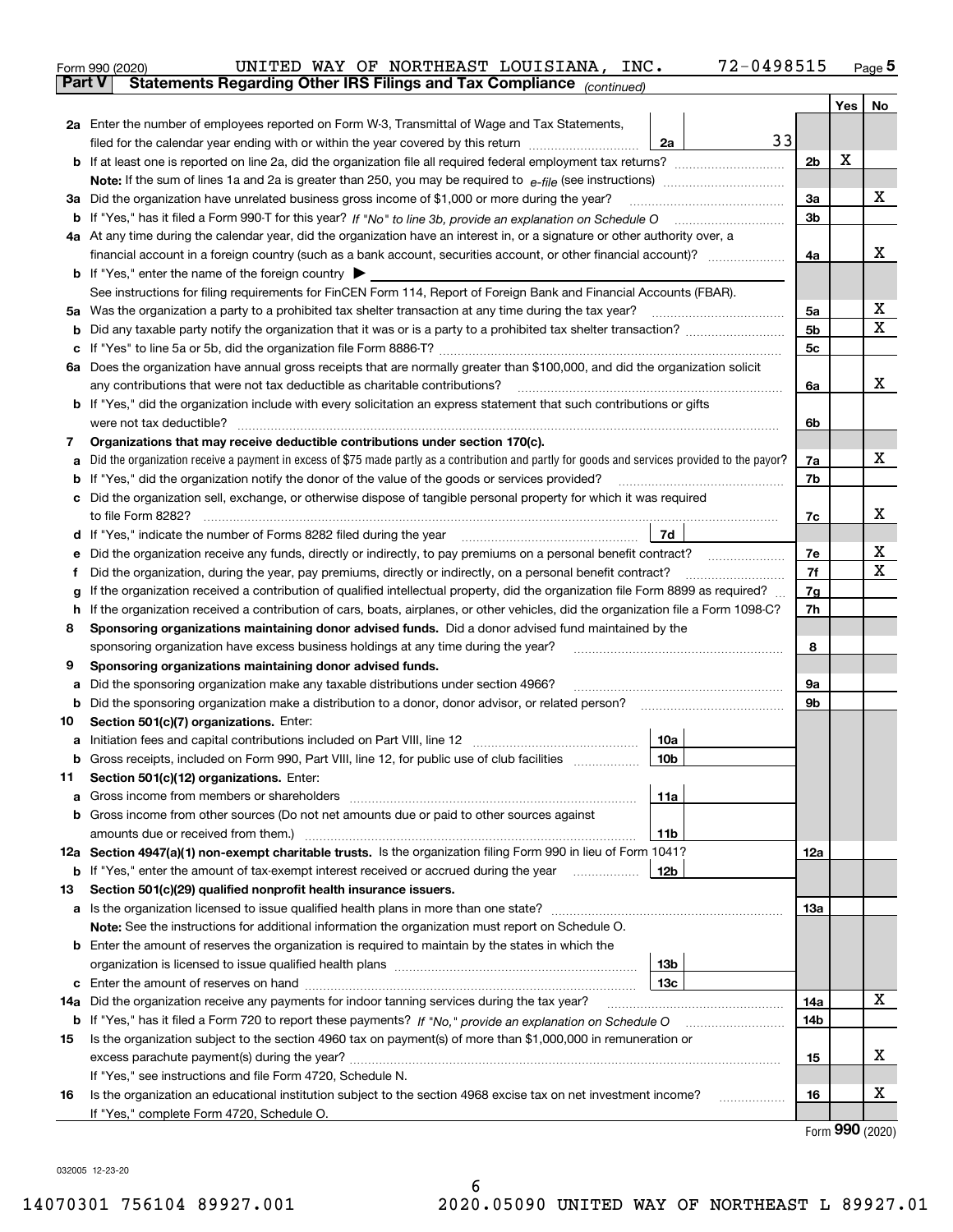|  | Form 990 (2020) |
|--|-----------------|
|  |                 |

## UNITED WAY OF NORTHEAST LOUISIANA, INC. 72-0498515

*For each "Yes" response to lines 2 through 7b below, and for a "No" response to line 8a, 8b, or 10b below, describe the circumstances, processes, or changes on Schedule O. See instructions.* Form 990 (2020) **Concept CONTAGE CONTRO BY A SET AND FORM THE PAGE OF STAR PAGE OF A STAR PAGE OF A PAGE 6 PAGE**<br>**Part VI Governance, Management, and Disclosure** For each "Yes" response to lines 2 through 7b below, and f

|    |                                                                                                                                                                               |    |  |    |                 | Yes             | No                      |  |  |
|----|-------------------------------------------------------------------------------------------------------------------------------------------------------------------------------|----|--|----|-----------------|-----------------|-------------------------|--|--|
|    | <b>1a</b> Enter the number of voting members of the governing body at the end of the tax year <i>manumum</i>                                                                  | 1a |  | 38 |                 |                 |                         |  |  |
|    | If there are material differences in voting rights among members of the governing body, or if the governing                                                                   |    |  |    |                 |                 |                         |  |  |
|    | body delegated broad authority to an executive committee or similar committee, explain on Schedule O.                                                                         |    |  |    |                 |                 |                         |  |  |
| b  | 38<br>Enter the number of voting members included on line 1a, above, who are independent<br>1b                                                                                |    |  |    |                 |                 |                         |  |  |
| 2  | Did any officer, director, trustee, or key employee have a family relationship or a business relationship with any other                                                      |    |  |    |                 |                 |                         |  |  |
|    | officer, director, trustee, or key employee?                                                                                                                                  |    |  |    | $\mathbf{2}$    |                 | X                       |  |  |
| 3  | Did the organization delegate control over management duties customarily performed by or under the direct supervision                                                         |    |  |    |                 |                 |                         |  |  |
|    |                                                                                                                                                                               |    |  |    | 3               |                 | X                       |  |  |
| 4  | Did the organization make any significant changes to its governing documents since the prior Form 990 was filed?                                                              |    |  |    | 4               |                 | $\overline{\mathbf{x}}$ |  |  |
| 5  |                                                                                                                                                                               |    |  |    | 5               |                 | X                       |  |  |
| 6  | Did the organization have members or stockholders?                                                                                                                            |    |  |    | 6               | X               |                         |  |  |
| 7a | Did the organization have members, stockholders, or other persons who had the power to elect or appoint one or                                                                |    |  |    |                 |                 |                         |  |  |
|    |                                                                                                                                                                               |    |  |    | 7a              | X               |                         |  |  |
|    | <b>b</b> Are any governance decisions of the organization reserved to (or subject to approval by) members, stockholders, or<br>persons other than the governing body?         |    |  |    | 7b              | X               |                         |  |  |
| 8  | Did the organization contemporaneously document the meetings held or written actions undertaken during the year by the following:                                             |    |  |    |                 |                 |                         |  |  |
| а  |                                                                                                                                                                               |    |  |    | 8a              | X               |                         |  |  |
| b  |                                                                                                                                                                               |    |  |    | 8b              | X               |                         |  |  |
| 9  | Is there any officer, director, trustee, or key employee listed in Part VII, Section A, who cannot be reached at the                                                          |    |  |    |                 |                 |                         |  |  |
|    |                                                                                                                                                                               |    |  |    | 9               |                 | х                       |  |  |
|    | Section B. Policies (This Section B requests information about policies not required by the Internal Revenue Code.)                                                           |    |  |    |                 |                 |                         |  |  |
|    |                                                                                                                                                                               |    |  |    |                 | Yes             | No                      |  |  |
|    |                                                                                                                                                                               |    |  |    | 10a             | X               |                         |  |  |
|    | <b>b</b> If "Yes," did the organization have written policies and procedures governing the activities of such chapters, affiliates,                                           |    |  |    |                 |                 |                         |  |  |
|    |                                                                                                                                                                               |    |  |    | 10 <sub>b</sub> | х               |                         |  |  |
|    | 11a Has the organization provided a complete copy of this Form 990 to all members of its governing body before filing the form?                                               |    |  |    | 11a             | X               |                         |  |  |
|    | <b>b</b> Describe in Schedule O the process, if any, used by the organization to review this Form 990.                                                                        |    |  |    |                 |                 |                         |  |  |
|    |                                                                                                                                                                               |    |  |    | 12a             | X               |                         |  |  |
| b  |                                                                                                                                                                               |    |  |    | 12b             | X               |                         |  |  |
| c  | Did the organization regularly and consistently monitor and enforce compliance with the policy? If "Yes," describe                                                            |    |  |    |                 |                 |                         |  |  |
|    | in Schedule O how this was done manufactured and contact the state of the state of the state of the state of t                                                                |    |  |    | 12c             | X               |                         |  |  |
| 13 |                                                                                                                                                                               |    |  |    | 13              | X               |                         |  |  |
| 14 | Did the organization have a written document retention and destruction policy? manufactured and the organization have a written document retention and destruction policy?    |    |  |    | 14              | X               |                         |  |  |
| 15 | Did the process for determining compensation of the following persons include a review and approval by independent                                                            |    |  |    |                 |                 |                         |  |  |
|    | persons, comparability data, and contemporaneous substantiation of the deliberation and decision?                                                                             |    |  |    |                 |                 |                         |  |  |
| а  | The organization's CEO, Executive Director, or top management official manufactured content content of the organization's CEO, Executive Director, or top management official |    |  |    | 15a             | X               |                         |  |  |
|    | <b>b</b> Other officers or key employees of the organization                                                                                                                  |    |  |    | 15b             | X               |                         |  |  |
|    | If "Yes" to line 15a or 15b, describe the process in Schedule O (see instructions).                                                                                           |    |  |    |                 |                 |                         |  |  |
|    | 16a Did the organization invest in, contribute assets to, or participate in a joint venture or similar arrangement with a                                                     |    |  |    |                 |                 |                         |  |  |
|    | taxable entity during the year?                                                                                                                                               |    |  |    | 16a             |                 | X                       |  |  |
|    | b If "Yes," did the organization follow a written policy or procedure requiring the organization to evaluate its participation                                                |    |  |    |                 |                 |                         |  |  |
|    | in joint venture arrangements under applicable federal tax law, and take steps to safeguard the organization's                                                                |    |  |    |                 |                 |                         |  |  |
|    | exempt status with respect to such arrangements?                                                                                                                              |    |  |    | 16b             |                 |                         |  |  |
|    | <b>Section C. Disclosure</b>                                                                                                                                                  |    |  |    |                 |                 |                         |  |  |
| 17 | <b>NONE</b><br>List the states with which a copy of this Form 990 is required to be filed $\blacktriangleright$                                                               |    |  |    |                 |                 |                         |  |  |
| 18 | Section 6104 requires an organization to make its Forms 1023 (1024 or 1024-A, if applicable), 990, and 990-T (Section 501(c)(3)s only) available                              |    |  |    |                 |                 |                         |  |  |
|    | for public inspection. Indicate how you made these available. Check all that apply.<br>$X$ Upon request<br>  X   Own website                                                  |    |  |    |                 |                 |                         |  |  |
|    | Another's website<br>Other (explain on Schedule O)                                                                                                                            |    |  |    |                 |                 |                         |  |  |
| 19 | Describe on Schedule O whether (and if so, how) the organization made its governing documents, conflict of interest policy, and financial                                     |    |  |    |                 |                 |                         |  |  |
|    | statements available to the public during the tax year.                                                                                                                       |    |  |    |                 |                 |                         |  |  |
| 20 | State the name, address, and telephone number of the person who possesses the organization's books and records<br>JANET S DURDEN - 318-325-3869                               |    |  |    |                 |                 |                         |  |  |
|    | 71201<br>1201 HUDSON LANE, MONROE, LA                                                                                                                                         |    |  |    |                 |                 |                         |  |  |
|    | 032006 12-23-20                                                                                                                                                               |    |  |    |                 | Form 990 (2020) |                         |  |  |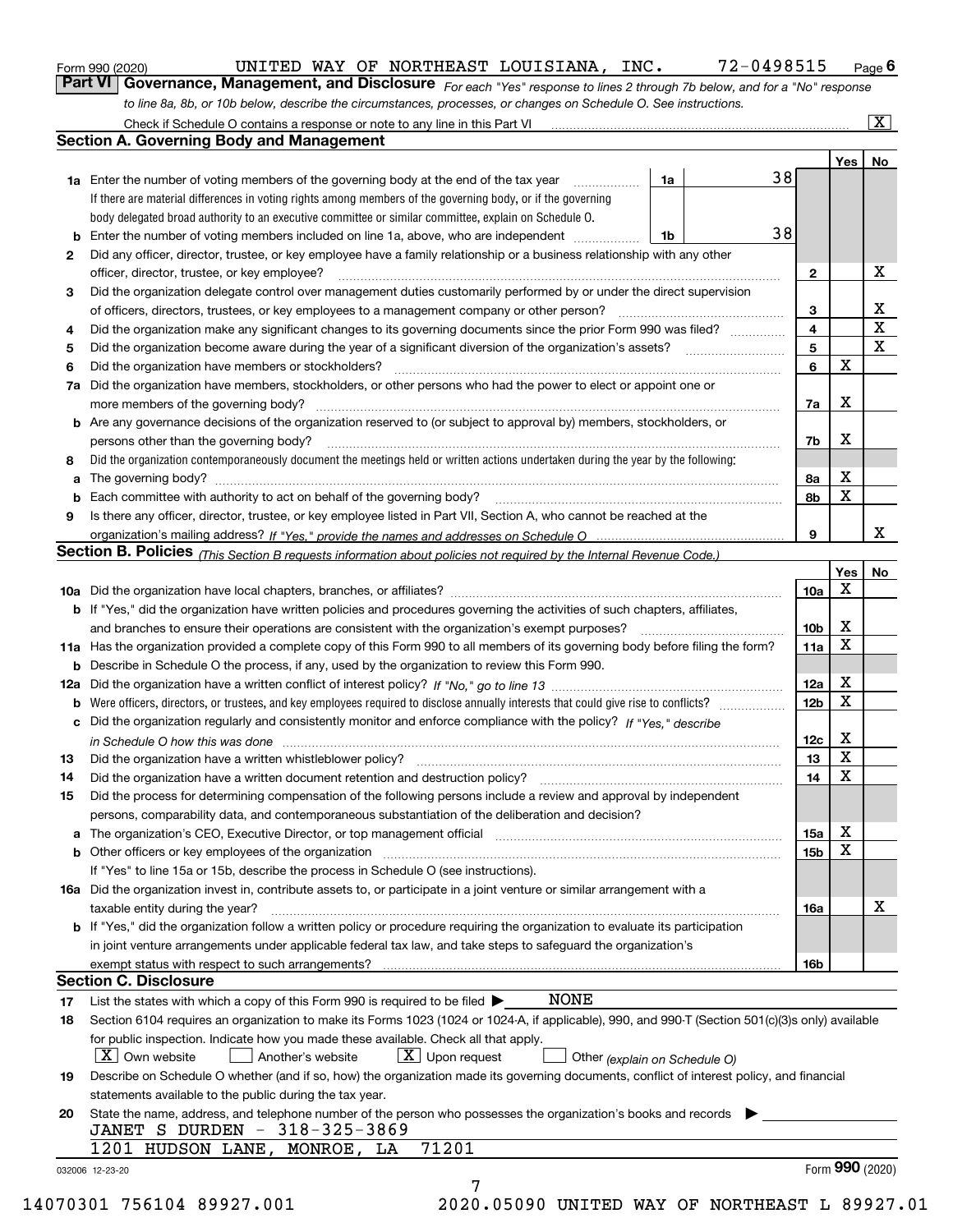| Form 990 (2020)                                                                                    |  |  |  | UNITED WAY OF NORTHEAST LOUISIANA.                                           |  | INC. | 72-0498515 | Page |  |  |  |  |  |
|----------------------------------------------------------------------------------------------------|--|--|--|------------------------------------------------------------------------------|--|------|------------|------|--|--|--|--|--|
| <b>Part VIII Compensation of Officers, Directors, Trustees, Key Employees, Highest Compensated</b> |  |  |  |                                                                              |  |      |            |      |  |  |  |  |  |
| <b>Employees, and Independent Contractors</b>                                                      |  |  |  |                                                                              |  |      |            |      |  |  |  |  |  |
|                                                                                                    |  |  |  | Check if Schedule O contains a response or note to any line in this Part VII |  |      |            |      |  |  |  |  |  |

**Section A. Officers, Directors, Trustees, Key Employees, and Highest Compensated Employees**

**1a**  Complete this table for all persons required to be listed. Report compensation for the calendar year ending with or within the organization's tax year. **•** List all of the organization's current officers, directors, trustees (whether individuals or organizations), regardless of amount of compensation.

Enter -0- in columns (D), (E), and (F) if no compensation was paid.

 $\bullet$  List all of the organization's  $\,$ current key employees, if any. See instructions for definition of "key employee."

**•** List the organization's five current highest compensated employees (other than an officer, director, trustee, or key employee) who received reportable compensation (Box 5 of Form W-2 and/or Box 7 of Form 1099-MISC) of more than \$100,000 from the organization and any related organizations.

**•** List all of the organization's former officers, key employees, and highest compensated employees who received more than \$100,000 of reportable compensation from the organization and any related organizations.

**former directors or trustees**  ¥ List all of the organization's that received, in the capacity as a former director or trustee of the organization, more than \$10,000 of reportable compensation from the organization and any related organizations.

See instructions for the order in which to list the persons above.

Check this box if neither the organization nor any related organization compensated any current officer, director, or trustee.  $\mathcal{L}^{\text{max}}$ 

| (A)                           | (B)               |                               |                       | (C)                                                              |              |                                   |        | (D)             | (E)                          | (F)                  |  |  |  |
|-------------------------------|-------------------|-------------------------------|-----------------------|------------------------------------------------------------------|--------------|-----------------------------------|--------|-----------------|------------------------------|----------------------|--|--|--|
| Name and title                | Average           |                               |                       | Position<br>(do not check more than one                          |              |                                   |        | Reportable      | Reportable                   | Estimated            |  |  |  |
|                               | hours per         |                               |                       | box, unless person is both an<br>officer and a director/trustee) |              |                                   |        | compensation    | compensation<br>from related | amount of<br>other   |  |  |  |
|                               | week<br>(list any |                               |                       |                                                                  |              |                                   |        | from<br>the     | organizations                | compensation         |  |  |  |
|                               | hours for         |                               |                       |                                                                  |              |                                   |        | organization    | (W-2/1099-MISC)              | from the             |  |  |  |
|                               | related           |                               |                       |                                                                  |              |                                   |        | (W-2/1099-MISC) |                              | organization         |  |  |  |
|                               | organizations     |                               |                       |                                                                  |              |                                   |        |                 |                              | and related          |  |  |  |
|                               | below             | ndividual trustee or director | Institutional trustee | Officer                                                          | Key employee | Highest compensated<br>  employee | Former |                 |                              | organizations        |  |  |  |
| (1)<br><b>JANET S DURDEN</b>  | line)<br>40.00    |                               |                       |                                                                  |              |                                   |        |                 |                              |                      |  |  |  |
| PRESIDENT                     |                   |                               |                       | $\overline{\textbf{X}}$                                          |              |                                   |        | 110,551.        | $\mathbf 0$ .                | $\mathbf 0$ .        |  |  |  |
| DON "DJ" BANKS<br>(2)         | 0.00              |                               |                       |                                                                  |              |                                   |        |                 |                              |                      |  |  |  |
| <b>DIRECTOR</b>               |                   | $\overline{\text{X}}$         |                       |                                                                  |              |                                   |        | $\mathbf 0$ .   | $\mathbf 0$ .                | 0.                   |  |  |  |
| KEITH BIEDENHARN<br>(3)       | 0.00              |                               |                       |                                                                  |              |                                   |        |                 |                              |                      |  |  |  |
| <b>DIRECTOR</b>               |                   | $\mathbf X$                   |                       |                                                                  |              |                                   |        | 0.              | $\mathbf 0$ .                | $\mathbf 0$ .        |  |  |  |
| LAKEISHA BOSWORTH<br>(4)      | 0.00              |                               |                       |                                                                  |              |                                   |        |                 |                              |                      |  |  |  |
| <b>DIRECTOR</b>               |                   | $\overline{\textbf{X}}$       |                       |                                                                  |              |                                   |        | 0.              | $\mathbf{0}$ .               | $0_{.}$              |  |  |  |
| (5)<br>LISA BRADLEY           | 0.00              |                               |                       |                                                                  |              |                                   |        |                 |                              |                      |  |  |  |
| <b>DIRECTOR</b>               |                   | $\rm X$                       |                       |                                                                  |              |                                   |        | 0.              | 0.                           | 0.                   |  |  |  |
| MARK KENT ANDERSON<br>(6)     | 0.00              |                               |                       |                                                                  |              |                                   |        |                 |                              |                      |  |  |  |
| <b>DIRECTOR</b>               |                   | $\rm X$                       |                       |                                                                  |              |                                   |        | 0.              | $\mathbf 0$ .                | $0$ .                |  |  |  |
| <b>BRANDON EWING</b><br>(7)   | 0.00              |                               |                       |                                                                  |              |                                   |        |                 |                              |                      |  |  |  |
| <b>DIRECTOR</b>               |                   | $\rm X$                       |                       |                                                                  |              |                                   |        | 0.              | 0.                           | $\mathbf 0$ .        |  |  |  |
| ERNEST FINCH<br>(8)           | 0.00              |                               |                       |                                                                  |              |                                   |        |                 |                              |                      |  |  |  |
| <b>DIRECTOR</b>               |                   | $\mathbf X$                   |                       |                                                                  |              |                                   |        | 0.              | $\mathbf 0$ .                | $0_{.}$              |  |  |  |
| <b>JANICE GARRISON</b><br>(9) | 0.00              |                               |                       |                                                                  |              |                                   |        |                 |                              |                      |  |  |  |
| <b>DIRECTOR</b>               |                   | X                             |                       |                                                                  |              |                                   |        | 0.              | 0.                           | $\mathbf 0$ .        |  |  |  |
| (10) FORENCETTA GIBSON        | 0.00              |                               |                       |                                                                  |              |                                   |        |                 |                              |                      |  |  |  |
| <b>DIRECTOR</b>               |                   | $\rm X$                       |                       |                                                                  |              |                                   |        | $\mathbf 0$ .   | $\mathbf 0$ .                | $\mathbf 0$ .        |  |  |  |
| (11) WES GIBSON               | 0.00              |                               |                       |                                                                  |              |                                   |        |                 |                              |                      |  |  |  |
| <b>DIRECTOR</b>               |                   | $\overline{\mathbf{X}}$       |                       |                                                                  |              |                                   |        | 0.              | $\mathbf 0$ .                | $\mathbf 0$ .        |  |  |  |
| (12) JEFF GLOVER              | 0.00              |                               |                       |                                                                  |              |                                   |        |                 |                              |                      |  |  |  |
| <b>DIRECTOR</b>               |                   | $\mathbf X$                   |                       |                                                                  |              |                                   |        | 0.              | $\mathbf 0$ .                | $0_{.}$              |  |  |  |
| (13) ALBERTA GREEN            | 0.00              |                               |                       |                                                                  |              |                                   |        |                 |                              |                      |  |  |  |
| <b>DIRECTOR</b>               |                   | X                             |                       |                                                                  |              |                                   |        | $\mathbf 0$ .   | $\mathbf 0$ .                | 0.                   |  |  |  |
| (14) TODD GUICE               | 0.00              |                               |                       |                                                                  |              |                                   |        |                 |                              |                      |  |  |  |
| <b>DIRECTOR</b>               |                   | $\rm X$                       |                       |                                                                  |              |                                   |        | 0.              | $\mathbf 0$ .                | $\mathbf 0$ .        |  |  |  |
| (15) BJAY DURRETT             | 0.00              |                               |                       |                                                                  |              |                                   |        |                 |                              |                      |  |  |  |
| <b>DIRECTOR</b>               |                   | X                             |                       |                                                                  |              |                                   |        | 0.              | 0.                           | $0_{.}$              |  |  |  |
| (16) MARCUS MASHAW            | 0.00              |                               |                       |                                                                  |              |                                   |        |                 |                              |                      |  |  |  |
| <b>DIRECTOR</b>               |                   | X                             |                       |                                                                  |              |                                   |        | 0.              | $\mathbf 0$ .                | 0.                   |  |  |  |
| (17) COURTNEY HORNSBY         | 0.00              |                               |                       |                                                                  |              |                                   |        |                 |                              |                      |  |  |  |
| <b>DIRECTOR</b>               |                   | $\mathbf X$                   |                       |                                                                  |              |                                   |        | 0.              | $\mathbf 0$ .                | 0.<br>$\overline{2}$ |  |  |  |

032007 12-23-20

Form (2020) **990**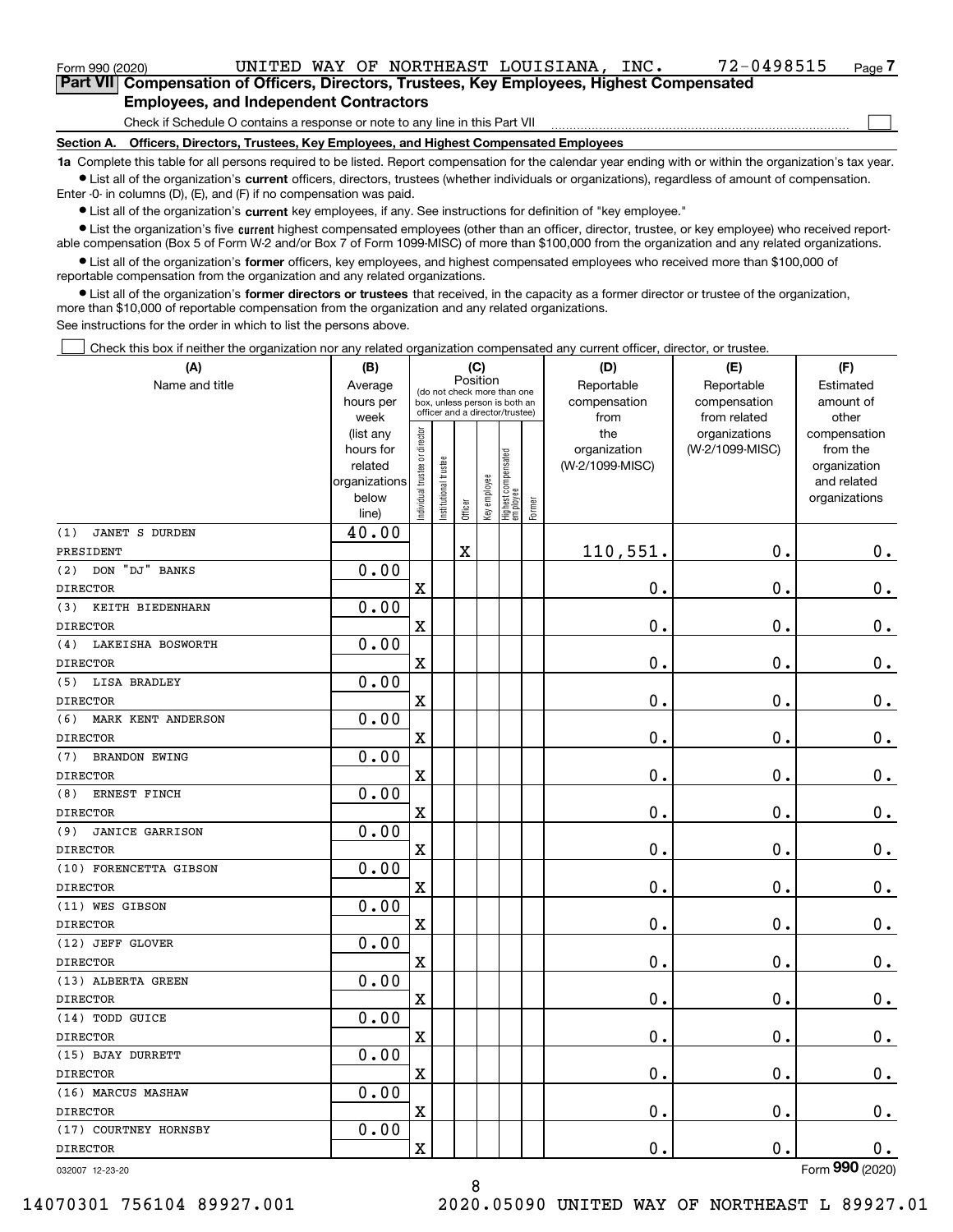| Form 990 (2020)                                                                                                                                      |                        |                                |                       |                                                                  |              |                                 |        | UNITED WAY OF NORTHEAST LOUISIANA, INC. | 72-0498515       |              | Page 8                   |
|------------------------------------------------------------------------------------------------------------------------------------------------------|------------------------|--------------------------------|-----------------------|------------------------------------------------------------------|--------------|---------------------------------|--------|-----------------------------------------|------------------|--------------|--------------------------|
| <b>Part VII</b><br>Section A. Officers, Directors, Trustees, Key Employees, and Highest Compensated Employees (continued)                            |                        |                                |                       |                                                                  |              |                                 |        |                                         |                  |              |                          |
| (B)<br>(A)<br>(C)<br>(D)<br>(E)<br>(F)                                                                                                               |                        |                                |                       |                                                                  |              |                                 |        |                                         |                  |              |                          |
| Name and title                                                                                                                                       | Average                |                                |                       | Position<br>(do not check more than one                          |              |                                 |        | Reportable                              | Reportable       |              | Estimated                |
|                                                                                                                                                      | hours per              |                                |                       | box, unless person is both an<br>officer and a director/trustee) |              |                                 |        | compensation                            | compensation     |              | amount of                |
|                                                                                                                                                      | week                   |                                |                       |                                                                  |              |                                 |        | from                                    | from related     |              | other                    |
|                                                                                                                                                      | (list any<br>hours for |                                |                       |                                                                  |              |                                 |        | the                                     | organizations    |              | compensation             |
|                                                                                                                                                      | related                |                                |                       |                                                                  |              |                                 |        | organization<br>(W-2/1099-MISC)         | (W-2/1099-MISC)  |              | from the<br>organization |
|                                                                                                                                                      | organizations          |                                |                       |                                                                  |              |                                 |        |                                         |                  |              | and related              |
|                                                                                                                                                      | below                  | Individual trustee or director | Institutional trustee |                                                                  | key employee | Highest compensated<br>employee |        |                                         |                  |              | organizations            |
|                                                                                                                                                      | line)                  |                                |                       | Officer                                                          |              |                                 | Former |                                         |                  |              |                          |
| (18) WILLIE HUNTER, JR                                                                                                                               | 0.00                   |                                |                       |                                                                  |              |                                 |        |                                         |                  |              |                          |
| DIRECTOR/SECRETARY                                                                                                                                   |                        | X                              |                       | Χ                                                                |              |                                 |        | 0.                                      | 0.               |              | 0.                       |
| (19) BRITTANY MYERS                                                                                                                                  | 0.00                   |                                |                       |                                                                  |              |                                 |        |                                         |                  |              |                          |
| <b>DIRECTOR</b>                                                                                                                                      |                        | X                              |                       |                                                                  |              |                                 |        | 0.                                      | Ο.               |              | 0.                       |
| (20) PAMELA SAULSBERRY                                                                                                                               | 0.00                   |                                |                       |                                                                  |              |                                 |        |                                         |                  |              |                          |
| <b>DIRECTOR</b>                                                                                                                                      |                        | X                              |                       |                                                                  |              |                                 |        | 0.                                      | Ο.               |              | 0.                       |
| (21) BEVERLY V LEWIS                                                                                                                                 | 0.00                   |                                |                       |                                                                  |              |                                 |        |                                         |                  |              |                          |
| <b>DIRECTOR</b>                                                                                                                                      |                        | X                              |                       |                                                                  |              |                                 |        | 0.                                      | Ο.               |              | $0_{.}$                  |
| (22) BILLY MCCONNELL                                                                                                                                 | 0.00                   |                                |                       |                                                                  |              |                                 |        |                                         |                  |              |                          |
| <b>DIRECTOR</b>                                                                                                                                      |                        | X                              |                       |                                                                  |              |                                 |        | 0.                                      | Ο.               |              | $0_{.}$                  |
| (23) JAMES W MOORE III                                                                                                                               | 0.00                   |                                |                       |                                                                  |              |                                 |        |                                         |                  |              |                          |
| <b>DIRECTOR</b>                                                                                                                                      |                        | X                              |                       |                                                                  |              |                                 |        | 0.                                      | Ο.               |              | 0.                       |
| (24) ADAM O'NEAL                                                                                                                                     | 0.00                   |                                |                       |                                                                  |              |                                 |        |                                         |                  |              |                          |
| <b>DIRECTOR</b>                                                                                                                                      |                        | X                              |                       |                                                                  |              |                                 |        | 0.                                      | Ο.               |              | 0.                       |
| (25) MICHAEL RYAN                                                                                                                                    | 0.00                   |                                |                       |                                                                  |              |                                 |        |                                         |                  |              |                          |
| <b>DIRECTOR</b>                                                                                                                                      |                        | $\mathbf X$                    |                       |                                                                  |              |                                 |        | 0.                                      | Ο.               |              | 0.                       |
| (26) AMY PRICE SAWYER                                                                                                                                | 0.00                   |                                |                       |                                                                  |              |                                 |        |                                         |                  |              |                          |
| DIRECTOR/CHAIR                                                                                                                                       |                        | $\mathbf x$                    |                       | $\mathbf X$                                                      |              |                                 |        | 0.                                      | Ο.               |              | $0_{.}$                  |
| 1b Subtotal                                                                                                                                          |                        |                                |                       |                                                                  |              |                                 |        | 110,551.                                | $\overline{0}$ . |              | $\overline{0}$ .         |
| c Total from continuation sheets to Part VII, Section A                                                                                              |                        |                                |                       |                                                                  |              |                                 |        | 0.                                      | $\overline{0}$ . |              | $\overline{0}$ .         |
|                                                                                                                                                      |                        |                                |                       |                                                                  |              |                                 |        | 110,551.                                | $\overline{0}$ . |              | $\overline{0}$ .         |
| Total number of individuals (including but not limited to those listed above) who received more than \$100,000 of reportable<br>$\mathbf{2}$         |                        |                                |                       |                                                                  |              |                                 |        |                                         |                  |              |                          |
| compensation from the organization $\blacktriangleright$                                                                                             |                        |                                |                       |                                                                  |              |                                 |        |                                         |                  |              | 1                        |
|                                                                                                                                                      |                        |                                |                       |                                                                  |              |                                 |        |                                         |                  |              | No<br>Yes                |
| Did the organization list any former officer, director, trustee, key employee, or highest compensated employee on<br>3                               |                        |                                |                       |                                                                  |              |                                 |        |                                         |                  |              | X                        |
| line 1a? If "Yes," complete Schedule J for such individual manufactured contained and the line 1a? If "Yes," complete Schedule J for such individual |                        |                                |                       |                                                                  |              |                                 |        |                                         |                  | 3            |                          |
| For any individual listed on line 1a, is the sum of reportable compensation and other compensation from the organization<br>4                        |                        |                                |                       |                                                                  |              |                                 |        |                                         |                  |              | х                        |
|                                                                                                                                                      |                        |                                |                       |                                                                  |              |                                 |        |                                         |                  | 4            |                          |
| 5<br>Did any person listed on line 1a receive or accrue compensation from any unrelated organization or individual for services                      |                        |                                |                       |                                                                  |              |                                 |        |                                         |                  |              | X                        |
| <b>Section B. Independent Contractors</b>                                                                                                            |                        |                                |                       |                                                                  |              |                                 |        |                                         |                  | 5            |                          |
| Complete this table for your five highest compensated independent contractors that received more than \$100,000 of compensation from<br>1            |                        |                                |                       |                                                                  |              |                                 |        |                                         |                  |              |                          |
| the organization. Report compensation for the calendar year ending with or within the organization's tax year.                                       |                        |                                |                       |                                                                  |              |                                 |        |                                         |                  |              |                          |
| (A)                                                                                                                                                  |                        |                                |                       |                                                                  |              |                                 |        | (B)                                     |                  | (C)          |                          |
| Name and business address                                                                                                                            |                        |                                | <b>NONE</b>           |                                                                  |              |                                 |        | Description of services                 |                  | Compensation |                          |
|                                                                                                                                                      |                        |                                |                       |                                                                  |              |                                 |        |                                         |                  |              |                          |
|                                                                                                                                                      |                        |                                |                       |                                                                  |              |                                 |        |                                         |                  |              |                          |
|                                                                                                                                                      |                        |                                |                       |                                                                  |              |                                 |        |                                         |                  |              |                          |
|                                                                                                                                                      |                        |                                |                       |                                                                  |              |                                 |        |                                         |                  |              |                          |
|                                                                                                                                                      |                        |                                |                       |                                                                  |              |                                 |        |                                         |                  |              |                          |
|                                                                                                                                                      |                        |                                |                       |                                                                  |              |                                 |        |                                         |                  |              |                          |
|                                                                                                                                                      |                        |                                |                       |                                                                  |              |                                 |        |                                         |                  |              |                          |
|                                                                                                                                                      |                        |                                |                       |                                                                  |              |                                 |        |                                         |                  |              |                          |
|                                                                                                                                                      |                        |                                |                       |                                                                  |              |                                 |        |                                         |                  |              |                          |
|                                                                                                                                                      |                        |                                |                       |                                                                  |              |                                 |        |                                         |                  |              |                          |
| Total number of independent contractors (including but not limited to those listed above) who received more than<br>2                                |                        |                                |                       |                                                                  |              |                                 |        |                                         |                  |              |                          |
| \$100,000 of compensation from the organization                                                                                                      |                        |                                |                       |                                                                  | 0            |                                 |        |                                         |                  |              |                          |
| SEE PART VII, SECTION A CONTINUATION SHEETS                                                                                                          |                        |                                |                       |                                                                  |              |                                 |        |                                         |                  |              | Form 990 (2020)          |
| 032008 12-23-20                                                                                                                                      |                        |                                |                       |                                                                  |              |                                 |        |                                         |                  |              |                          |

9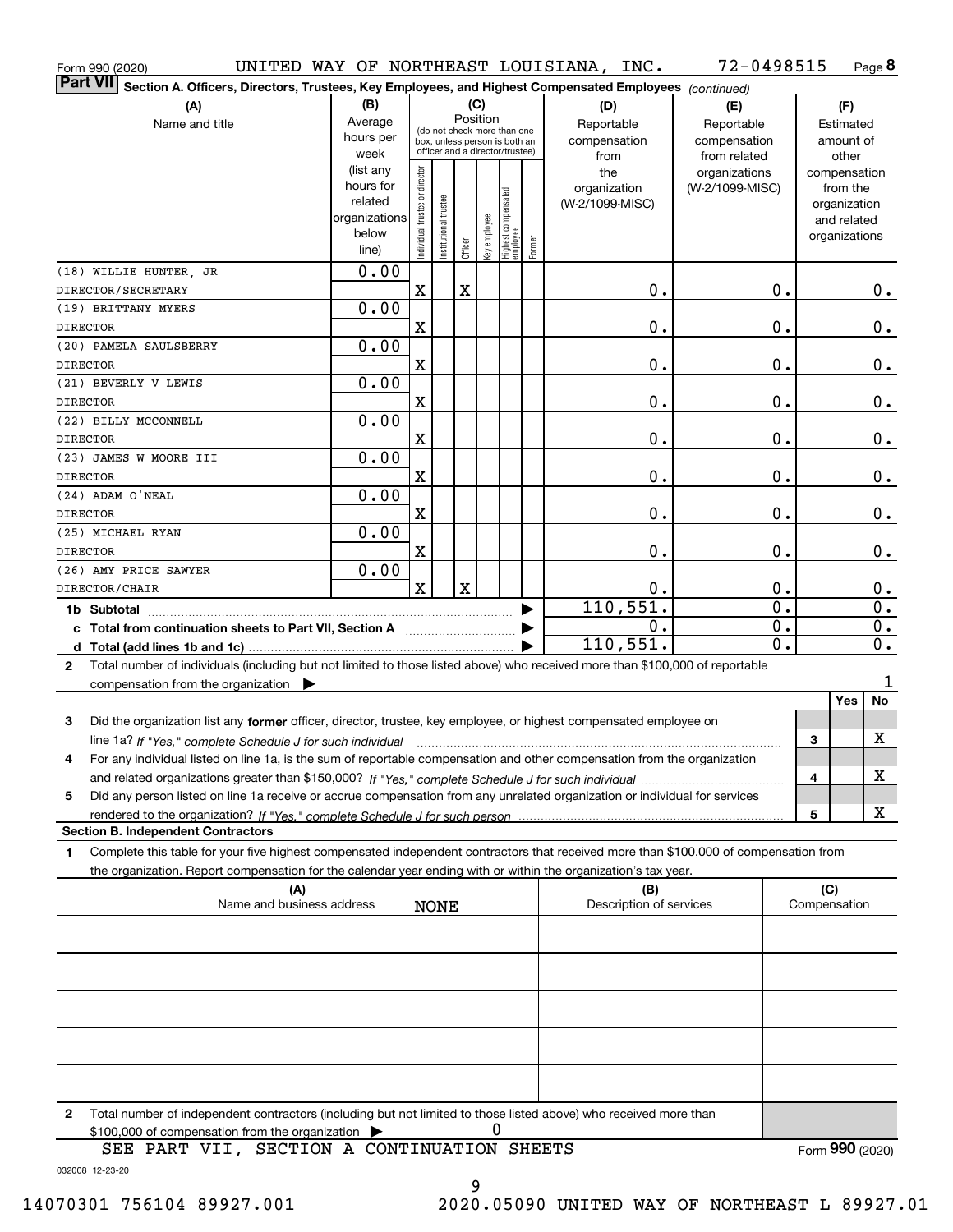| Form 990                                                                                                                     |                |                                |                       |             |              |                              |        | UNITED WAY OF NORTHEAST LOUISIANA, INC. | 72-0498515                       |                       |
|------------------------------------------------------------------------------------------------------------------------------|----------------|--------------------------------|-----------------------|-------------|--------------|------------------------------|--------|-----------------------------------------|----------------------------------|-----------------------|
| <b>Part VII</b><br>Officers, Directors, Trustees, Key Employees, and Highest Compensated Employees (continued)<br>Section A. |                |                                |                       |             |              |                              |        |                                         |                                  |                       |
| (A)                                                                                                                          | (B)            |                                |                       |             | (C)          |                              |        | (D)                                     | (E)                              | (F)                   |
| Name and title                                                                                                               | Average        |                                |                       |             | Position     |                              |        | Reportable                              | Reportable                       | Estimated             |
|                                                                                                                              | hours          |                                |                       |             |              | (check all that apply)       |        | compensation                            | compensation                     | amount of             |
|                                                                                                                              | per<br>week    |                                |                       |             |              |                              |        | from<br>the                             | from related                     | other<br>compensation |
|                                                                                                                              | (list any      |                                |                       |             |              |                              |        | organization                            | organizations<br>(W-2/1099-MISC) | from the              |
|                                                                                                                              | hours for      |                                |                       |             |              |                              |        | (W-2/1099-MISC)                         |                                  | organization          |
|                                                                                                                              | related        |                                |                       |             |              |                              |        |                                         |                                  | and related           |
|                                                                                                                              | organizations  |                                |                       |             |              |                              |        |                                         |                                  | organizations         |
|                                                                                                                              | below<br>line) | Individual trustee or director | Institutional trustee | Officer     | Key employee | Highest compensated employee | Former |                                         |                                  |                       |
| (27) NATHAN G SMITH                                                                                                          | 0.00           |                                |                       |             |              |                              |        |                                         |                                  |                       |
| DIRECTOR/TREASURER                                                                                                           |                | $\mathbf x$                    |                       | $\mathbf X$ |              |                              |        | $\mathbf 0$ .                           | 0.                               | 0.                    |
| (28) SHELIA SNOW                                                                                                             | 0.00           |                                |                       |             |              |                              |        |                                         |                                  |                       |
| <b>DIRECTOR</b>                                                                                                              |                | $\mathbf x$                    |                       |             |              |                              |        | $\mathbf 0$ .                           | 0.                               | $\mathbf 0$ .         |
| (29) CORRE STEGALL                                                                                                           | 0.00           |                                |                       |             |              |                              |        |                                         |                                  |                       |
| <b>DIRECTOR</b>                                                                                                              |                | $\mathbf x$                    |                       |             |              |                              |        | $\mathbf 0$ .                           | 0.                               | $\mathbf 0$ .         |
| (30) RANDY STONE                                                                                                             | 0.00           |                                |                       |             |              |                              |        |                                         |                                  |                       |
| <b>DIRECTOR</b>                                                                                                              |                | $\mathbf x$                    |                       |             |              |                              |        | $\mathbf 0$ .                           | 0.                               | 0.                    |
| (31) DANIEL TAYLOR                                                                                                           | 0.00           |                                |                       |             |              |                              |        |                                         |                                  |                       |
| <b>DIRECTOR</b>                                                                                                              |                | $\mathbf x$                    |                       |             |              |                              |        | $\mathbf 0$ .                           | 0.                               | 0.                    |
| (32) VANCE PRICE                                                                                                             | 0.00           |                                |                       |             |              |                              |        |                                         |                                  |                       |
| <b>DIRECTOR</b>                                                                                                              |                | $\mathbf x$                    |                       |             |              |                              |        | $\mathbf 0$ .                           | 0.                               | 0.                    |
| (33) WILLIAM SMITH                                                                                                           | 0.00           |                                |                       |             |              |                              |        |                                         |                                  |                       |
| <b>DIRECTOR</b>                                                                                                              |                | $\mathbf x$                    |                       |             |              |                              |        | $\mathbf 0$ .                           | 0.                               | 0.                    |
| (34) ROD WASHINGTON                                                                                                          | 0.00           |                                |                       |             |              |                              |        |                                         |                                  |                       |
| <b>DIRECTOR</b>                                                                                                              |                | $\mathbf x$                    |                       |             |              |                              |        | $\mathbf 0$ .                           | 0.                               | $\mathbf 0$ .         |
| (35) HARRINGTON WATSON III                                                                                                   | 0.00           |                                |                       |             |              |                              |        |                                         |                                  |                       |
| <b>DIRECTOR</b>                                                                                                              |                | $\mathbf x$                    |                       |             |              |                              |        | $\mathbf 0$ .                           | 0.                               | $\mathbf 0$ .         |
| (36) ASHLEY WEST                                                                                                             | 0.00           |                                |                       |             |              |                              |        |                                         |                                  |                       |
| <b>DIRECTOR</b><br>(37) BLAKE WHEELIS                                                                                        |                | $\mathbf x$                    |                       |             |              |                              |        | $\mathbf 0$ .                           | 0.                               | $\mathbf 0$ .         |
| DIRECTOR/CHAIRMAN                                                                                                            | 0.00           | $\mathbf x$                    |                       | $\mathbf X$ |              |                              |        | $\mathbf 0$ .                           | 0.                               | $0_{.}$               |
| (38) STEPHANIE SMITH                                                                                                         | 0.00           |                                |                       |             |              |                              |        |                                         |                                  |                       |
| <b>DIRECTOR</b>                                                                                                              |                | $\mathbf X$                    |                       |             |              |                              |        | $\mathbf 0$ .                           | $\mathbf 0$ .                    | $\mathbf 0$ .         |
| (39) VICTOR VIDAURRE                                                                                                         | 0.00           |                                |                       |             |              |                              |        |                                         |                                  |                       |
| <b>DIRECTOR</b>                                                                                                              |                | $\mathbf X$                    |                       |             |              |                              |        | 0.                                      | $0$ .                            | 0.                    |
|                                                                                                                              |                |                                |                       |             |              |                              |        |                                         |                                  |                       |
|                                                                                                                              |                |                                |                       |             |              |                              |        |                                         |                                  |                       |
|                                                                                                                              |                |                                |                       |             |              |                              |        |                                         |                                  |                       |
|                                                                                                                              |                |                                |                       |             |              |                              |        |                                         |                                  |                       |
|                                                                                                                              |                |                                |                       |             |              |                              |        |                                         |                                  |                       |
|                                                                                                                              |                |                                |                       |             |              |                              |        |                                         |                                  |                       |
|                                                                                                                              |                |                                |                       |             |              |                              |        |                                         |                                  |                       |
|                                                                                                                              |                |                                |                       |             |              |                              |        |                                         |                                  |                       |
|                                                                                                                              |                |                                |                       |             |              |                              |        |                                         |                                  |                       |
|                                                                                                                              |                |                                |                       |             |              |                              |        |                                         |                                  |                       |
|                                                                                                                              |                |                                |                       |             |              |                              |        |                                         |                                  |                       |
|                                                                                                                              |                |                                |                       |             |              |                              |        |                                         |                                  |                       |
|                                                                                                                              |                |                                |                       |             |              |                              |        |                                         |                                  |                       |
|                                                                                                                              |                |                                |                       |             |              |                              |        |                                         |                                  |                       |
|                                                                                                                              |                |                                |                       |             |              |                              |        |                                         |                                  |                       |
| Total to Part VII, Section A, line 1c                                                                                        |                |                                |                       |             |              |                              |        |                                         |                                  |                       |

032201 04-01-20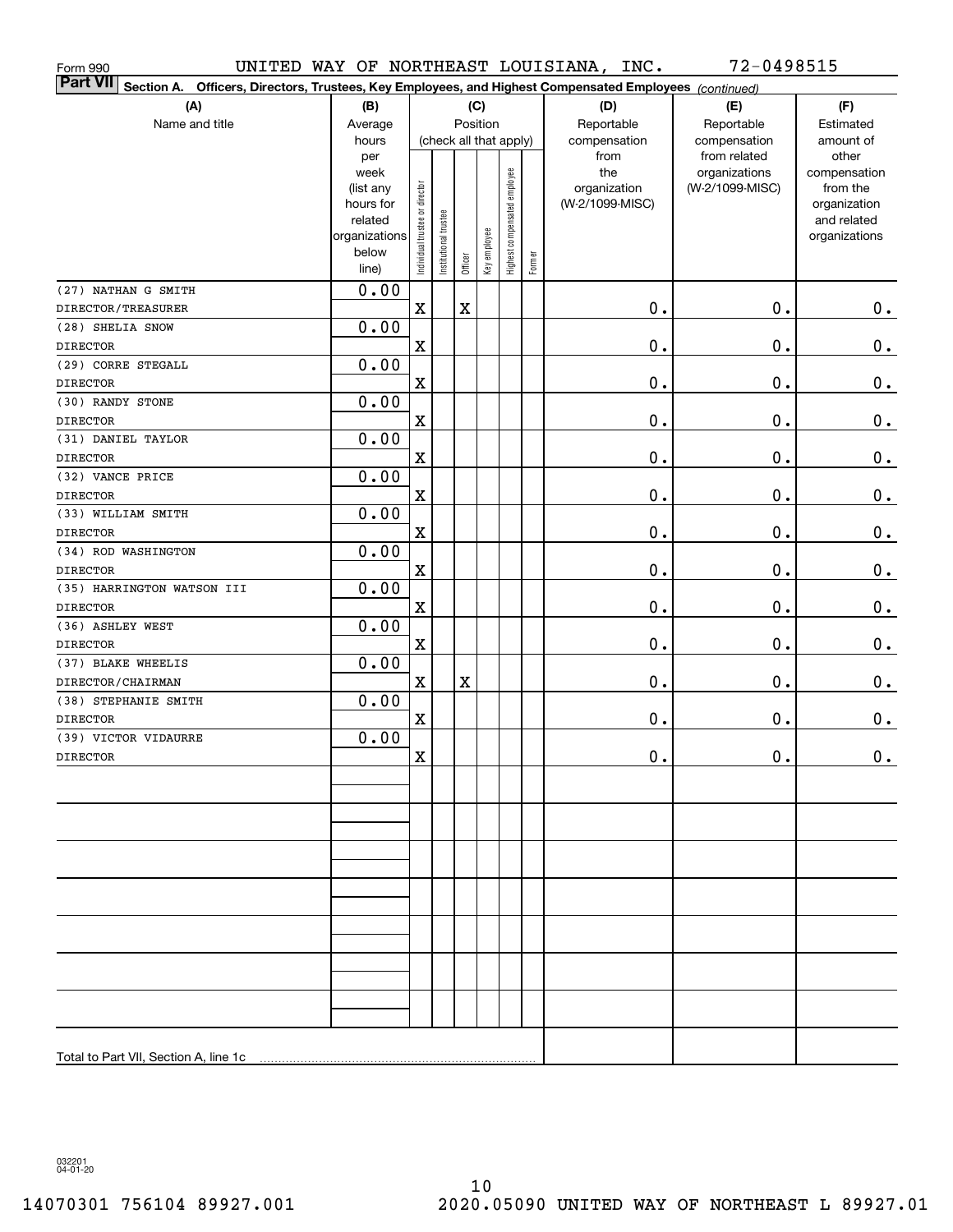|                                                           |      |   | UNITED WAY OF NORTHEAST LOUISIANA, INC.<br>Form 990 (2020)                                                                                                                                                                           |                        |                                  |                                                                                                                                                                                                                                                                                                                                                                                                                              | 72-0498515                    | Page 9                                                          |
|-----------------------------------------------------------|------|---|--------------------------------------------------------------------------------------------------------------------------------------------------------------------------------------------------------------------------------------|------------------------|----------------------------------|------------------------------------------------------------------------------------------------------------------------------------------------------------------------------------------------------------------------------------------------------------------------------------------------------------------------------------------------------------------------------------------------------------------------------|-------------------------------|-----------------------------------------------------------------|
| <b>Part VIII</b>                                          |      |   | <b>Statement of Revenue</b>                                                                                                                                                                                                          |                        |                                  |                                                                                                                                                                                                                                                                                                                                                                                                                              |                               |                                                                 |
|                                                           |      |   | Check if Schedule O contains a response or note to any line in this Part VIII                                                                                                                                                        |                        |                                  | $\begin{array}{c c c c c c} \hline \textbf{1} & \textbf{(B)} & \textbf{1} & \textbf{(C)} & \textbf{1} & \textbf{1} & \textbf{1} & \textbf{1} & \textbf{1} & \textbf{1} & \textbf{1} & \textbf{1} & \textbf{1} & \textbf{1} & \textbf{1} & \textbf{1} & \textbf{1} & \textbf{1} & \textbf{1} & \textbf{1} & \textbf{1} & \textbf{1} & \textbf{1} & \textbf{1} & \textbf{1} & \textbf{1} & \textbf{1} & \textbf{1} & \textbf{$ |                               |                                                                 |
|                                                           |      |   |                                                                                                                                                                                                                                      |                        | (A)<br>Total revenue             | Related or exempt<br>function revenue                                                                                                                                                                                                                                                                                                                                                                                        | Unrelated<br>business revenue | (D)<br>Revenue excluded<br>from tax under<br>sections 512 - 514 |
|                                                           |      |   | 1a<br>1 a Federated campaigns                                                                                                                                                                                                        | 2, 269.                |                                  |                                                                                                                                                                                                                                                                                                                                                                                                                              |                               |                                                                 |
|                                                           |      |   | 1 <sub>b</sub><br><b>b</b> Membership dues                                                                                                                                                                                           |                        |                                  |                                                                                                                                                                                                                                                                                                                                                                                                                              |                               |                                                                 |
|                                                           |      |   | 1 <sub>c</sub><br>c Fundraising events                                                                                                                                                                                               |                        |                                  |                                                                                                                                                                                                                                                                                                                                                                                                                              |                               |                                                                 |
|                                                           |      |   | 1d<br>d Related organizations                                                                                                                                                                                                        |                        |                                  |                                                                                                                                                                                                                                                                                                                                                                                                                              |                               |                                                                 |
|                                                           |      |   | e Government grants (contributions)<br>1e                                                                                                                                                                                            | 89,300.                |                                  |                                                                                                                                                                                                                                                                                                                                                                                                                              |                               |                                                                 |
| Contributions, Gifts, Grants<br>and Other Similar Amounts |      |   | f All other contributions, gifts, grants, and<br>similar amounts not included above<br>1f                                                                                                                                            | 3, 211, 736.           |                                  |                                                                                                                                                                                                                                                                                                                                                                                                                              |                               |                                                                 |
|                                                           |      |   | $1g$ \$<br>g Noncash contributions included in lines 1a-1f                                                                                                                                                                           | 250.                   |                                  |                                                                                                                                                                                                                                                                                                                                                                                                                              |                               |                                                                 |
|                                                           |      |   |                                                                                                                                                                                                                                      | $\blacktriangleright$  | $\vert 3, 303, 305.$             |                                                                                                                                                                                                                                                                                                                                                                                                                              |                               |                                                                 |
|                                                           |      |   |                                                                                                                                                                                                                                      | <b>Business Code</b>   |                                  |                                                                                                                                                                                                                                                                                                                                                                                                                              |                               |                                                                 |
|                                                           |      |   | $2a$ 2-1-1 PROGRAM REVENUE                                                                                                                                                                                                           | 624100                 | 889,448.                         | 889,448.                                                                                                                                                                                                                                                                                                                                                                                                                     |                               |                                                                 |
| Program Service<br>Revenue                                |      | b |                                                                                                                                                                                                                                      |                        |                                  |                                                                                                                                                                                                                                                                                                                                                                                                                              |                               |                                                                 |
|                                                           |      | c | <u>experience</u> and the contract of the contract of the contract of the contract of the contract of the contract of                                                                                                                |                        |                                  |                                                                                                                                                                                                                                                                                                                                                                                                                              |                               |                                                                 |
|                                                           |      | d | the control of the control of the control of the control of the control of                                                                                                                                                           |                        |                                  |                                                                                                                                                                                                                                                                                                                                                                                                                              |                               |                                                                 |
|                                                           |      | е |                                                                                                                                                                                                                                      |                        |                                  |                                                                                                                                                                                                                                                                                                                                                                                                                              |                               |                                                                 |
|                                                           |      |   |                                                                                                                                                                                                                                      |                        |                                  |                                                                                                                                                                                                                                                                                                                                                                                                                              |                               |                                                                 |
|                                                           |      |   |                                                                                                                                                                                                                                      | $\blacktriangleright$  | 889,448.                         |                                                                                                                                                                                                                                                                                                                                                                                                                              |                               |                                                                 |
|                                                           | З    |   | Investment income (including dividends, interest, and                                                                                                                                                                                |                        |                                  |                                                                                                                                                                                                                                                                                                                                                                                                                              |                               |                                                                 |
|                                                           |      |   |                                                                                                                                                                                                                                      | ▶                      | 9,717.                           |                                                                                                                                                                                                                                                                                                                                                                                                                              |                               | 9,717.                                                          |
|                                                           | 4    |   | Income from investment of tax-exempt bond proceeds                                                                                                                                                                                   |                        |                                  |                                                                                                                                                                                                                                                                                                                                                                                                                              |                               |                                                                 |
|                                                           | 5    |   |                                                                                                                                                                                                                                      |                        |                                  |                                                                                                                                                                                                                                                                                                                                                                                                                              |                               |                                                                 |
|                                                           |      |   | (i) Real                                                                                                                                                                                                                             | (ii) Personal          |                                  |                                                                                                                                                                                                                                                                                                                                                                                                                              |                               |                                                                 |
|                                                           |      |   | <b>6 a</b> Gross rents<br>6a                                                                                                                                                                                                         |                        |                                  |                                                                                                                                                                                                                                                                                                                                                                                                                              |                               |                                                                 |
|                                                           |      |   | 6 <sub>b</sub><br><b>b</b> Less: rental expenses                                                                                                                                                                                     |                        |                                  |                                                                                                                                                                                                                                                                                                                                                                                                                              |                               |                                                                 |
|                                                           |      |   | c Rental income or (loss)<br>6с                                                                                                                                                                                                      |                        |                                  |                                                                                                                                                                                                                                                                                                                                                                                                                              |                               |                                                                 |
|                                                           |      |   | <b>d</b> Net rental income or (loss)                                                                                                                                                                                                 |                        |                                  |                                                                                                                                                                                                                                                                                                                                                                                                                              |                               |                                                                 |
|                                                           |      |   | (i) Securities<br>7 a Gross amount from sales of                                                                                                                                                                                     | (ii) Other             |                                  |                                                                                                                                                                                                                                                                                                                                                                                                                              |                               |                                                                 |
|                                                           |      |   | assets other than inventory<br>7a                                                                                                                                                                                                    |                        |                                  |                                                                                                                                                                                                                                                                                                                                                                                                                              |                               |                                                                 |
|                                                           |      |   | <b>b</b> Less: cost or other basis                                                                                                                                                                                                   |                        |                                  |                                                                                                                                                                                                                                                                                                                                                                                                                              |                               |                                                                 |
| evenue                                                    |      |   | 7b<br>and sales expenses                                                                                                                                                                                                             |                        |                                  |                                                                                                                                                                                                                                                                                                                                                                                                                              |                               |                                                                 |
|                                                           |      |   | 7c<br>c Gain or (loss)                                                                                                                                                                                                               |                        |                                  |                                                                                                                                                                                                                                                                                                                                                                                                                              |                               |                                                                 |
| Other R                                                   |      |   | 8 a Gross income from fundraising events (not                                                                                                                                                                                        |                        |                                  |                                                                                                                                                                                                                                                                                                                                                                                                                              |                               |                                                                 |
|                                                           |      |   | including \$                                                                                                                                                                                                                         |                        |                                  |                                                                                                                                                                                                                                                                                                                                                                                                                              |                               |                                                                 |
|                                                           |      |   | contributions reported on line 1c). See                                                                                                                                                                                              |                        |                                  |                                                                                                                                                                                                                                                                                                                                                                                                                              |                               |                                                                 |
|                                                           |      |   |                                                                                                                                                                                                                                      | 8a                     |                                  |                                                                                                                                                                                                                                                                                                                                                                                                                              |                               |                                                                 |
|                                                           |      |   |                                                                                                                                                                                                                                      | 8b                     |                                  |                                                                                                                                                                                                                                                                                                                                                                                                                              |                               |                                                                 |
|                                                           |      |   | c Net income or (loss) from fundraising events                                                                                                                                                                                       |                        |                                  |                                                                                                                                                                                                                                                                                                                                                                                                                              |                               |                                                                 |
|                                                           |      |   | 9 a Gross income from gaming activities. See                                                                                                                                                                                         |                        |                                  |                                                                                                                                                                                                                                                                                                                                                                                                                              |                               |                                                                 |
|                                                           |      |   |                                                                                                                                                                                                                                      | 9a                     |                                  |                                                                                                                                                                                                                                                                                                                                                                                                                              |                               |                                                                 |
|                                                           |      |   | <b>b</b> Less: direct expenses <b>manually</b>                                                                                                                                                                                       | 9 <sub>b</sub>         |                                  |                                                                                                                                                                                                                                                                                                                                                                                                                              |                               |                                                                 |
|                                                           |      |   | c Net income or (loss) from gaming activities                                                                                                                                                                                        | .                      |                                  |                                                                                                                                                                                                                                                                                                                                                                                                                              |                               |                                                                 |
|                                                           |      |   | 10 a Gross sales of inventory, less returns                                                                                                                                                                                          |                        |                                  |                                                                                                                                                                                                                                                                                                                                                                                                                              |                               |                                                                 |
|                                                           |      |   |                                                                                                                                                                                                                                      | 10a<br>10 <sub>b</sub> |                                  |                                                                                                                                                                                                                                                                                                                                                                                                                              |                               |                                                                 |
|                                                           |      |   |                                                                                                                                                                                                                                      |                        |                                  |                                                                                                                                                                                                                                                                                                                                                                                                                              |                               |                                                                 |
|                                                           |      |   | c Net income or (loss) from sales of inventory                                                                                                                                                                                       | <b>Business Code</b>   |                                  |                                                                                                                                                                                                                                                                                                                                                                                                                              |                               |                                                                 |
|                                                           |      |   |                                                                                                                                                                                                                                      |                        |                                  |                                                                                                                                                                                                                                                                                                                                                                                                                              |                               |                                                                 |
|                                                           | 11 a |   | <u> 1989 - Andrea Stadt Britain, amerikansk politiker (</u>                                                                                                                                                                          |                        |                                  |                                                                                                                                                                                                                                                                                                                                                                                                                              |                               |                                                                 |
| Miscellaneous<br>Revenue                                  |      | b | <u>and the contract of the contract of the contract of the contract of the contract of the contract of the contract of the contract of the contract of the contract of the contract of the contract of the contract of the contr</u> |                        |                                  |                                                                                                                                                                                                                                                                                                                                                                                                                              |                               |                                                                 |
|                                                           |      | c | <u> 1989 - Johann Stein, mars an deus Amerikaansk kommunister (</u>                                                                                                                                                                  |                        |                                  |                                                                                                                                                                                                                                                                                                                                                                                                                              |                               |                                                                 |
|                                                           |      |   |                                                                                                                                                                                                                                      | $\blacktriangleright$  |                                  |                                                                                                                                                                                                                                                                                                                                                                                                                              |                               |                                                                 |
|                                                           | 12   |   |                                                                                                                                                                                                                                      |                        | $\blacktriangleright$ 4,202,470. | 889,448.                                                                                                                                                                                                                                                                                                                                                                                                                     | $0$ .                         | 9,717.                                                          |
| 032009 12-23-20                                           |      |   |                                                                                                                                                                                                                                      |                        |                                  |                                                                                                                                                                                                                                                                                                                                                                                                                              |                               | Form 990 (2020)                                                 |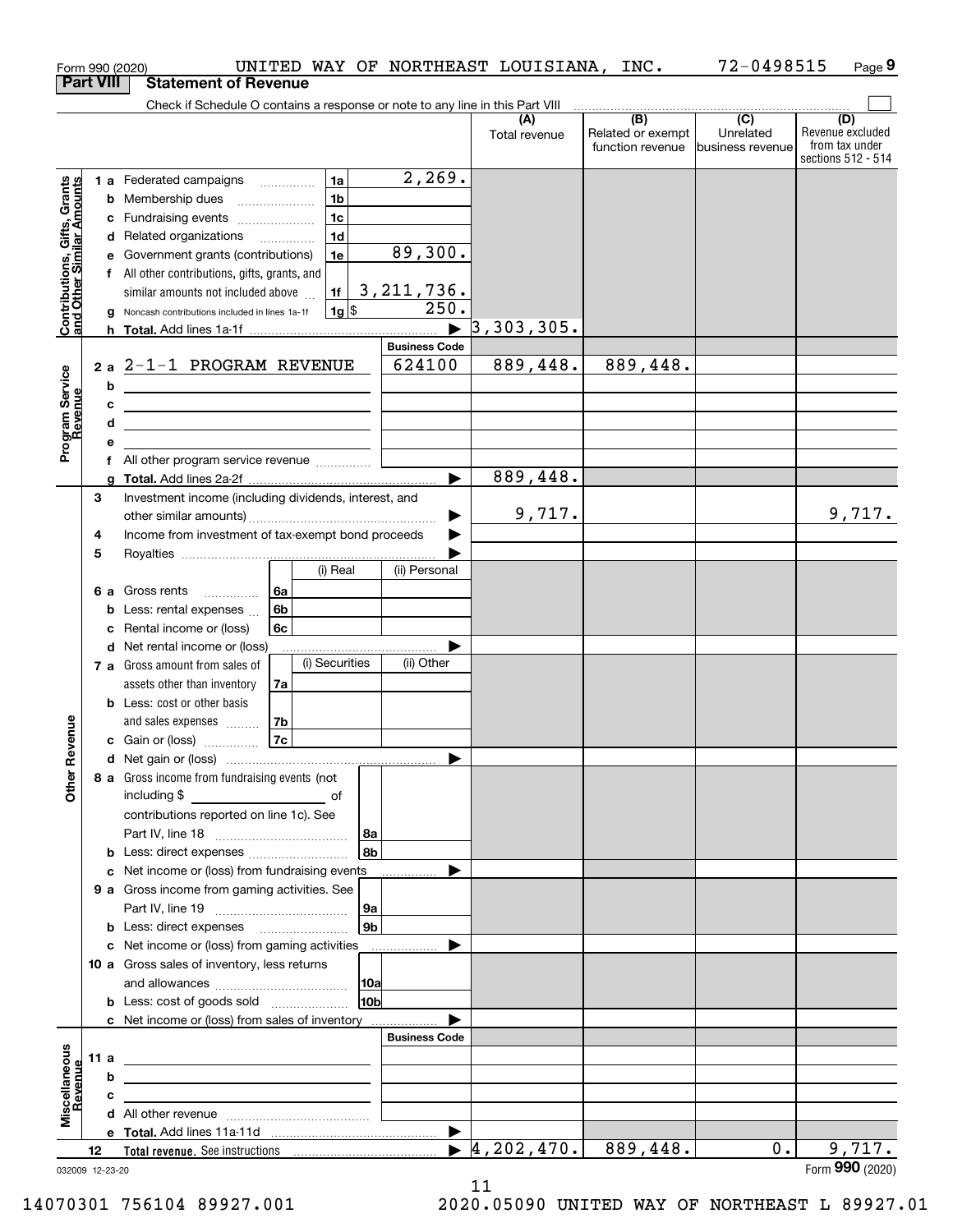### $_{\rm Form}$   $_{990}$   $_{(2020)}$   $_{\rm W1}$   $_{\rm W1}$   $_{\rm H2}$   $_{\rm W1}$   $_{\rm O2}$   $_{\rm W1}$   $_{\rm H2}$   $_{\rm H2}$   $_{\rm H2}$   $_{\rm H2}$   $_{\rm H2}$   $_{\rm H2}$   $_{\rm H2}$   $_{\rm H2}$   $_{\rm H2}$   $_{\rm H2}$   $_{\rm H2}$   $_{\rm H2}$   $_{\rm H2}$   $_{\rm H2}$   $_{\rm H2}$   $_{\rm H2$ **10 Part IX Statement of Functional Expenses**

*Section 501(c)(3) and 501(c)(4) organizations must complete all columns. All other organizations must complete column (A).*

|                  | Check if Schedule O contains a response or note to any line in this Part IX                                                                              |                            |                                    |                                           | $\overline{\mathbf{x}}$         |
|------------------|----------------------------------------------------------------------------------------------------------------------------------------------------------|----------------------------|------------------------------------|-------------------------------------------|---------------------------------|
|                  | Do not include amounts reported on lines 6b,<br>7b, 8b, 9b, and 10b of Part VIII.                                                                        | (A)<br>Total expenses      | (B)<br>Program service<br>expenses | (C)<br>Management and<br>general expenses | (D)<br>Fundraising<br>expenses  |
| $\mathbf{1}$     | Grants and other assistance to domestic organizations                                                                                                    |                            |                                    |                                           |                                 |
|                  | and domestic governments. See Part IV, line 21                                                                                                           | 1,637,580.                 | 1,637,580.                         |                                           |                                 |
| $\mathbf{2}$     | Grants and other assistance to domestic                                                                                                                  |                            |                                    |                                           |                                 |
|                  | individuals. See Part IV, line 22                                                                                                                        | 290,716.                   | 290,716.                           |                                           |                                 |
| 3                | Grants and other assistance to foreign                                                                                                                   |                            |                                    |                                           |                                 |
|                  | organizations, foreign governments, and foreign                                                                                                          |                            |                                    |                                           |                                 |
|                  | individuals. See Part IV, lines 15 and 16                                                                                                                |                            |                                    |                                           |                                 |
| 4                | Benefits paid to or for members                                                                                                                          |                            |                                    |                                           |                                 |
| 5                | Compensation of current officers, directors,                                                                                                             |                            |                                    |                                           |                                 |
|                  | trustees, and key employees                                                                                                                              | 110,551.                   | 55, 276.                           | 38,693.                                   | 16,582.                         |
| 6                | Compensation not included above to disqualified                                                                                                          |                            |                                    |                                           |                                 |
|                  | persons (as defined under section 4958(f)(1)) and                                                                                                        |                            |                                    |                                           |                                 |
|                  | persons described in section 4958(c)(3)(B)<br>$\overline{\phantom{a}}$                                                                                   |                            |                                    |                                           |                                 |
| 7                |                                                                                                                                                          | 1,053,921.                 | 653,501.                           | 148,332.                                  | 252,088.                        |
| 8                | Pension plan accruals and contributions (include                                                                                                         |                            |                                    |                                           |                                 |
|                  | section 401(k) and 403(b) employer contributions)                                                                                                        | $\frac{67,039.}{194,632.}$ | <u>40,894.</u>                     | $\frac{10,726}{33,101}$ .                 | <u>15,419.</u><br>39,759.       |
| 9                |                                                                                                                                                          |                            | 121, 772.                          |                                           | $\overline{21,033}$ .           |
| 10               |                                                                                                                                                          | 91,450.                    | 55,785.                            | 14,632.                                   |                                 |
| 11               | Fees for services (nonemployees):                                                                                                                        |                            |                                    |                                           |                                 |
| a                |                                                                                                                                                          |                            |                                    |                                           |                                 |
| b                |                                                                                                                                                          | 19,735.                    |                                    | 19,735.                                   |                                 |
| c                |                                                                                                                                                          |                            |                                    |                                           |                                 |
| d<br>е           | Professional fundraising services. See Part IV, line 17                                                                                                  |                            |                                    |                                           |                                 |
| f                | Investment management fees                                                                                                                               |                            |                                    |                                           |                                 |
|                  | g Other. (If line 11g amount exceeds 10% of line 25,                                                                                                     |                            |                                    |                                           |                                 |
|                  | column (A) amount, list line 11g expenses on Sch O.)                                                                                                     | 273,183.                   | 263,812.                           | 4,092.                                    |                                 |
| 12 <sup>12</sup> |                                                                                                                                                          | 65,495.                    | 42,095.                            | 903.                                      | $\frac{5,279}{22,497}$          |
| 13               |                                                                                                                                                          | 155,531.                   | 104,987.                           | 14,587.                                   | 35,957.                         |
| 14               |                                                                                                                                                          | 18,849.                    | 16,964.                            | 1,508.                                    | $\overline{377}$ .              |
| 15               |                                                                                                                                                          |                            |                                    |                                           |                                 |
| 16               |                                                                                                                                                          | 47,355.                    | 21,070.                            | 11,584.                                   | 14,701.                         |
| 17               | Travel                                                                                                                                                   | 12,307.                    | 5,481.                             | 2,026.                                    | 4,800.                          |
| 18               | Payments of travel or entertainment expenses                                                                                                             |                            |                                    |                                           |                                 |
|                  | for any federal, state, or local public officials                                                                                                        |                            |                                    |                                           |                                 |
| 19               | Conferences, conventions, and meetings                                                                                                                   | 1,819.                     |                                    | 1,560.                                    | 259.                            |
| 20               | Interest                                                                                                                                                 |                            |                                    |                                           |                                 |
| 21               |                                                                                                                                                          | 61,068.                    | 36,641.                            | 5,496.                                    | 18,931.                         |
| 22               | Depreciation, depletion, and amortization                                                                                                                | 33,323.                    | 17,902.                            | 7,970.                                    | 7,451.                          |
| 23               | Insurance                                                                                                                                                | 9,190.                     | 3,315.                             | 4,442.                                    | 1,433.                          |
| 24               | Other expenses. Itemize expenses not covered<br>above (List miscellaneous expenses on line 24e. If<br>line 24e amount exceeds 10% of line 25, column (A) |                            |                                    |                                           |                                 |
|                  | amount, list line 24e expenses on Schedule O.)<br>DUES & SUBSCRIPTIONS                                                                                   | 35,972.                    | 34,187.                            | 1,281.                                    | 504.                            |
| a                | COMMUNITY IMPACT                                                                                                                                         | 9,229.                     | 9,229.                             |                                           |                                 |
| b<br>C           | AWARDS & RECOGNITION                                                                                                                                     | 7,210.                     |                                    |                                           | 7,210.                          |
| d                | CAMPAIGN EVENTS & SUPPL                                                                                                                                  | $\overline{2,890}$ .       |                                    |                                           | 2,890.                          |
|                  | e All other expenses                                                                                                                                     | $\overline{2,667}$ .       |                                    | 740.                                      | 1,927.                          |
| 25               | Total functional expenses. Add lines 1 through 24e                                                                                                       | 4,201,712.                 | 3,411,207.                         | 321,408.                                  | $\overline{469}$ , 0 <u>97.</u> |
| 26               | Joint costs. Complete this line only if the organization                                                                                                 |                            |                                    |                                           |                                 |
|                  | reported in column (B) joint costs from a combined                                                                                                       |                            |                                    |                                           |                                 |
|                  | educational campaign and fundraising solicitation.                                                                                                       |                            |                                    |                                           |                                 |
|                  | Check here $\blacktriangleright$<br>if following SOP 98-2 (ASC 958-720)                                                                                  |                            |                                    |                                           |                                 |

12

032010 12-23-20

Form (2020) **990**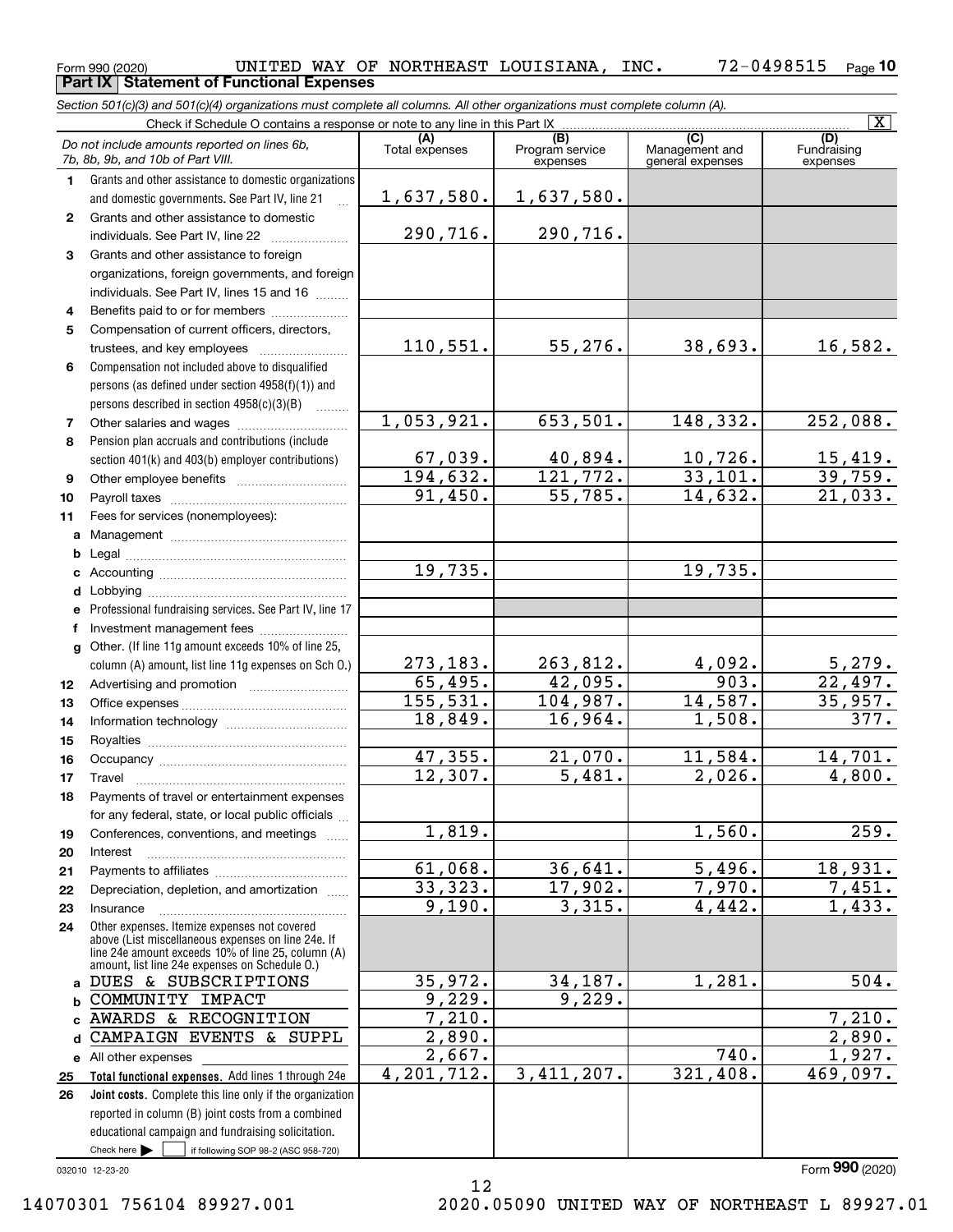Check if Schedule O contains a response or note to any line in this Part X **Part X** | Balance Sheet

> Cash - non-interest-bearing ~~~~~~~~~~~~~~~~~~~~~~~~~ Savings and temporary cash investments ~~~~~~~~~~~~~~~~~~

 $_{\rm Form}$   $_{990}$   $_{(2020)}$   $_{\rm W1}$   $_{\rm W1}$   $_{\rm H2}$   $_{\rm W1}$   $_{\rm O2}$   $_{\rm W1}$   $_{\rm H2}$   $_{\rm H2}$   $_{\rm H2}$   $_{\rm H2}$   $_{\rm H2}$   $_{\rm H2}$   $_{\rm H2}$   $_{\rm H2}$   $_{\rm H2}$   $_{\rm H2}$   $_{\rm H2}$   $_{\rm H2}$   $_{\rm H2}$   $_{\rm H2}$   $_{\rm H2}$   $_{\rm H2$ **11**

 $250.$  1  $250.$ 

(B)<br>End of year

 $\mathcal{L}^{\text{max}}$ 

**(A) (B)**

Beginning of year | | End of year

**12**

1,981,424. 2,130,972.

|                    | 3  |                                                                                                                                          |                               | <u>1,271,490.</u> | $\mathbf{3}$         | $\frac{1,045,909.}{292,365.}$ |
|--------------------|----|------------------------------------------------------------------------------------------------------------------------------------------|-------------------------------|-------------------|----------------------|-------------------------------|
|                    | 4  |                                                                                                                                          |                               | 349,847.          | $\overline{4}$       |                               |
|                    | 5  | Loans and other receivables from any current or former officer, director,                                                                |                               |                   |                      |                               |
|                    |    | trustee, key employee, creator or founder, substantial contributor, or 35%                                                               |                               |                   |                      |                               |
|                    |    | controlled entity or family member of any of these persons                                                                               |                               |                   | 5                    |                               |
|                    | 6  | Loans and other receivables from other disqualified persons (as defined                                                                  |                               |                   |                      |                               |
|                    |    | under section 4958(f)(1)), and persons described in section 4958(c)(3)(B)                                                                | $\ldots$                      |                   | 6                    |                               |
|                    | 7  |                                                                                                                                          |                               |                   | $\overline{7}$       |                               |
| Assets             | 8  |                                                                                                                                          |                               |                   | 8                    |                               |
|                    | 9  | Prepaid expenses and deferred charges                                                                                                    |                               | 54,361.           | $\boldsymbol{9}$     | 8,105.                        |
|                    |    | 10a Land, buildings, and equipment: cost or other                                                                                        |                               |                   |                      |                               |
|                    |    | basis. Complete Part VI of Schedule D  10a                                                                                               | $\frac{1,197,875.}{916,472.}$ |                   |                      |                               |
|                    | b  | 10 <sub>b</sub><br>Less: accumulated depreciation<br>$\ldots \ldots \ldots \ldots \ldots$                                                |                               | 312,449.          | 10 <sub>c</sub>      | 281,403.                      |
|                    | 11 |                                                                                                                                          |                               |                   | 11                   |                               |
|                    | 12 |                                                                                                                                          |                               |                   | 12                   |                               |
|                    | 13 |                                                                                                                                          |                               |                   | 13                   |                               |
|                    | 14 |                                                                                                                                          |                               |                   | 14                   |                               |
|                    | 15 |                                                                                                                                          |                               | 15                |                      |                               |
|                    | 16 |                                                                                                                                          | 3,969,821.                    | 16                | 3,759,004.           |                               |
|                    | 17 |                                                                                                                                          | 107,602.<br>825, 879.         | 17                | 121,964.<br>693,741. |                               |
|                    | 18 |                                                                                                                                          |                               | 125,481.          | 18                   | 120,982.                      |
|                    | 19 | Deferred revenue manual contracts and contracts are all the contracts and contracts are contracted and contracts                         |                               |                   | 19                   |                               |
|                    | 20 |                                                                                                                                          |                               | 20                |                      |                               |
|                    | 21 | Escrow or custodial account liability. Complete Part IV of Schedule D                                                                    |                               | 21                |                      |                               |
|                    | 22 | Loans and other payables to any current or former officer, director,                                                                     |                               |                   |                      |                               |
| Liabilities        |    | trustee, key employee, creator or founder, substantial contributor, or 35%<br>controlled entity or family member of any of these persons |                               |                   | 22                   |                               |
|                    | 23 | Secured mortgages and notes payable to unrelated third parties                                                                           |                               |                   | 23                   |                               |
|                    | 24 | Unsecured notes and loans payable to unrelated third parties                                                                             |                               | 89,300.           | 24                   |                               |
|                    | 25 | Other liabilities (including federal income tax, payables to related third                                                               |                               |                   |                      |                               |
|                    |    | parties, and other liabilities not included on lines 17-24). Complete Part X                                                             |                               |                   |                      |                               |
|                    |    | of Schedule D                                                                                                                            |                               |                   | 25                   |                               |
|                    | 26 |                                                                                                                                          |                               | 1,148,262.        | 26                   | 936,687.                      |
|                    |    | Organizations that follow FASB ASC 958, check here $\triangleright \lfloor X \rfloor$                                                    |                               |                   |                      |                               |
|                    |    | and complete lines 27, 28, 32, and 33.                                                                                                   |                               |                   |                      |                               |
| <b>Balances</b>    | 27 |                                                                                                                                          |                               | 1, 155, 770.      | 27                   | 1,532,828.                    |
|                    | 28 |                                                                                                                                          |                               | 1,665,789.        | 28                   | 1,289,489.                    |
|                    |    | Organizations that do not follow FASB ASC 958, check here $\blacktriangleright$                                                          |                               |                   |                      |                               |
|                    |    | and complete lines 29 through 33.                                                                                                        |                               |                   |                      |                               |
| Net Assets or Fund | 29 |                                                                                                                                          |                               |                   | 29                   |                               |
|                    | 30 | Paid-in or capital surplus, or land, building, or equipment fund                                                                         |                               |                   | 30                   |                               |
|                    | 31 | Retained earnings, endowment, accumulated income, or other funds                                                                         |                               |                   | 31                   |                               |
|                    | 32 |                                                                                                                                          |                               | 2,821,559.        | 32                   | 2,822,317.                    |
|                    | 33 | Total liabilities and net assets/fund balances                                                                                           |                               | 3,969,821.        | 33                   | 3,759,004.                    |
|                    |    |                                                                                                                                          |                               |                   |                      | Form 990 (2020)               |

**12**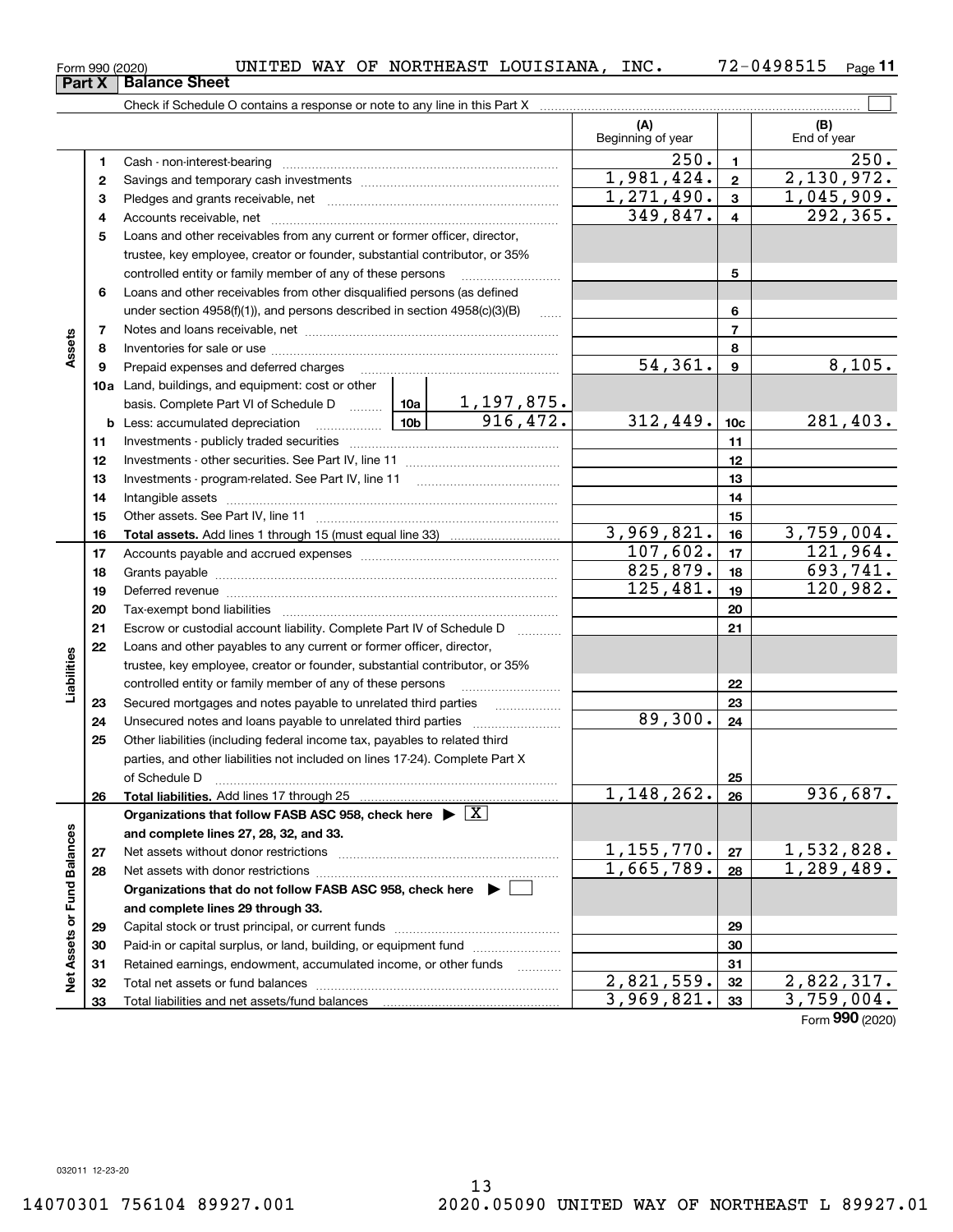|    | UNITED WAY OF NORTHEAST LOUISIANA, INC.<br>Form 990 (2020)                                                                                                                                                                     | 72-0498515     |                |            | Page $12$ |
|----|--------------------------------------------------------------------------------------------------------------------------------------------------------------------------------------------------------------------------------|----------------|----------------|------------|-----------|
|    | <b>Reconciliation of Net Assets</b><br>Part XI                                                                                                                                                                                 |                |                |            |           |
|    |                                                                                                                                                                                                                                |                |                |            |           |
|    |                                                                                                                                                                                                                                |                |                |            |           |
| 1  | Total revenue (must equal Part VIII, column (A), line 12)                                                                                                                                                                      | 1              | 4,202,470.     |            |           |
| 2  |                                                                                                                                                                                                                                | $\overline{2}$ | 4,201,712.     |            |           |
| з  | Revenue less expenses. Subtract line 2 from line 1                                                                                                                                                                             | 3              |                |            | 758.      |
| 4  |                                                                                                                                                                                                                                | $\overline{4}$ | 2,821,559.     |            |           |
| 5  | Net unrealized gains (losses) on investments                                                                                                                                                                                   | 5              |                |            |           |
| 6  | Donated services and use of facilities [111] Donated and the service of facilities [11] Donated services and use of facilities [11] Donated and the service of the service of the service of the service of the service of the | 6              |                |            |           |
| 7  | Investment expenses www.communication.communication.com/www.communication.com/www.communication.com                                                                                                                            | $\overline{7}$ |                |            |           |
| 8  | Prior period adjustments                                                                                                                                                                                                       | 8              |                |            |           |
| 9  | Other changes in net assets or fund balances (explain on Schedule O)                                                                                                                                                           | $\mathbf{Q}$   |                |            | 0.        |
| 10 | Net assets or fund balances at end of year. Combine lines 3 through 9 (must equal Part X, line 32,                                                                                                                             |                |                |            |           |
|    | column (B)).                                                                                                                                                                                                                   | 10             | 2,822,317.     |            |           |
|    | Part XII Financial Statements and Reporting                                                                                                                                                                                    |                |                |            |           |
|    |                                                                                                                                                                                                                                |                |                |            |           |
|    |                                                                                                                                                                                                                                |                |                | <b>Yes</b> | No        |
| 1. | $ X $ Accrual<br>Accounting method used to prepare the Form 990: <u>I</u> Cash<br>Other                                                                                                                                        |                |                |            |           |
|    | If the organization changed its method of accounting from a prior year or checked "Other," explain in Schedule O.                                                                                                              |                |                |            |           |
|    | 2a Were the organization's financial statements compiled or reviewed by an independent accountant?                                                                                                                             |                | 2a             |            | Χ         |
|    | If "Yes," check a box below to indicate whether the financial statements for the year were compiled or reviewed on a                                                                                                           |                |                |            |           |
|    | separate basis, consolidated basis, or both:                                                                                                                                                                                   |                |                |            |           |
|    | Separate basis<br><b>Consolidated basis</b><br>Both consolidated and separate basis                                                                                                                                            |                |                |            |           |
|    | <b>b</b> Were the organization's financial statements audited by an independent accountant?                                                                                                                                    |                | 2 <sub>b</sub> | Χ          |           |
|    | If "Yes," check a box below to indicate whether the financial statements for the year were audited on a separate basis,                                                                                                        |                |                |            |           |
|    | consolidated basis, or both:                                                                                                                                                                                                   |                |                |            |           |
|    | $ \mathbf{X} $ Separate basis<br><b>Consolidated basis</b><br>Both consolidated and separate basis                                                                                                                             |                |                |            |           |
|    | c If "Yes" to line 2a or 2b, does the organization have a committee that assumes responsibility for oversight of the audit,                                                                                                    |                |                |            |           |
|    |                                                                                                                                                                                                                                |                | 2c             | х          |           |
|    | If the organization changed either its oversight process or selection process during the tax year, explain on Schedule O.                                                                                                      |                |                |            |           |
|    | 3a As a result of a federal award, was the organization required to undergo an audit or audits as set forth in the Single Audit                                                                                                |                |                |            |           |
|    |                                                                                                                                                                                                                                |                | За             |            | x         |
|    | b If "Yes," did the organization undergo the required audit or audits? If the organization did not undergo the required audit                                                                                                  |                |                |            |           |
|    | or audits, explain why on Schedule O and describe any steps taken to undergo such audits                                                                                                                                       |                | 3b             |            |           |

Form (2020) **990**

032012 12-23-20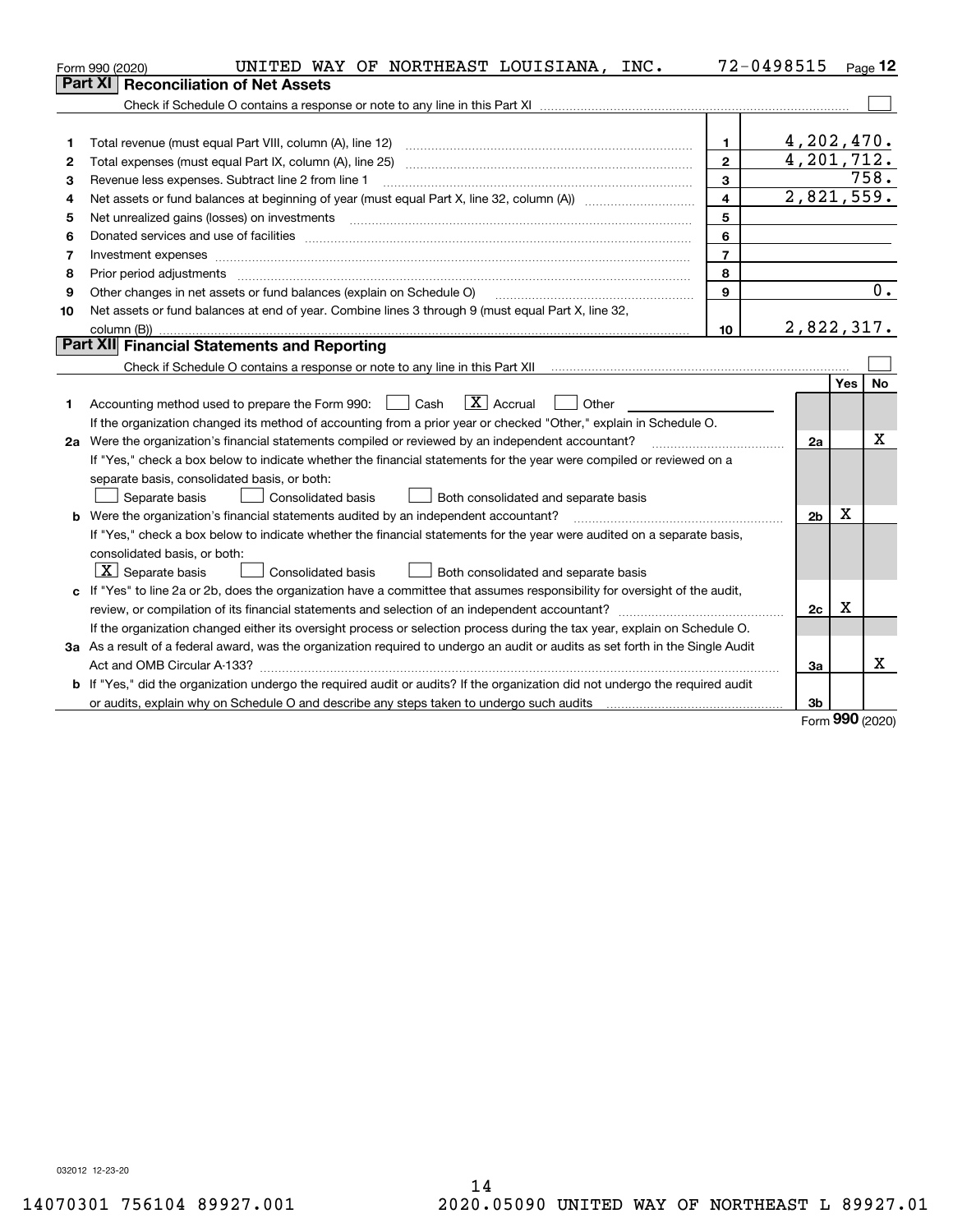| <b>SCHEDULE A</b> |
|-------------------|
|-------------------|

Department of the Treasury

**(Form 990 or 990-EZ)**

# **Public Charity Status and Public Support**

**Complete if the organization is a section 501(c)(3) organization or a section 4947(a)(1) nonexempt charitable trust. | Attach to Form 990 or Form 990-EZ.** 

| $\cdot$ www.irs.gov/Form990 for instructions and the latest information. |  |  |
|--------------------------------------------------------------------------|--|--|

| OMB No 1545-0047             |
|------------------------------|
| 2020                         |
| Open to Public<br>Inspection |

٦

|       |               | Internal Revenue Service |                                               |                                                                        | $\blacktriangleright$ Go to www.irs.gov/Form990 for instructions and the latest information.                                                               |                                                                                                                           |                                 |                            |  |            | <b>Inspection</b>                     |  |
|-------|---------------|--------------------------|-----------------------------------------------|------------------------------------------------------------------------|------------------------------------------------------------------------------------------------------------------------------------------------------------|---------------------------------------------------------------------------------------------------------------------------|---------------------------------|----------------------------|--|------------|---------------------------------------|--|
|       |               | Name of the organization |                                               |                                                                        |                                                                                                                                                            |                                                                                                                           |                                 |                            |  |            | <b>Employer identification number</b> |  |
|       |               |                          |                                               |                                                                        | UNITED WAY OF NORTHEAST LOUISIANA, INC.                                                                                                                    |                                                                                                                           |                                 |                            |  | 72-0498515 |                                       |  |
|       | <b>Part I</b> |                          |                                               |                                                                        | Reason for Public Charity Status. (All organizations must complete this part.) See instructions.                                                           |                                                                                                                           |                                 |                            |  |            |                                       |  |
|       |               |                          |                                               |                                                                        | The organization is not a private foundation because it is: (For lines 1 through 12, check only one box.)                                                  |                                                                                                                           |                                 |                            |  |            |                                       |  |
| 1     |               |                          |                                               |                                                                        | A church, convention of churches, or association of churches described in section 170(b)(1)(A)(i).                                                         |                                                                                                                           |                                 |                            |  |            |                                       |  |
| 2     |               |                          |                                               |                                                                        | A school described in section 170(b)(1)(A)(ii). (Attach Schedule E (Form 990 or 990-EZ).)                                                                  |                                                                                                                           |                                 |                            |  |            |                                       |  |
| з     |               |                          |                                               |                                                                        | A hospital or a cooperative hospital service organization described in section 170(b)(1)(A)(iii).                                                          |                                                                                                                           |                                 |                            |  |            |                                       |  |
| 4     |               |                          |                                               |                                                                        | A medical research organization operated in conjunction with a hospital described in section 170(b)(1)(A)(iii). Enter the hospital's name,                 |                                                                                                                           |                                 |                            |  |            |                                       |  |
|       |               | city, and state:         |                                               |                                                                        |                                                                                                                                                            |                                                                                                                           |                                 |                            |  |            |                                       |  |
| 5     |               |                          |                                               |                                                                        | An organization operated for the benefit of a college or university owned or operated by a governmental unit described in                                  |                                                                                                                           |                                 |                            |  |            |                                       |  |
|       |               |                          |                                               | section 170(b)(1)(A)(iv). (Complete Part II.)                          |                                                                                                                                                            |                                                                                                                           |                                 |                            |  |            |                                       |  |
| 6     |               |                          |                                               |                                                                        | A federal, state, or local government or governmental unit described in section 170(b)(1)(A)(v).                                                           |                                                                                                                           |                                 |                            |  |            |                                       |  |
|       |               |                          |                                               |                                                                        | $7 \overline{X}$ An organization that normally receives a substantial part of its support from a governmental unit or from the general public described in |                                                                                                                           |                                 |                            |  |            |                                       |  |
|       |               |                          |                                               | section 170(b)(1)(A)(vi). (Complete Part II.)                          |                                                                                                                                                            |                                                                                                                           |                                 |                            |  |            |                                       |  |
| 8     |               |                          |                                               |                                                                        | A community trust described in section 170(b)(1)(A)(vi). (Complete Part II.)                                                                               |                                                                                                                           |                                 |                            |  |            |                                       |  |
| 9     |               |                          |                                               |                                                                        | An agricultural research organization described in section 170(b)(1)(A)(ix) operated in conjunction with a land-grant college                              |                                                                                                                           |                                 |                            |  |            |                                       |  |
|       |               |                          |                                               |                                                                        | or university or a non-land-grant college of agriculture (see instructions). Enter the name, city, and state of the college or                             |                                                                                                                           |                                 |                            |  |            |                                       |  |
|       |               |                          |                                               |                                                                        |                                                                                                                                                            |                                                                                                                           |                                 |                            |  |            |                                       |  |
|       |               | university:              |                                               |                                                                        | An organization that normally receives (1) more than 33 1/3% of its support from contributions, membership fees, and gross receipts from                   |                                                                                                                           |                                 |                            |  |            |                                       |  |
| 10    |               |                          |                                               |                                                                        |                                                                                                                                                            |                                                                                                                           |                                 |                            |  |            |                                       |  |
|       |               |                          |                                               |                                                                        | activities related to its exempt functions, subject to certain exceptions; and (2) no more than 33 1/3% of its support from gross investment               |                                                                                                                           |                                 |                            |  |            |                                       |  |
|       |               |                          |                                               |                                                                        | income and unrelated business taxable income (less section 511 tax) from businesses acquired by the organization after June 30, 1975.                      |                                                                                                                           |                                 |                            |  |            |                                       |  |
|       |               |                          |                                               | See section 509(a)(2). (Complete Part III.)                            |                                                                                                                                                            |                                                                                                                           |                                 |                            |  |            |                                       |  |
| 11    |               |                          |                                               |                                                                        | An organization organized and operated exclusively to test for public safety. See section 509(a)(4).                                                       |                                                                                                                           |                                 |                            |  |            |                                       |  |
| 12    |               |                          |                                               |                                                                        | An organization organized and operated exclusively for the benefit of, to perform the functions of, or to carry out the purposes of one or                 |                                                                                                                           |                                 |                            |  |            |                                       |  |
|       |               |                          |                                               |                                                                        | more publicly supported organizations described in section 509(a)(1) or section 509(a)(2). See section 509(a)(3). Check the box in                         |                                                                                                                           |                                 |                            |  |            |                                       |  |
|       |               |                          |                                               |                                                                        | lines 12a through 12d that describes the type of supporting organization and complete lines 12e, 12f, and 12g.                                             |                                                                                                                           |                                 |                            |  |            |                                       |  |
| а     |               |                          |                                               |                                                                        | Type I. A supporting organization operated, supervised, or controlled by its supported organization(s), typically by giving                                |                                                                                                                           |                                 |                            |  |            |                                       |  |
|       |               |                          |                                               |                                                                        | the supported organization(s) the power to regularly appoint or elect a majority of the directors or trustees of the supporting                            |                                                                                                                           |                                 |                            |  |            |                                       |  |
|       |               |                          |                                               | organization. You must complete Part IV, Sections A and B.             |                                                                                                                                                            |                                                                                                                           |                                 |                            |  |            |                                       |  |
| b     |               |                          |                                               |                                                                        | Type II. A supporting organization supervised or controlled in connection with its supported organization(s), by having                                    |                                                                                                                           |                                 |                            |  |            |                                       |  |
|       |               |                          |                                               |                                                                        | control or management of the supporting organization vested in the same persons that control or manage the supported                                       |                                                                                                                           |                                 |                            |  |            |                                       |  |
|       |               |                          |                                               | organization(s). You must complete Part IV, Sections A and C.          |                                                                                                                                                            |                                                                                                                           |                                 |                            |  |            |                                       |  |
| с     |               |                          |                                               |                                                                        | Type III functionally integrated. A supporting organization operated in connection with, and functionally integrated with,                                 |                                                                                                                           |                                 |                            |  |            |                                       |  |
|       |               |                          |                                               |                                                                        | its supported organization(s) (see instructions). You must complete Part IV, Sections A, D, and E.                                                         |                                                                                                                           |                                 |                            |  |            |                                       |  |
| d     |               |                          |                                               |                                                                        |                                                                                                                                                            | Type III non-functionally integrated. A supporting organization operated in connection with its supported organization(s) |                                 |                            |  |            |                                       |  |
|       |               |                          |                                               |                                                                        | that is not functionally integrated. The organization generally must satisfy a distribution requirement and an attentiveness                               |                                                                                                                           |                                 |                            |  |            |                                       |  |
|       |               |                          |                                               |                                                                        | requirement (see instructions). You must complete Part IV, Sections A and D, and Part V.                                                                   |                                                                                                                           |                                 |                            |  |            |                                       |  |
| е     |               |                          |                                               |                                                                        | Check this box if the organization received a written determination from the IRS that it is a Type I, Type II, Type III                                    |                                                                                                                           |                                 |                            |  |            |                                       |  |
|       |               |                          |                                               |                                                                        | functionally integrated, or Type III non-functionally integrated supporting organization.                                                                  |                                                                                                                           |                                 |                            |  |            |                                       |  |
|       |               |                          | f Enter the number of supported organizations |                                                                        |                                                                                                                                                            |                                                                                                                           |                                 |                            |  |            |                                       |  |
|       |               |                          |                                               | Provide the following information about the supported organization(s). |                                                                                                                                                            |                                                                                                                           |                                 |                            |  |            |                                       |  |
|       |               | (i) Name of supported    |                                               | (ii) EIN                                                               | (iii) Type of organization<br>(described on lines 1-10                                                                                                     | in your governing document?                                                                                               | (iv) Is the organization listed | (v) Amount of monetary     |  |            | (vi) Amount of other                  |  |
|       |               | organization             |                                               |                                                                        | above (see instructions))                                                                                                                                  | Yes                                                                                                                       | No                              | support (see instructions) |  |            | support (see instructions)            |  |
|       |               |                          |                                               |                                                                        |                                                                                                                                                            |                                                                                                                           |                                 |                            |  |            |                                       |  |
|       |               |                          |                                               |                                                                        |                                                                                                                                                            |                                                                                                                           |                                 |                            |  |            |                                       |  |
|       |               |                          |                                               |                                                                        |                                                                                                                                                            |                                                                                                                           |                                 |                            |  |            |                                       |  |
|       |               |                          |                                               |                                                                        |                                                                                                                                                            |                                                                                                                           |                                 |                            |  |            |                                       |  |
|       |               |                          |                                               |                                                                        |                                                                                                                                                            |                                                                                                                           |                                 |                            |  |            |                                       |  |
|       |               |                          |                                               |                                                                        |                                                                                                                                                            |                                                                                                                           |                                 |                            |  |            |                                       |  |
|       |               |                          |                                               |                                                                        |                                                                                                                                                            |                                                                                                                           |                                 |                            |  |            |                                       |  |
|       |               |                          |                                               |                                                                        |                                                                                                                                                            |                                                                                                                           |                                 |                            |  |            |                                       |  |
|       |               |                          |                                               |                                                                        |                                                                                                                                                            |                                                                                                                           |                                 |                            |  |            |                                       |  |
|       |               |                          |                                               |                                                                        |                                                                                                                                                            |                                                                                                                           |                                 |                            |  |            |                                       |  |
| Total |               |                          |                                               |                                                                        |                                                                                                                                                            |                                                                                                                           |                                 |                            |  |            |                                       |  |

LHA For Paperwork Reduction Act Notice, see the Instructions for Form 990 or 990-EZ. <sub>032021</sub> o1-25-21 Schedule A (Form 990 or 990-EZ) 2020 15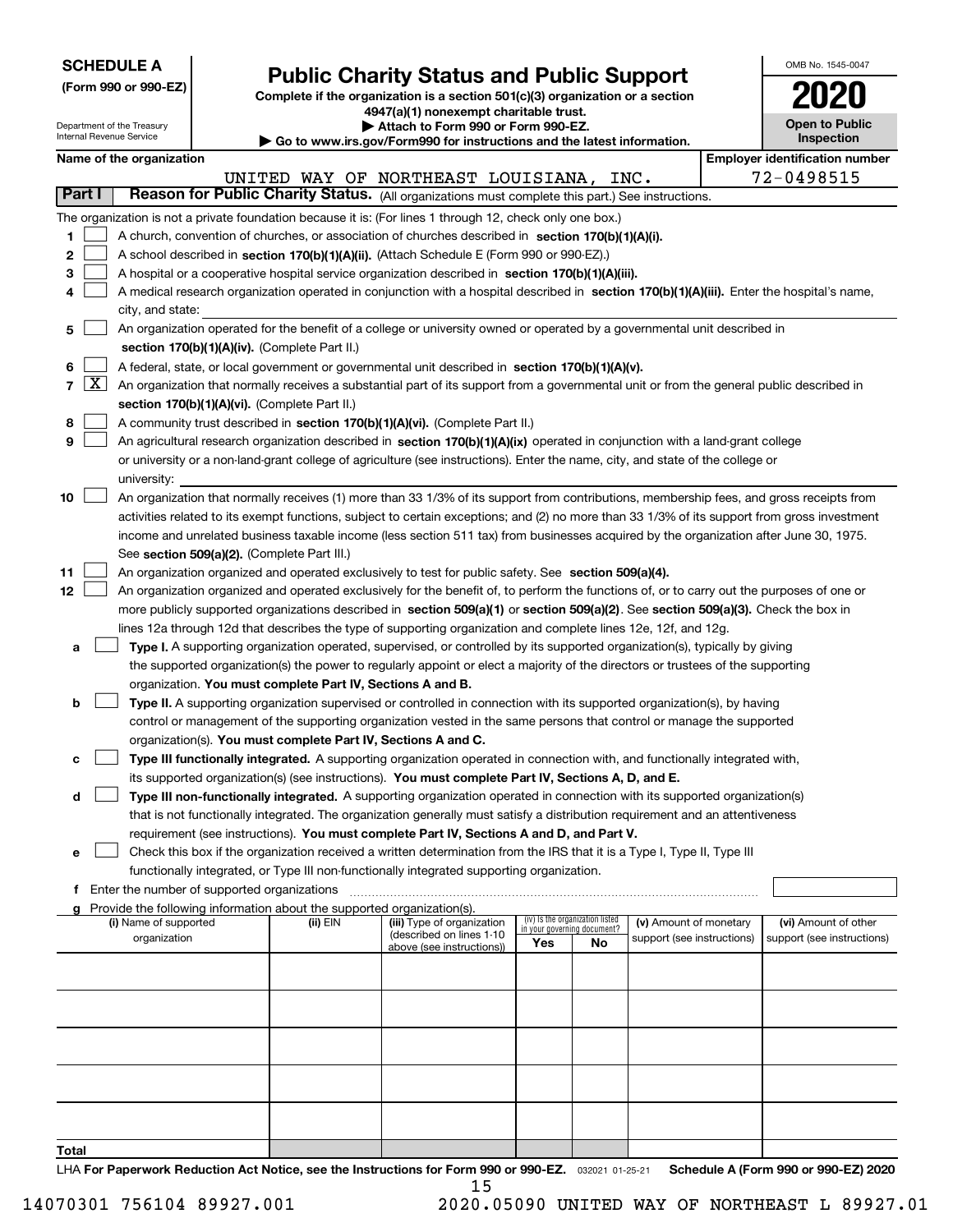#### 72-0498515 <sub>Page 2</sub> Schedule A (Form 990 or 990-EZ) 2020 <code>UNITED WAY OF NORTHEAST LOUISIANA, INC.  $72\text{--}0498515$  Page</code> **Part II Support Schedule for Organizations Described in Sections 170(b)(1)(A)(iv) and 170(b)(1)(A)(vi)**

(Complete only if you checked the box on line 5, 7, or 8 of Part I or if the organization failed to qualify under Part III. If the organization fails to qualify under the tests listed below, please complete Part III.)

|    | <b>Section A. Public Support</b>                                                                                                                                                                                               |                      |                      |                        |                        |          |                                          |
|----|--------------------------------------------------------------------------------------------------------------------------------------------------------------------------------------------------------------------------------|----------------------|----------------------|------------------------|------------------------|----------|------------------------------------------|
|    | Calendar year (or fiscal year beginning in)                                                                                                                                                                                    | (a) 2016             | (b) 2017             | $(c)$ 2018             | $(d)$ 2019             | (e) 2020 | (f) Total                                |
|    | 1 Gifts, grants, contributions, and                                                                                                                                                                                            |                      |                      |                        |                        |          |                                          |
|    | membership fees received. (Do not<br>include any "unusual grants.")                                                                                                                                                            | 4696279.             | 4328192.             | 4072041.               | 4018923.               |          | 3303055.20418490.                        |
|    | 2 Tax revenues levied for the organ-                                                                                                                                                                                           |                      |                      |                        |                        |          |                                          |
|    | ization's benefit and either paid to                                                                                                                                                                                           |                      |                      |                        |                        |          |                                          |
|    | or expended on its behalf                                                                                                                                                                                                      |                      |                      |                        |                        |          |                                          |
|    | 3 The value of services or facilities                                                                                                                                                                                          |                      |                      |                        |                        |          |                                          |
|    | furnished by a governmental unit to                                                                                                                                                                                            |                      |                      |                        |                        |          |                                          |
|    | the organization without charge                                                                                                                                                                                                |                      |                      |                        |                        |          |                                          |
|    | 4 Total. Add lines 1 through 3                                                                                                                                                                                                 | 4696279.             | 4328192.             | 4072041.               | 4018923.               |          | 3303055.20418490.                        |
| 5. | The portion of total contributions                                                                                                                                                                                             |                      |                      |                        |                        |          |                                          |
|    | by each person (other than a                                                                                                                                                                                                   |                      |                      |                        |                        |          |                                          |
|    | governmental unit or publicly                                                                                                                                                                                                  |                      |                      |                        |                        |          |                                          |
|    | supported organization) included                                                                                                                                                                                               |                      |                      |                        |                        |          |                                          |
|    | on line 1 that exceeds 2% of the                                                                                                                                                                                               |                      |                      |                        |                        |          |                                          |
|    | amount shown on line 11,                                                                                                                                                                                                       |                      |                      |                        |                        |          |                                          |
|    | column (f)                                                                                                                                                                                                                     |                      |                      |                        |                        |          | 4487799.                                 |
|    | 6 Public support. Subtract line 5 from line 4.<br><b>Section B. Total Support</b>                                                                                                                                              |                      |                      |                        |                        |          | 15930691.                                |
|    |                                                                                                                                                                                                                                |                      |                      |                        |                        |          |                                          |
|    | Calendar year (or fiscal year beginning in)                                                                                                                                                                                    | (a) 2016<br>4696279. | (b) 2017<br>4328192. | $(c)$ 2018<br>4072041. | $(d)$ 2019<br>4018923. | (e) 2020 | (f) Total<br>3303055.20418490.           |
|    | <b>7</b> Amounts from line 4                                                                                                                                                                                                   |                      |                      |                        |                        |          |                                          |
|    | 8 Gross income from interest,                                                                                                                                                                                                  |                      |                      |                        |                        |          |                                          |
|    | dividends, payments received on                                                                                                                                                                                                |                      |                      |                        |                        |          |                                          |
|    | securities loans, rents, royalties,                                                                                                                                                                                            | 10,182.              | 13,539.              | 20,831.                | 24,361.                | 9,717.   | 78,630.                                  |
|    | and income from similar sources                                                                                                                                                                                                |                      |                      |                        |                        |          |                                          |
|    | 9 Net income from unrelated business<br>activities, whether or not the                                                                                                                                                         |                      |                      |                        |                        |          |                                          |
|    | business is regularly carried on                                                                                                                                                                                               |                      |                      |                        |                        |          |                                          |
|    | 10 Other income. Do not include gain                                                                                                                                                                                           |                      |                      |                        |                        |          |                                          |
|    | or loss from the sale of capital                                                                                                                                                                                               |                      |                      |                        |                        |          |                                          |
|    | assets (Explain in Part VI.)                                                                                                                                                                                                   |                      |                      | 33,736.                |                        |          | 33,736.                                  |
|    | 11 Total support. Add lines 7 through 10                                                                                                                                                                                       |                      |                      |                        |                        |          | 20530856.                                |
|    | 12 Gross receipts from related activities, etc. (see instructions)                                                                                                                                                             |                      |                      |                        |                        | 12       | 2,426,771.                               |
|    | 13 First 5 years. If the Form 990 is for the organization's first, second, third, fourth, or fifth tax year as a section 501(c)(3)                                                                                             |                      |                      |                        |                        |          |                                          |
|    | organization, check this box and stop here manufactured and stop here and stop here are all the control of the state of the state of the control of the state of the state of the state of the state of the state of the state |                      |                      |                        |                        |          |                                          |
|    | Section C. Computation of Public Support Percentage                                                                                                                                                                            |                      |                      |                        |                        |          |                                          |
|    |                                                                                                                                                                                                                                |                      |                      |                        |                        | 14       | 77.59<br>$\%$                            |
|    |                                                                                                                                                                                                                                |                      |                      |                        |                        | 15       | 76.06<br>$\%$                            |
|    | 16a 33 1/3% support test - 2020. If the organization did not check the box on line 13, and line 14 is 33 1/3% or more, check this box and                                                                                      |                      |                      |                        |                        |          |                                          |
|    | stop here. The organization qualifies as a publicly supported organization                                                                                                                                                     |                      |                      |                        |                        |          | $\blacktriangleright$ $\boxed{\text{X}}$ |
|    | b 33 1/3% support test - 2019. If the organization did not check a box on line 13 or 16a, and line 15 is 33 1/3% or more, check this box                                                                                       |                      |                      |                        |                        |          |                                          |
|    | and stop here. The organization qualifies as a publicly supported organization                                                                                                                                                 |                      |                      |                        |                        |          |                                          |
|    | 17a 10% -facts-and-circumstances test - 2020. If the organization did not check a box on line 13, 16a, or 16b, and line 14 is 10% or more,                                                                                     |                      |                      |                        |                        |          |                                          |
|    | and if the organization meets the facts-and-circumstances test, check this box and stop here. Explain in Part VI how the organization                                                                                          |                      |                      |                        |                        |          |                                          |
|    | meets the facts-and-circumstances test. The organization qualifies as a publicly supported organization                                                                                                                        |                      |                      |                        |                        |          |                                          |
|    | <b>b 10% -facts-and-circumstances test - 2019.</b> If the organization did not check a box on line 13, 16a, 16b, or 17a, and line 15 is 10% or                                                                                 |                      |                      |                        |                        |          |                                          |
|    | more, and if the organization meets the facts-and-circumstances test, check this box and stop here. Explain in Part VI how the                                                                                                 |                      |                      |                        |                        |          |                                          |
|    | organization meets the facts-and-circumstances test. The organization qualifies as a publicly supported organization                                                                                                           |                      |                      |                        |                        |          |                                          |
| 18 | Private foundation. If the organization did not check a box on line 13, 16a, 16b, 17a, or 17b, check this box and see instructions                                                                                             |                      |                      |                        |                        |          |                                          |
|    |                                                                                                                                                                                                                                |                      |                      |                        |                        |          | Schedule A (Form 990 or 990-EZ) 2020     |

032022 01-25-21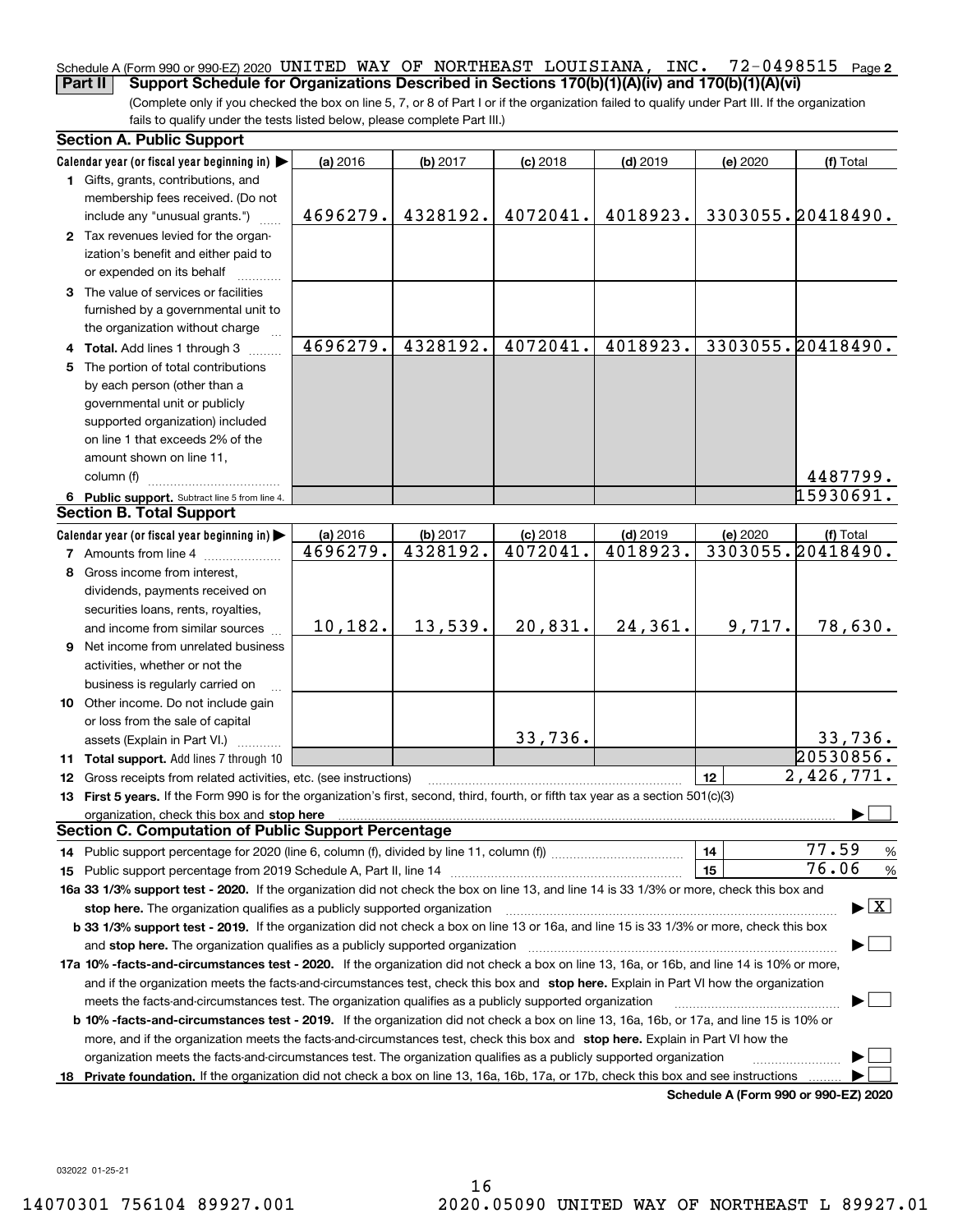## Schedule A (Form 990 or 990-EZ) 2020 <code>UNITED WAY OF NORTHEAST LOUISIANA, INC. 72-0498515 Page 3</code> **Part III Support Schedule for Organizations Described in Section 509(a)(2)**

(Complete only if you checked the box on line 10 of Part I or if the organization failed to qualify under Part II. If the organization fails to qualify under the tests listed below, please complete Part II.)

| <b>Section A. Public Support</b>                                                                                                                                                                                               |          |          |            |            |                                      |           |
|--------------------------------------------------------------------------------------------------------------------------------------------------------------------------------------------------------------------------------|----------|----------|------------|------------|--------------------------------------|-----------|
| Calendar year (or fiscal year beginning in)                                                                                                                                                                                    | (a) 2016 | (b) 2017 | $(c)$ 2018 | $(d)$ 2019 | (e) 2020                             | (f) Total |
| 1 Gifts, grants, contributions, and                                                                                                                                                                                            |          |          |            |            |                                      |           |
| membership fees received. (Do not                                                                                                                                                                                              |          |          |            |            |                                      |           |
| include any "unusual grants.")                                                                                                                                                                                                 |          |          |            |            |                                      |           |
| <b>2</b> Gross receipts from admissions,                                                                                                                                                                                       |          |          |            |            |                                      |           |
| merchandise sold or services per-                                                                                                                                                                                              |          |          |            |            |                                      |           |
| formed, or facilities furnished in<br>any activity that is related to the                                                                                                                                                      |          |          |            |            |                                      |           |
| organization's tax-exempt purpose                                                                                                                                                                                              |          |          |            |            |                                      |           |
| 3 Gross receipts from activities that                                                                                                                                                                                          |          |          |            |            |                                      |           |
| are not an unrelated trade or bus-                                                                                                                                                                                             |          |          |            |            |                                      |           |
| iness under section 513                                                                                                                                                                                                        |          |          |            |            |                                      |           |
| 4 Tax revenues levied for the organ-                                                                                                                                                                                           |          |          |            |            |                                      |           |
| ization's benefit and either paid to                                                                                                                                                                                           |          |          |            |            |                                      |           |
| or expended on its behalf                                                                                                                                                                                                      |          |          |            |            |                                      |           |
| 5 The value of services or facilities                                                                                                                                                                                          |          |          |            |            |                                      |           |
| furnished by a governmental unit to                                                                                                                                                                                            |          |          |            |            |                                      |           |
|                                                                                                                                                                                                                                |          |          |            |            |                                      |           |
| the organization without charge                                                                                                                                                                                                |          |          |            |            |                                      |           |
| <b>6 Total.</b> Add lines 1 through 5                                                                                                                                                                                          |          |          |            |            |                                      |           |
| 7a Amounts included on lines 1, 2, and                                                                                                                                                                                         |          |          |            |            |                                      |           |
| 3 received from disqualified persons                                                                                                                                                                                           |          |          |            |            |                                      |           |
| <b>b</b> Amounts included on lines 2 and 3 received<br>from other than disqualified persons that                                                                                                                               |          |          |            |            |                                      |           |
| exceed the greater of \$5,000 or 1% of the                                                                                                                                                                                     |          |          |            |            |                                      |           |
| amount on line 13 for the year                                                                                                                                                                                                 |          |          |            |            |                                      |           |
| c Add lines 7a and 7b                                                                                                                                                                                                          |          |          |            |            |                                      |           |
| 8 Public support. (Subtract line 7c from line 6.)                                                                                                                                                                              |          |          |            |            |                                      |           |
| <b>Section B. Total Support</b>                                                                                                                                                                                                |          |          |            |            |                                      |           |
| Calendar year (or fiscal year beginning in) >                                                                                                                                                                                  | (a) 2016 | (b) 2017 | $(c)$ 2018 | $(d)$ 2019 | (e) 2020                             | (f) Total |
| <b>9</b> Amounts from line 6<br>$\overline{\phantom{a}}$                                                                                                                                                                       |          |          |            |            |                                      |           |
| 10a Gross income from interest,<br>dividends, payments received on                                                                                                                                                             |          |          |            |            |                                      |           |
| securities loans, rents, royalties,                                                                                                                                                                                            |          |          |            |            |                                      |           |
| and income from similar sources                                                                                                                                                                                                |          |          |            |            |                                      |           |
| <b>b</b> Unrelated business taxable income                                                                                                                                                                                     |          |          |            |            |                                      |           |
| (less section 511 taxes) from businesses                                                                                                                                                                                       |          |          |            |            |                                      |           |
| acquired after June 30, 1975<br>1.1.1.1.1.1.1.1.1.1                                                                                                                                                                            |          |          |            |            |                                      |           |
| c Add lines 10a and 10b                                                                                                                                                                                                        |          |          |            |            |                                      |           |
| 11 Net income from unrelated business                                                                                                                                                                                          |          |          |            |            |                                      |           |
| activities not included in line 10b,<br>whether or not the business is                                                                                                                                                         |          |          |            |            |                                      |           |
| regularly carried on                                                                                                                                                                                                           |          |          |            |            |                                      |           |
| <b>12</b> Other income. Do not include gain                                                                                                                                                                                    |          |          |            |            |                                      |           |
| or loss from the sale of capital<br>assets (Explain in Part VI.)                                                                                                                                                               |          |          |            |            |                                      |           |
| <b>13</b> Total support. (Add lines 9, 10c, 11, and 12.)                                                                                                                                                                       |          |          |            |            |                                      |           |
| 14 First 5 years. If the Form 990 is for the organization's first, second, third, fourth, or fifth tax year as a section 501(c)(3) organization,                                                                               |          |          |            |            |                                      |           |
| check this box and stop here measurements and contain the state of the state of the state of the state of the state of the state of the state of the state of the state of the state of the state of the state of the state of |          |          |            |            |                                      |           |
| <b>Section C. Computation of Public Support Percentage</b>                                                                                                                                                                     |          |          |            |            |                                      |           |
| 15 Public support percentage for 2020 (line 8, column (f), divided by line 13, column (f))                                                                                                                                     |          |          |            |            | 15                                   | %         |
| 16 Public support percentage from 2019 Schedule A, Part III, line 15                                                                                                                                                           |          |          |            |            | 16                                   | %         |
| <b>Section D. Computation of Investment Income Percentage</b>                                                                                                                                                                  |          |          |            |            |                                      |           |
|                                                                                                                                                                                                                                |          |          |            |            | 17                                   | %         |
| 18 Investment income percentage from 2019 Schedule A, Part III, line 17                                                                                                                                                        |          |          |            |            | 18                                   | %         |
| 19a 33 1/3% support tests - 2020. If the organization did not check the box on line 14, and line 15 is more than 33 1/3%, and line 17 is not                                                                                   |          |          |            |            |                                      |           |
| more than 33 1/3%, check this box and stop here. The organization qualifies as a publicly supported organization                                                                                                               |          |          |            |            |                                      |           |
| b 33 1/3% support tests - 2019. If the organization did not check a box on line 14 or line 19a, and line 16 is more than 33 1/3%, and                                                                                          |          |          |            |            |                                      |           |
| line 18 is not more than 33 1/3%, check this box and stop here. The organization qualifies as a publicly supported organization                                                                                                |          |          |            |            |                                      |           |
| <b>Private foundation.</b> If the organization did not check a box on line 14, 19a, or 19b, check this box and see instructions<br>20                                                                                          |          |          |            |            |                                      |           |
| 032023 01-25-21                                                                                                                                                                                                                |          |          |            |            | Schedule A (Form 990 or 990-EZ) 2020 |           |

17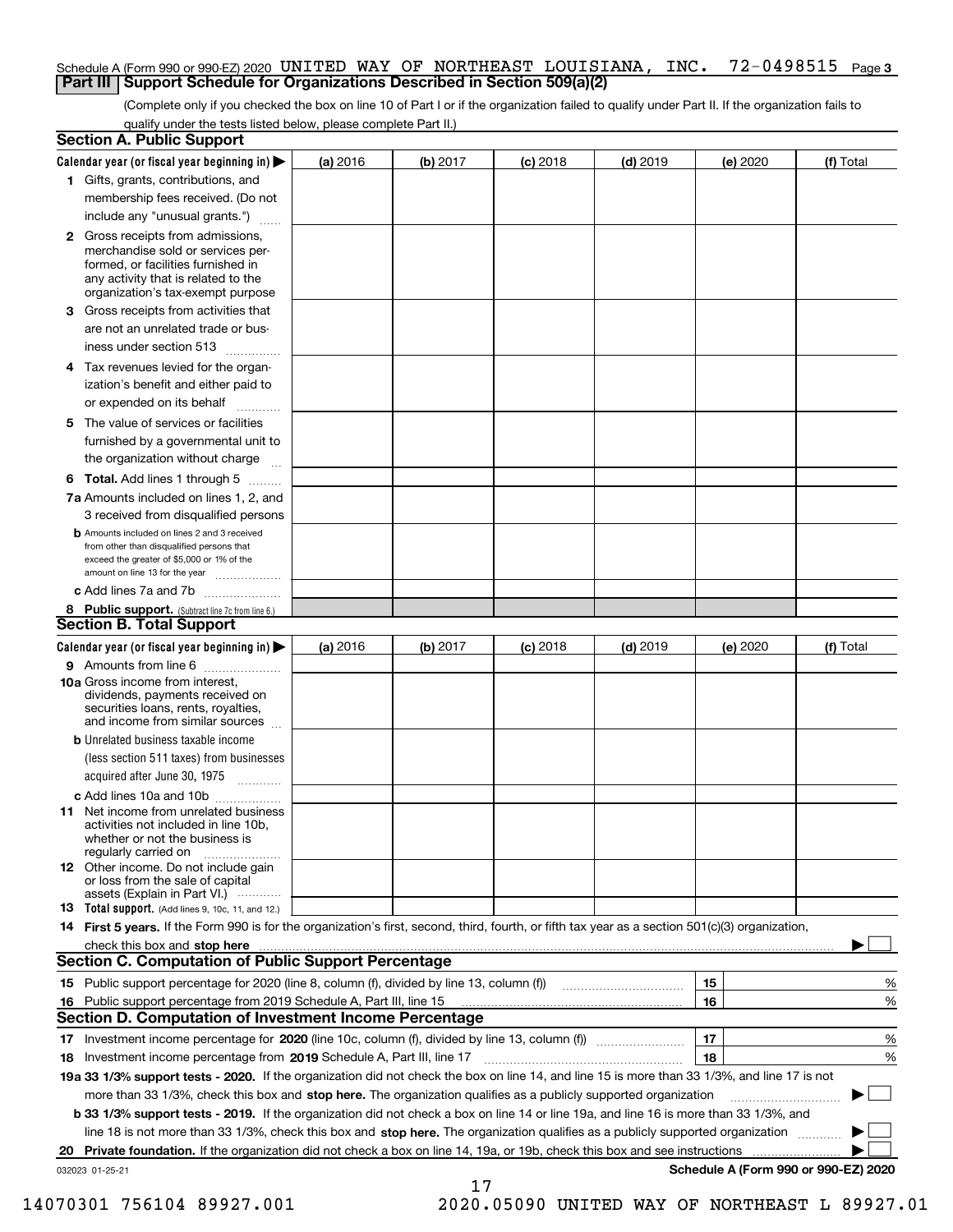#### $72 - 0498515$  Page 4 Schedule A (Form 990 or 990-EZ) 2020 <code>UNITED WAY OF NORTHEAST LOUISIANA, INC.  $72\text{--}0498515$  Page</code>

# **Part IV Supporting Organizations**

(Complete only if you checked a box in line 12 on Part I. If you checked box 12a, Part I, complete Sections A and B. If you checked box 12b, Part I, complete Sections A and C. If you checked box 12c, Part I, complete Sections A, D, and E. If you checked box 12d, Part I, complete Sections A and D, and complete Part V.)

## **Section A. All Supporting Organizations**

- **1** Are all of the organization's supported organizations listed by name in the organization's governing documents? If "No," describe in **Part VI** how the supported organizations are designated. If designated by *class or purpose, describe the designation. If historic and continuing relationship, explain.*
- **2** Did the organization have any supported organization that does not have an IRS determination of status under section 509(a)(1) or (2)? If "Yes," explain in Part VI how the organization determined that the supported *organization was described in section 509(a)(1) or (2).*
- **3a** Did the organization have a supported organization described in section 501(c)(4), (5), or (6)? If "Yes," answer *lines 3b and 3c below.*
- **b** Did the organization confirm that each supported organization qualified under section 501(c)(4), (5), or (6) and satisfied the public support tests under section 509(a)(2)? If "Yes," describe in **Part VI** when and how the *organization made the determination.*
- **c**Did the organization ensure that all support to such organizations was used exclusively for section 170(c)(2)(B) purposes? If "Yes," explain in **Part VI** what controls the organization put in place to ensure such use.
- **4a***If* Was any supported organization not organized in the United States ("foreign supported organization")? *"Yes," and if you checked box 12a or 12b in Part I, answer lines 4b and 4c below.*
- **b** Did the organization have ultimate control and discretion in deciding whether to make grants to the foreign supported organization? If "Yes," describe in **Part VI** how the organization had such control and discretion *despite being controlled or supervised by or in connection with its supported organizations.*
- **c** Did the organization support any foreign supported organization that does not have an IRS determination under sections 501(c)(3) and 509(a)(1) or (2)? If "Yes," explain in **Part VI** what controls the organization used *to ensure that all support to the foreign supported organization was used exclusively for section 170(c)(2)(B) purposes.*
- **5a** Did the organization add, substitute, or remove any supported organizations during the tax year? If "Yes," answer lines 5b and 5c below (if applicable). Also, provide detail in **Part VI,** including (i) the names and EIN *numbers of the supported organizations added, substituted, or removed; (ii) the reasons for each such action; (iii) the authority under the organization's organizing document authorizing such action; and (iv) how the action was accomplished (such as by amendment to the organizing document).*
- **b** Type I or Type II only. Was any added or substituted supported organization part of a class already designated in the organization's organizing document?
- **cSubstitutions only.**  Was the substitution the result of an event beyond the organization's control?
- **6** Did the organization provide support (whether in the form of grants or the provision of services or facilities) to **Part VI.** *If "Yes," provide detail in* support or benefit one or more of the filing organization's supported organizations? anyone other than (i) its supported organizations, (ii) individuals that are part of the charitable class benefited by one or more of its supported organizations, or (iii) other supporting organizations that also
- **7**Did the organization provide a grant, loan, compensation, or other similar payment to a substantial contributor *If "Yes," complete Part I of Schedule L (Form 990 or 990-EZ).* regard to a substantial contributor? (as defined in section 4958(c)(3)(C)), a family member of a substantial contributor, or a 35% controlled entity with
- **8** Did the organization make a loan to a disqualified person (as defined in section 4958) not described in line 7? *If "Yes," complete Part I of Schedule L (Form 990 or 990-EZ).*
- **9a** Was the organization controlled directly or indirectly at any time during the tax year by one or more in section 509(a)(1) or (2))? If "Yes," *provide detail in* <code>Part VI.</code> disqualified persons, as defined in section 4946 (other than foundation managers and organizations described
- **b** Did one or more disqualified persons (as defined in line 9a) hold a controlling interest in any entity in which the supporting organization had an interest? If "Yes," provide detail in P**art VI**.
- **c**Did a disqualified person (as defined in line 9a) have an ownership interest in, or derive any personal benefit from, assets in which the supporting organization also had an interest? If "Yes," provide detail in P**art VI.**
- **10a** Was the organization subject to the excess business holdings rules of section 4943 because of section supporting organizations)? If "Yes," answer line 10b below. 4943(f) (regarding certain Type II supporting organizations, and all Type III non-functionally integrated
- **b** Did the organization have any excess business holdings in the tax year? (Use Schedule C, Form 4720, to *determine whether the organization had excess business holdings.)*

18

032024 01-25-21

**Schedule A (Form 990 or 990-EZ) 2020**

**YesNo**

**1**

**2**

**3a**

**3b**

**3c**

**4a**

**4b**

**4c**

**5a**

**5b5c**

**6**

**7**

**8**

**9a**

**9b**

**9c**

**10a**

**10b**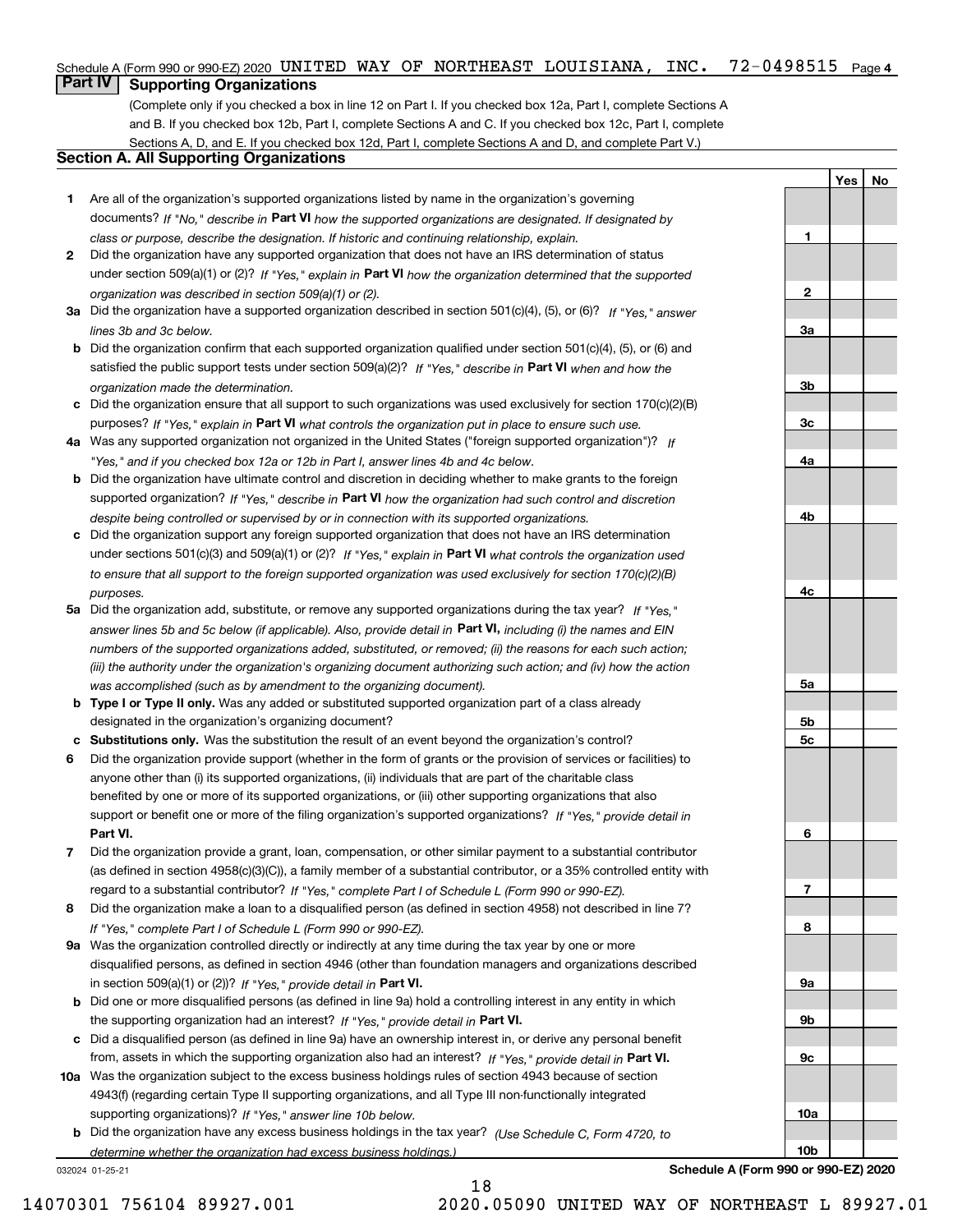#### 72-0498515 Page 5 Schedule A (Form 990 or 990-EZ) 2020 <code>UNITED WAY OF NORTHEAST LOUISIANA, INC.  $72\text{--}0498515$  Page</code> **Part IV Supporting Organizations** *(continued)*

|    |                                                                                                                                     |                 | Yes | No |
|----|-------------------------------------------------------------------------------------------------------------------------------------|-----------------|-----|----|
| 11 | Has the organization accepted a gift or contribution from any of the following persons?                                             |                 |     |    |
|    | a A person who directly or indirectly controls, either alone or together with persons described in lines 11b and                    |                 |     |    |
|    | 11c below, the governing body of a supported organization?                                                                          | 11a             |     |    |
|    | <b>b</b> A family member of a person described in line 11a above?                                                                   | 11 <sub>b</sub> |     |    |
|    | c A 35% controlled entity of a person described in line 11a or 11b above? If "Yes" to line 11a, 11b, or 11c, provide                |                 |     |    |
|    | detail in Part VI.                                                                                                                  | 11c             |     |    |
|    | <b>Section B. Type I Supporting Organizations</b>                                                                                   |                 |     |    |
|    |                                                                                                                                     |                 | Yes | No |
|    | . Did the more dealership are compared the more dealership officers without the their efficiel more with a more because of more are |                 |     |    |

|   | Did the governing body, members of the governing body, officers acting in their official capacity, or membership of one or<br>more supported organizations have the power to regularly appoint or elect at least a majority of the organization's officers,<br>directors, or trustees at all times during the tax year? If "No," describe in Part VI how the supported organization(s)<br>effectively operated, supervised, or controlled the organization's activities. If the organization had more than one supported<br>organization, describe how the powers to appoint and/or remove officers, directors, or trustees were allocated among the |  |
|---|------------------------------------------------------------------------------------------------------------------------------------------------------------------------------------------------------------------------------------------------------------------------------------------------------------------------------------------------------------------------------------------------------------------------------------------------------------------------------------------------------------------------------------------------------------------------------------------------------------------------------------------------------|--|
|   | supported organizations and what conditions or restrictions, if any, applied to such powers during the tax year.                                                                                                                                                                                                                                                                                                                                                                                                                                                                                                                                     |  |
| 2 | Did the organization operate for the benefit of any supported organization other than the supported                                                                                                                                                                                                                                                                                                                                                                                                                                                                                                                                                  |  |
|   | organization(s) that operated, supervised, or controlled the supporting organization? If "Yes," explain in                                                                                                                                                                                                                                                                                                                                                                                                                                                                                                                                           |  |

**Part VI**  *how providing such benefit carried out the purposes of the supported organization(s) that operated,*

| supervised, or controlled the supporting organization. |  |
|--------------------------------------------------------|--|
| <b>Section C. Type II Supporting Organizations</b>     |  |

**Yes No 1**or trustees of each of the organization's supported organization(s)? If "No," describe in **Part VI** how control **1***or management of the supporting organization was vested in the same persons that controlled or managed the supported organization(s).* Were a majority of the organization's directors or trustees during the tax year also a majority of the directors

| Section D. All Type III Supporting Organizations |  |  |  |  |  |  |  |
|--------------------------------------------------|--|--|--|--|--|--|--|
|                                                  |  |  |  |  |  |  |  |
|                                                  |  |  |  |  |  |  |  |

|              |                                                                                                                        |   | Yes   No |  |
|--------------|------------------------------------------------------------------------------------------------------------------------|---|----------|--|
|              | Did the organization provide to each of its supported organizations, by the last day of the fifth month of the         |   |          |  |
|              | organization's tax year, (i) a written notice describing the type and amount of support provided during the prior tax  |   |          |  |
|              | year, (ii) a copy of the Form 990 that was most recently filed as of the date of notification, and (iii) copies of the |   |          |  |
|              | organization's governing documents in effect on the date of notification, to the extent not previously provided?       |   |          |  |
| $\mathbf{2}$ | Were any of the organization's officers, directors, or trustees either (i) appointed or elected by the supported       |   |          |  |
|              | organization(s) or (ii) serving on the governing body of a supported organization? If "No," explain in Part VI how     |   |          |  |
|              | the organization maintained a close and continuous working relationship with the supported organization(s).            | 2 |          |  |
| 3            | By reason of the relationship described in line 2, above, did the organization's supported organizations have a        |   |          |  |
|              | significant voice in the organization's investment policies and in directing the use of the organization's             |   |          |  |
|              | income or assets at all times during the tax year? If "Yes," describe in Part VI the role the organization's           |   |          |  |
|              | supported organizations played in this regard                                                                          |   |          |  |

# *supported organizations played in this regard.* **Section E. Type III Functionally Integrated Supporting Organizations**

| Check the box next to the method that the organization used to satisfy the Integral Part Test during the year (see instructions). |  |
|-----------------------------------------------------------------------------------------------------------------------------------|--|
|                                                                                                                                   |  |

- **a**The organization satisfied the Activities Test. *Complete* line 2 below.  $\mathcal{L}^{\text{max}}$
- **b**The organization is the parent of each of its supported organizations. *Complete* line 3 *below.*  $\mathcal{L}^{\text{max}}$

|  |  |  | The organization supported a governmental entity. Describe in Part VI how you supported a governmental entity (see instructions) |  |
|--|--|--|----------------------------------------------------------------------------------------------------------------------------------|--|
|--|--|--|----------------------------------------------------------------------------------------------------------------------------------|--|

19

- **2Answer lines 2a and 2b below. Yes No** Activities Test.
- **a** Did substantially all of the organization's activities during the tax year directly further the exempt purposes of the supported organization(s) to which the organization was responsive? If "Yes," then in **Part VI identify those supported organizations and explain**  *how these activities directly furthered their exempt purposes, how the organization was responsive to those supported organizations, and how the organization determined that these activities constituted substantially all of its activities.*
- **b** Did the activities described in line 2a, above, constitute activities that, but for the organization's involvement, **Part VI**  *the reasons for the organization's position that its supported organization(s) would have engaged in* one or more of the organization's supported organization(s) would have been engaged in? If "Yes," e*xplain in these activities but for the organization's involvement.*
- **3** Parent of Supported Organizations. Answer lines 3a and 3b below.

**a** Did the organization have the power to regularly appoint or elect a majority of the officers, directors, or trustees of each of the supported organizations? If "Yes" or "No" provide details in **Part VI.** 

**b** Did the organization exercise a substantial degree of direction over the policies, programs, and activities of each of its supported organizations? If "Yes," describe in Part VI the role played by the organization in this regard.

032025 01-25-21

**Schedule A (Form 990 or 990-EZ) 2020**

**2a**

**2b**

**3a**

**3b**

**2**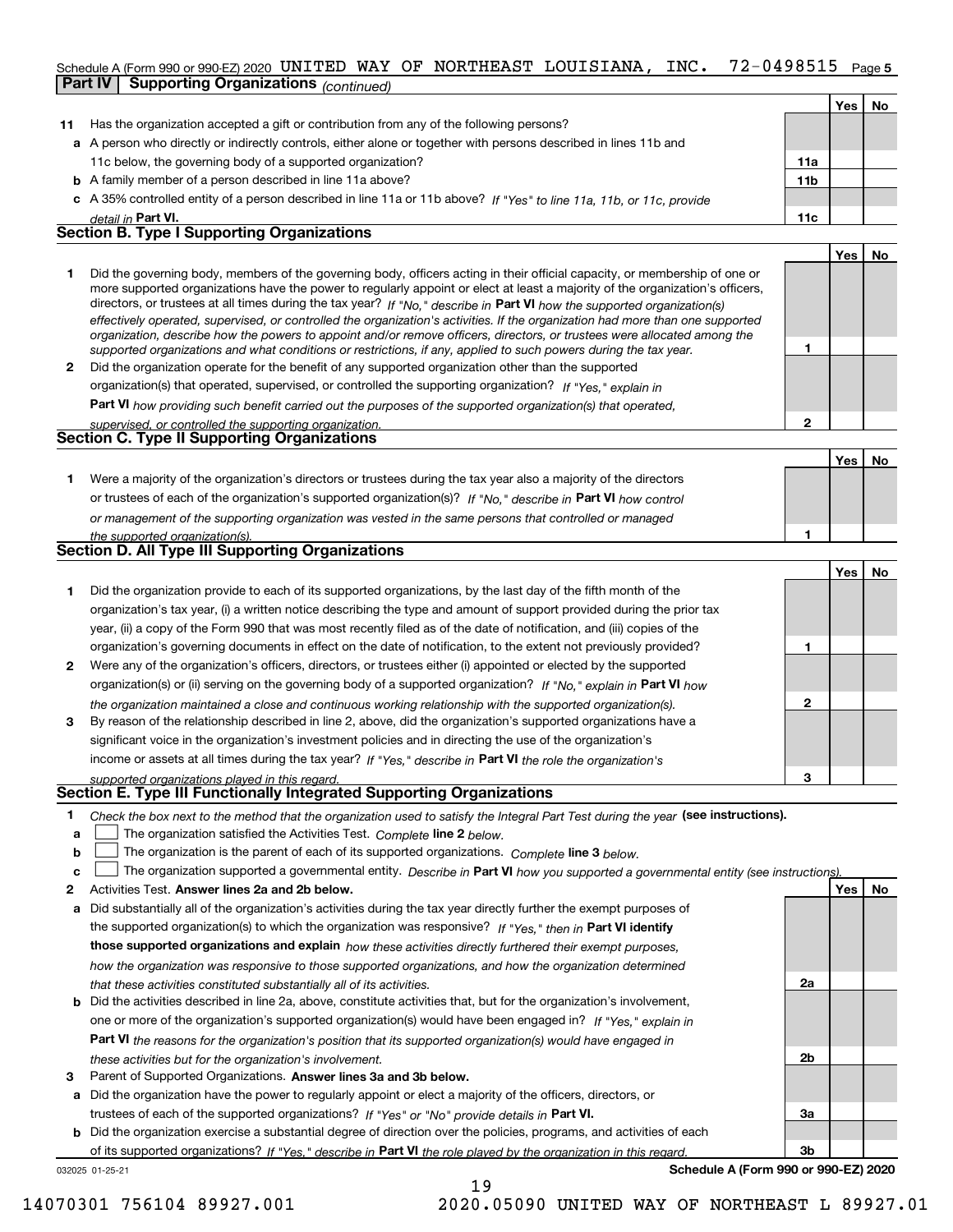|               | Schedule A (Form 990 or 990-EZ) 2020 UNITED WAY OF NORTHEAST LOUISIANA, INC.<br>Type III Non-Functionally Integrated 509(a)(3) Supporting Organizations |                |                | 72-0498515<br>Page 6           |
|---------------|---------------------------------------------------------------------------------------------------------------------------------------------------------|----------------|----------------|--------------------------------|
| <b>Part V</b> |                                                                                                                                                         |                |                |                                |
| 1             | Check here if the organization satisfied the Integral Part Test as a qualifying trust on Nov. 20, 1970 (explain in Part VI). See instructions.          |                |                |                                |
|               | All other Type III non-functionally integrated supporting organizations must complete Sections A through E.                                             |                |                |                                |
|               | Section A - Adjusted Net Income                                                                                                                         |                | (A) Prior Year | (B) Current Year<br>(optional) |
| 1             | Net short-term capital gain                                                                                                                             | 1              |                |                                |
| 2             | Recoveries of prior-year distributions                                                                                                                  | $\mathbf{2}$   |                |                                |
| з             | Other gross income (see instructions)                                                                                                                   | 3              |                |                                |
| 4             | Add lines 1 through 3.                                                                                                                                  | 4              |                |                                |
| 5             | Depreciation and depletion                                                                                                                              | 5              |                |                                |
| 6             | Portion of operating expenses paid or incurred for production or                                                                                        |                |                |                                |
|               | collection of gross income or for management, conservation, or                                                                                          |                |                |                                |
|               | maintenance of property held for production of income (see instructions)                                                                                | 6              |                |                                |
| 7             | Other expenses (see instructions)                                                                                                                       | $\overline{7}$ |                |                                |
| 8             | Adjusted Net Income (subtract lines 5, 6, and 7 from line 4)                                                                                            | 8              |                |                                |
|               | <b>Section B - Minimum Asset Amount</b>                                                                                                                 |                | (A) Prior Year | (B) Current Year<br>(optional) |
| 1.            | Aggregate fair market value of all non-exempt-use assets (see                                                                                           |                |                |                                |
|               | instructions for short tax year or assets held for part of year):                                                                                       |                |                |                                |
|               | <b>a</b> Average monthly value of securities                                                                                                            | 1a             |                |                                |
|               | <b>b</b> Average monthly cash balances                                                                                                                  | 1b             |                |                                |
|               | c Fair market value of other non-exempt-use assets                                                                                                      | 1c             |                |                                |
|               | d Total (add lines 1a, 1b, and 1c)                                                                                                                      | 1d             |                |                                |
|               | e Discount claimed for blockage or other factors                                                                                                        |                |                |                                |
|               | (explain in detail in Part VI):                                                                                                                         |                |                |                                |
| 2             | Acquisition indebtedness applicable to non-exempt-use assets                                                                                            | $\mathbf{2}$   |                |                                |
| 3             | Subtract line 2 from line 1d.                                                                                                                           | 3              |                |                                |
| 4             | Cash deemed held for exempt use. Enter 0.015 of line 3 (for greater amount,                                                                             |                |                |                                |
|               | see instructions).                                                                                                                                      | 4              |                |                                |
| 5             | Net value of non-exempt-use assets (subtract line 4 from line 3)                                                                                        | 5              |                |                                |
| 6             | Multiply line 5 by 0.035.                                                                                                                               | 6              |                |                                |
| 7             | Recoveries of prior-year distributions                                                                                                                  | $\overline{7}$ |                |                                |
| 8             | <b>Minimum Asset Amount</b> (add line 7 to line 6)                                                                                                      | 8              |                |                                |
|               | <b>Section C - Distributable Amount</b>                                                                                                                 |                |                | <b>Current Year</b>            |
|               | Adjusted net income for prior year (from Section A, line 8, column A)                                                                                   | 1              |                |                                |
| 2             | Enter 0.85 of line 1.                                                                                                                                   | 2              |                |                                |
| 3             | Minimum asset amount for prior year (from Section B, line 8, column A)                                                                                  | 3              |                |                                |
| 4             | Enter greater of line 2 or line 3.                                                                                                                      | 4              |                |                                |
| 5             | Income tax imposed in prior year                                                                                                                        | 5              |                |                                |
| 6             | <b>Distributable Amount.</b> Subtract line 5 from line 4, unless subject to                                                                             |                |                |                                |
|               | emergency temporary reduction (see instructions).                                                                                                       | 6              |                |                                |
| 7             | Check here if the current year is the organization's first as a non-functionally integrated Type III supporting organization (see                       |                |                |                                |

instructions).

**Schedule A (Form 990 or 990-EZ) 2020**

032026 01-25-21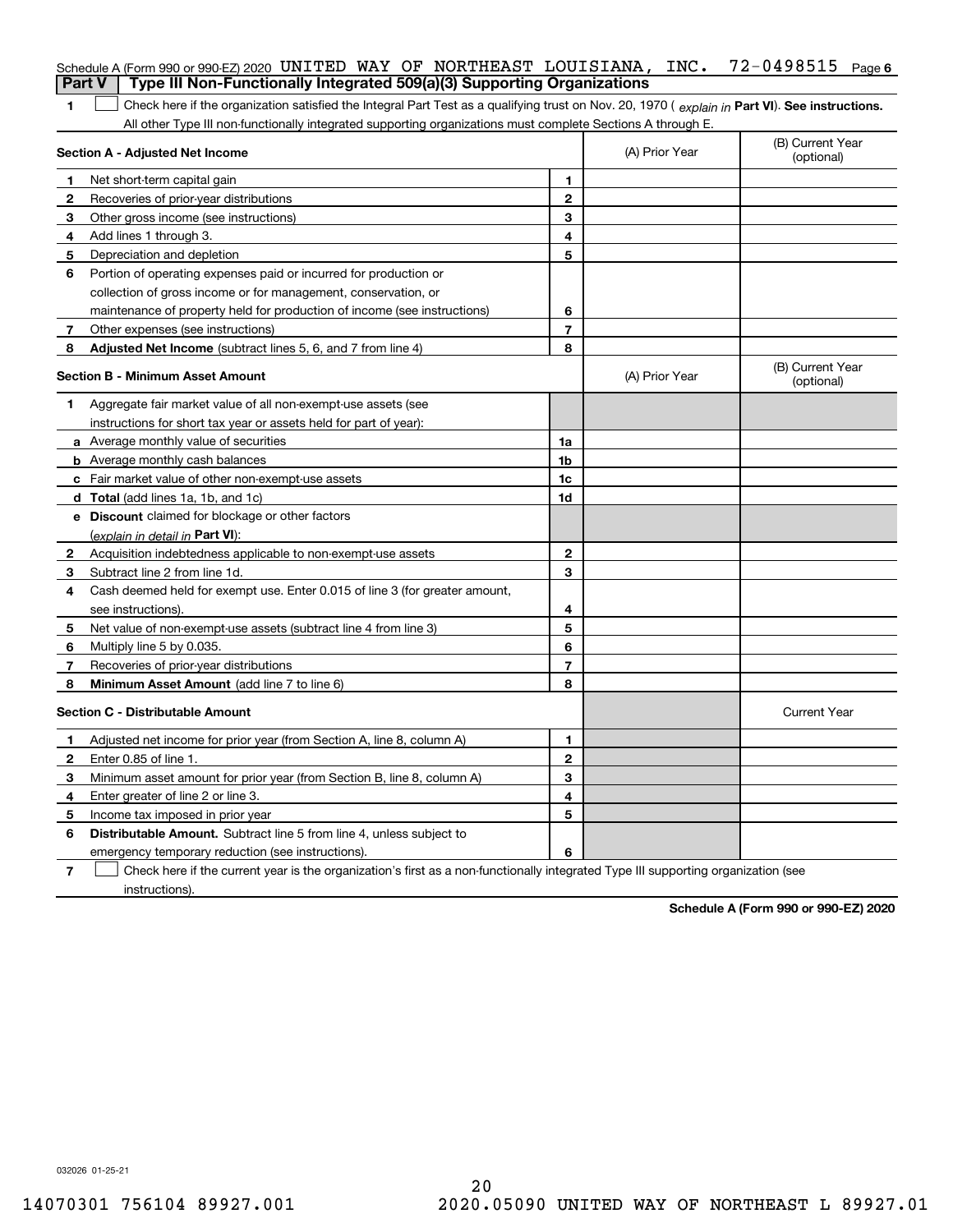|        | Schedule A (Form 990 or 990-EZ) 2020 UNITED WAY OF NORTHEAST LOUISIANA,<br>Type III Non-Functionally Integrated 509(a)(3) Supporting Organizations<br><b>Part V</b> |                                    | INC.                                          |    | 72-0498515<br>Page 7                             |
|--------|---------------------------------------------------------------------------------------------------------------------------------------------------------------------|------------------------------------|-----------------------------------------------|----|--------------------------------------------------|
|        | <b>Section D - Distributions</b>                                                                                                                                    |                                    | (continued)                                   |    |                                                  |
|        |                                                                                                                                                                     |                                    |                                               | 1  | <b>Current Year</b>                              |
| 1.     | Amounts paid to supported organizations to accomplish exempt purposes                                                                                               |                                    |                                               |    |                                                  |
| 2      | Amounts paid to perform activity that directly furthers exempt purposes of supported<br>organizations, in excess of income from activity                            |                                    |                                               | 2  |                                                  |
|        |                                                                                                                                                                     |                                    |                                               | 3  |                                                  |
| 3.     | Administrative expenses paid to accomplish exempt purposes of supported organizations                                                                               |                                    |                                               | 4  |                                                  |
| 4      | Amounts paid to acquire exempt-use assets                                                                                                                           |                                    |                                               | 5  |                                                  |
| 5      | Qualified set aside amounts (prior IRS approval required - provide details in Part VI)<br>Other distributions ( <i>describe in</i> Part VI). See instructions.      |                                    |                                               | 6  |                                                  |
| 6      | Total annual distributions. Add lines 1 through 6.                                                                                                                  |                                    |                                               | 7  |                                                  |
| 7<br>8 | Distributions to attentive supported organizations to which the organization is responsive                                                                          |                                    |                                               |    |                                                  |
|        |                                                                                                                                                                     |                                    |                                               | 8  |                                                  |
| 9      | (provide details in Part VI). See instructions.<br>Distributable amount for 2020 from Section C, line 6                                                             |                                    |                                               | 9  |                                                  |
| 10     |                                                                                                                                                                     |                                    |                                               | 10 |                                                  |
|        | Line 8 amount divided by line 9 amount                                                                                                                              |                                    |                                               |    |                                                  |
|        | <b>Section E - Distribution Allocations</b> (see instructions)                                                                                                      | (i)<br><b>Excess Distributions</b> | (ii)<br><b>Underdistributions</b><br>Pre-2020 |    | (iii)<br><b>Distributable</b><br>Amount for 2020 |
| 1.     | Distributable amount for 2020 from Section C, line 6                                                                                                                |                                    |                                               |    |                                                  |
| 2      | Underdistributions, if any, for years prior to 2020 (reason-                                                                                                        |                                    |                                               |    |                                                  |
|        | able cause required - explain in Part VI). See instructions.                                                                                                        |                                    |                                               |    |                                                  |
| 3.     | Excess distributions carryover, if any, to 2020                                                                                                                     |                                    |                                               |    |                                                  |
|        | <b>a</b> From 2015                                                                                                                                                  |                                    |                                               |    |                                                  |
|        | $b$ From 2016                                                                                                                                                       |                                    |                                               |    |                                                  |
|        | c From 2017                                                                                                                                                         |                                    |                                               |    |                                                  |
|        | d From 2018                                                                                                                                                         |                                    |                                               |    |                                                  |
|        | e From 2019                                                                                                                                                         |                                    |                                               |    |                                                  |
|        | f Total of lines 3a through 3e                                                                                                                                      |                                    |                                               |    |                                                  |
|        | g Applied to underdistributions of prior years                                                                                                                      |                                    |                                               |    |                                                  |
|        | <b>h</b> Applied to 2020 distributable amount                                                                                                                       |                                    |                                               |    |                                                  |
|        | i Carryover from 2015 not applied (see instructions)                                                                                                                |                                    |                                               |    |                                                  |
|        | Remainder. Subtract lines 3g, 3h, and 3i from line 3f.                                                                                                              |                                    |                                               |    |                                                  |
| 4      | Distributions for 2020 from Section D.                                                                                                                              |                                    |                                               |    |                                                  |
|        | line $7:$                                                                                                                                                           |                                    |                                               |    |                                                  |
|        | <b>a</b> Applied to underdistributions of prior years                                                                                                               |                                    |                                               |    |                                                  |
|        | <b>b</b> Applied to 2020 distributable amount                                                                                                                       |                                    |                                               |    |                                                  |
|        | <b>c</b> Remainder. Subtract lines 4a and 4b from line 4.                                                                                                           |                                    |                                               |    |                                                  |
|        | Remaining underdistributions for years prior to 2020, if                                                                                                            |                                    |                                               |    |                                                  |
|        | any. Subtract lines 3g and 4a from line 2. For result greater                                                                                                       |                                    |                                               |    |                                                  |
|        | than zero, explain in Part VI. See instructions.                                                                                                                    |                                    |                                               |    |                                                  |
| 6      | Remaining underdistributions for 2020. Subtract lines 3h                                                                                                            |                                    |                                               |    |                                                  |
|        | and 4b from line 1. For result greater than zero, explain in                                                                                                        |                                    |                                               |    |                                                  |
|        | <b>Part VI.</b> See instructions.                                                                                                                                   |                                    |                                               |    |                                                  |
| 7      | Excess distributions carryover to 2021. Add lines 3j                                                                                                                |                                    |                                               |    |                                                  |
|        | and 4c.                                                                                                                                                             |                                    |                                               |    |                                                  |
| 8      | Breakdown of line 7:                                                                                                                                                |                                    |                                               |    |                                                  |
|        | a Excess from 2016                                                                                                                                                  |                                    |                                               |    |                                                  |
|        | <b>b</b> Excess from 2017                                                                                                                                           |                                    |                                               |    |                                                  |
|        | c Excess from 2018                                                                                                                                                  |                                    |                                               |    |                                                  |
|        | d Excess from 2019                                                                                                                                                  |                                    |                                               |    |                                                  |
|        | e Excess from 2020                                                                                                                                                  |                                    |                                               |    |                                                  |

**Schedule A (Form 990 or 990-EZ) 2020**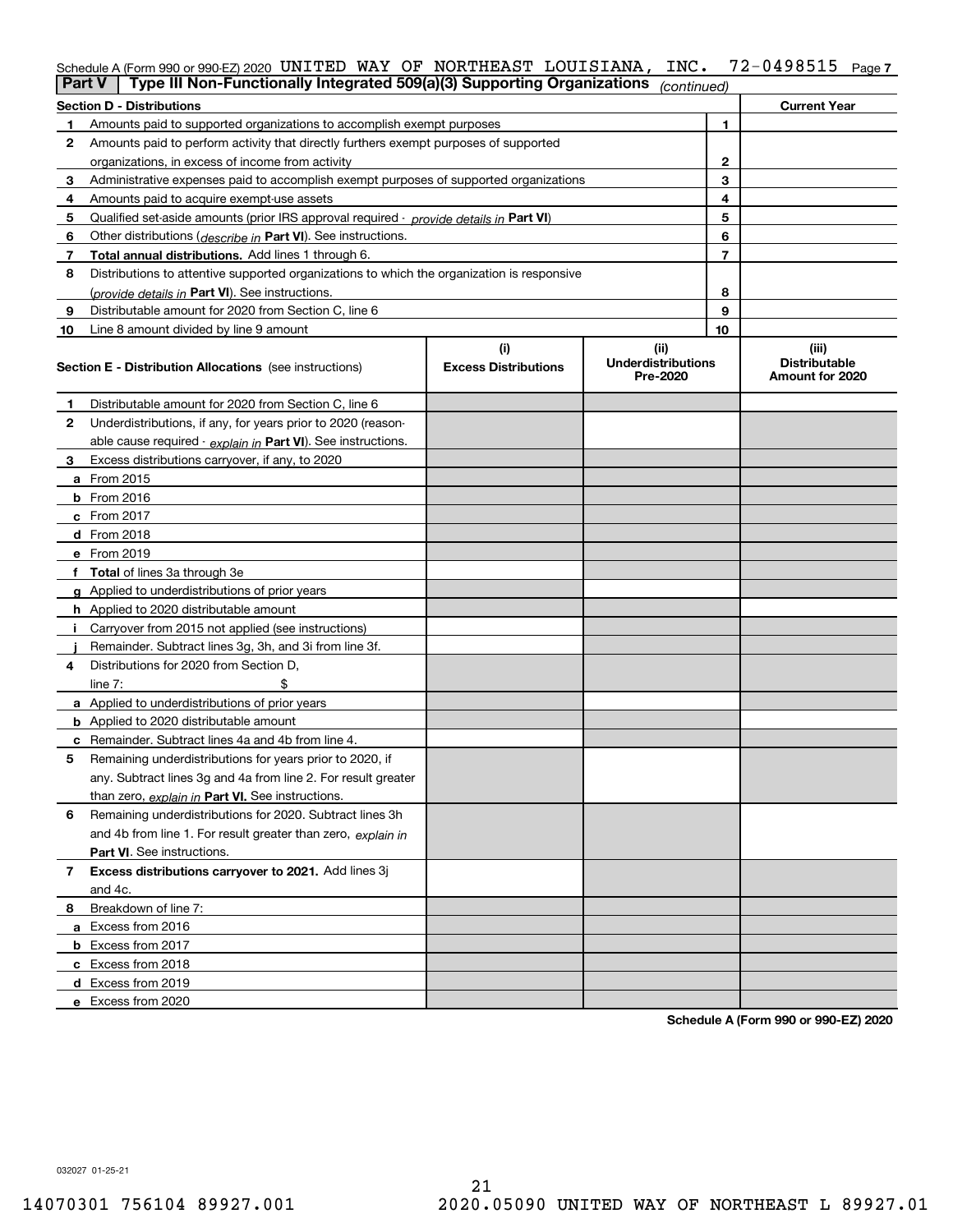### **8**72-0498515 Schedule A (Form 990 or 990-EZ) 2020 <code>UNITED WAY OF NORTHEAST LOUISIANA, INC.  $72$ –0498515  $\,$  Page  $\,$ </code> Part VI | Supplemental Information. Provide the explanations required by Part II, line 10; Part II, line 17a or 17b; Part III, line 12; Part IV, Section A, lines 1, 2, 3b, 3c, 4b, 4c, 5a, 6, 9a, 9b, 9c, 11a, 11b, and 11c; Part IV, Section B, lines 1 and 2; Part IV, Section C, line 1; Part IV, Section D, lines 2 and 3; Part IV, Section E, lines 1c, 2a, 2b, 3a, and 3b; Part V, line 1; Part V, Section B, line 1e; Part V, Section D, lines 5, 6, and 8; and Part V, Section E, lines 2, 5, and 6. Also complete this part for any additional information. (See instructions.)

## SCHEDULE A, PART II, LINE 10, EXPLANATION FOR OTHER INCOME:

## GAIN ON INSURANCE CLAIM

**Schedule A (Form 990 or 990-EZ) 2020**

032028 01-25-21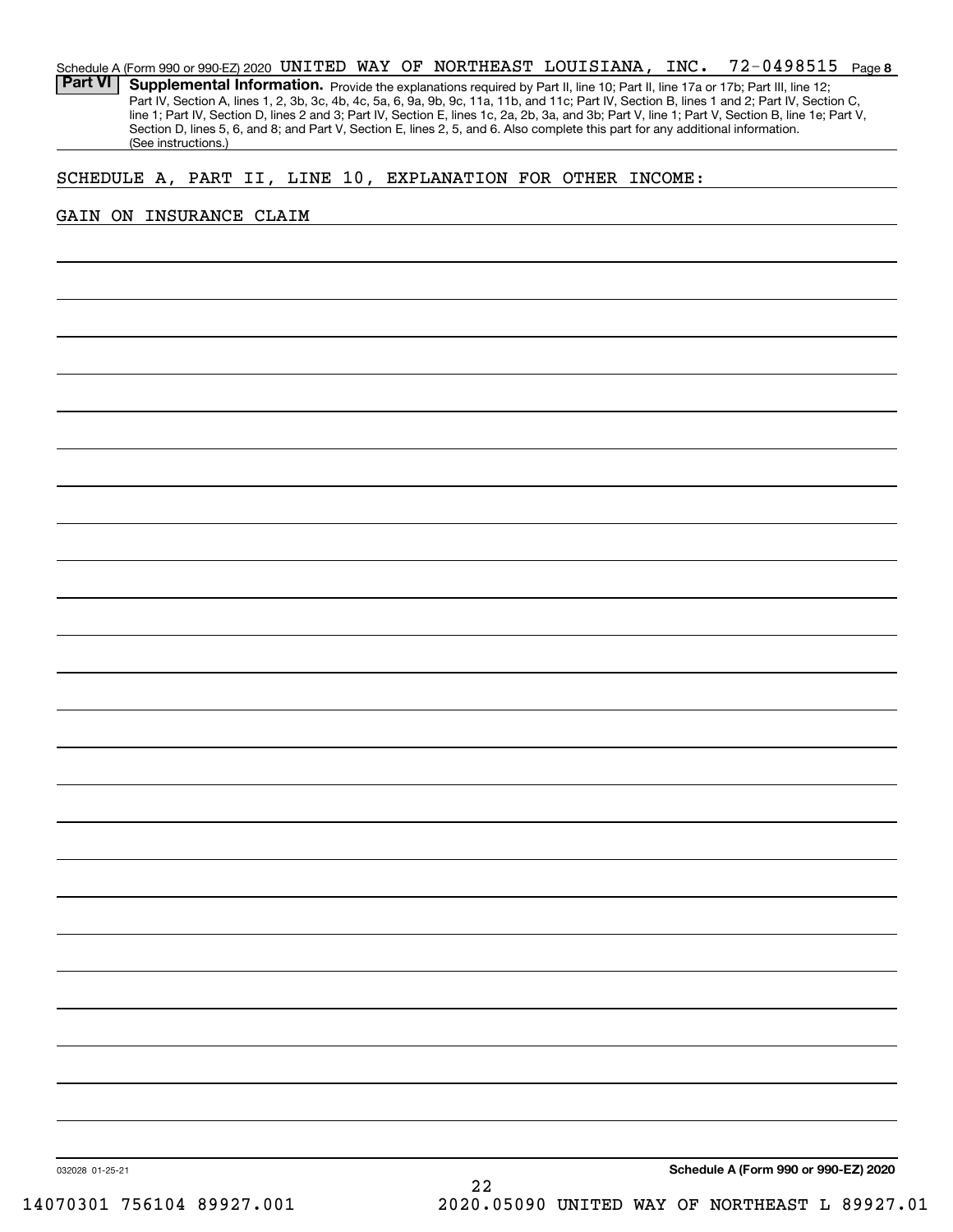**Identification of Excess Contributions Included on Part II, Line 5 Schedule A 2020**

# **\*\* Do Not File \*\* \*\*\* Not Open to Public Inspection \*\*\***

| <b>Contributor's Name</b>                                 | <b>Total</b><br>Contributions | <b>Excess</b><br><b>Contributions</b> |
|-----------------------------------------------------------|-------------------------------|---------------------------------------|
| LUMEN FKA CENTURY LINK                                    | 4, 421, 715.                  | 4,011,098.                            |
| ORIGIN BANK                                               | 803,814.                      | 393,197.                              |
| ANGUS CHEMICAL                                            | 494,121.                      | 83,504.                               |
|                                                           |                               |                                       |
|                                                           |                               |                                       |
|                                                           |                               |                                       |
|                                                           |                               |                                       |
|                                                           |                               |                                       |
|                                                           |                               |                                       |
|                                                           |                               |                                       |
|                                                           |                               |                                       |
|                                                           |                               |                                       |
|                                                           |                               |                                       |
|                                                           |                               |                                       |
|                                                           |                               |                                       |
|                                                           |                               |                                       |
|                                                           |                               |                                       |
|                                                           |                               |                                       |
|                                                           |                               |                                       |
|                                                           |                               |                                       |
|                                                           |                               |                                       |
|                                                           |                               |                                       |
|                                                           |                               |                                       |
| Total Excess Contributions to Schedule A, Part II, Line 5 |                               | 4,487,799.                            |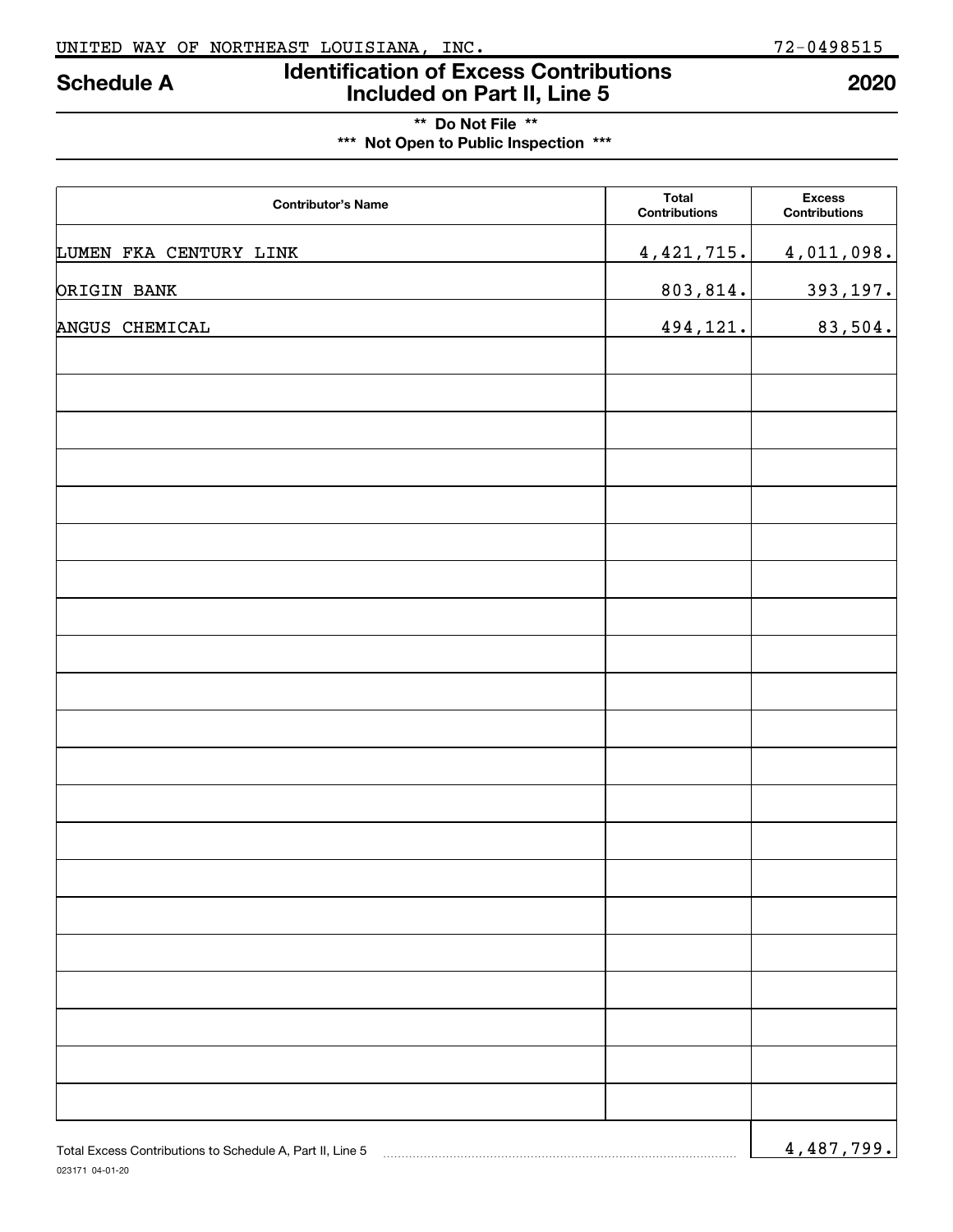Department of the Treasury Internal Revenue Service **(Form 990, 990-EZ, or 990-PF)** Name of the organization

# **Schedule B Schedule of Contributors**

**| Attach to Form 990, Form 990-EZ, or Form 990-PF. | Go to www.irs.gov/Form990 for the latest information.** OMB No. 1545-0047

**2020**

**Employer identification number**

|                                       | WAY OF NORTHEAST LOUISIANA, INC.<br>UNITED                                         | 72-0498515 |
|---------------------------------------|------------------------------------------------------------------------------------|------------|
| <b>Organization type (check one):</b> |                                                                                    |            |
| Filers of:                            | Section:                                                                           |            |
| Form 990 or 990-EZ                    | $X \mid$<br>$3$ ) (enter number) organization<br>501(c)(                           |            |
|                                       | $4947(a)(1)$ nonexempt charitable trust <b>not</b> treated as a private foundation |            |
|                                       | 527 political organization                                                         |            |
| Form 990-PF                           | 501(c)(3) exempt private foundation                                                |            |
|                                       |                                                                                    |            |

 $\Box$  4947(a)(1) nonexempt charitable trust treated as a private foundation

501(c)(3) taxable private foundation  $\mathcal{L}^{\text{max}}$ 

Check if your organization is covered by the **General Rule** or a **Special Rule. Note:**  Only a section 501(c)(7), (8), or (10) organization can check boxes for both the General Rule and a Special Rule. See instructions.

## **General Rule**

 $\mathcal{L}^{\text{max}}$ 

For an organization filing Form 990, 990-EZ, or 990-PF that received, during the year, contributions totaling \$5,000 or more (in money or property) from any one contributor. Complete Parts I and II. See instructions for determining a contributor's total contributions.

## **Special Rules**

any one contributor, during the year, total contributions of the greater of  $\,$  (1) \$5,000; or **(2)** 2% of the amount on (i) Form 990, Part VIII, line 1h;  $\boxed{\textbf{X}}$  For an organization described in section 501(c)(3) filing Form 990 or 990-EZ that met the 33 1/3% support test of the regulations under sections 509(a)(1) and 170(b)(1)(A)(vi), that checked Schedule A (Form 990 or 990-EZ), Part II, line 13, 16a, or 16b, and that received from or (ii) Form 990-EZ, line 1. Complete Parts I and II.

For an organization described in section 501(c)(7), (8), or (10) filing Form 990 or 990-EZ that received from any one contributor, during the year, total contributions of more than \$1,000 exclusively for religious, charitable, scientific, literary, or educational purposes, or for the prevention of cruelty to children or animals. Complete Parts I (entering "N/A" in column (b) instead of the contributor name and address), II, and III.  $\mathcal{L}^{\text{max}}$ 

purpose. Don't complete any of the parts unless the **General Rule** applies to this organization because it received *nonexclusively* year, contributions <sub>exclusively</sub> for religious, charitable, etc., purposes, but no such contributions totaled more than \$1,000. If this box is checked, enter here the total contributions that were received during the year for an  $\;$ exclusively religious, charitable, etc., For an organization described in section 501(c)(7), (8), or (10) filing Form 990 or 990-EZ that received from any one contributor, during the religious, charitable, etc., contributions totaling \$5,000 or more during the year  $\Box$ — $\Box$   $\Box$   $\Box$  $\mathcal{L}^{\text{max}}$ 

**Caution:**  An organization that isn't covered by the General Rule and/or the Special Rules doesn't file Schedule B (Form 990, 990-EZ, or 990-PF),  **must** but it answer "No" on Part IV, line 2, of its Form 990; or check the box on line H of its Form 990-EZ or on its Form 990-PF, Part I, line 2, to certify that it doesn't meet the filing requirements of Schedule B (Form 990, 990-EZ, or 990-PF).

**For Paperwork Reduction Act Notice, see the instructions for Form 990, 990-EZ, or 990-PF. Schedule B (Form 990, 990-EZ, or 990-PF) (2020)** LHA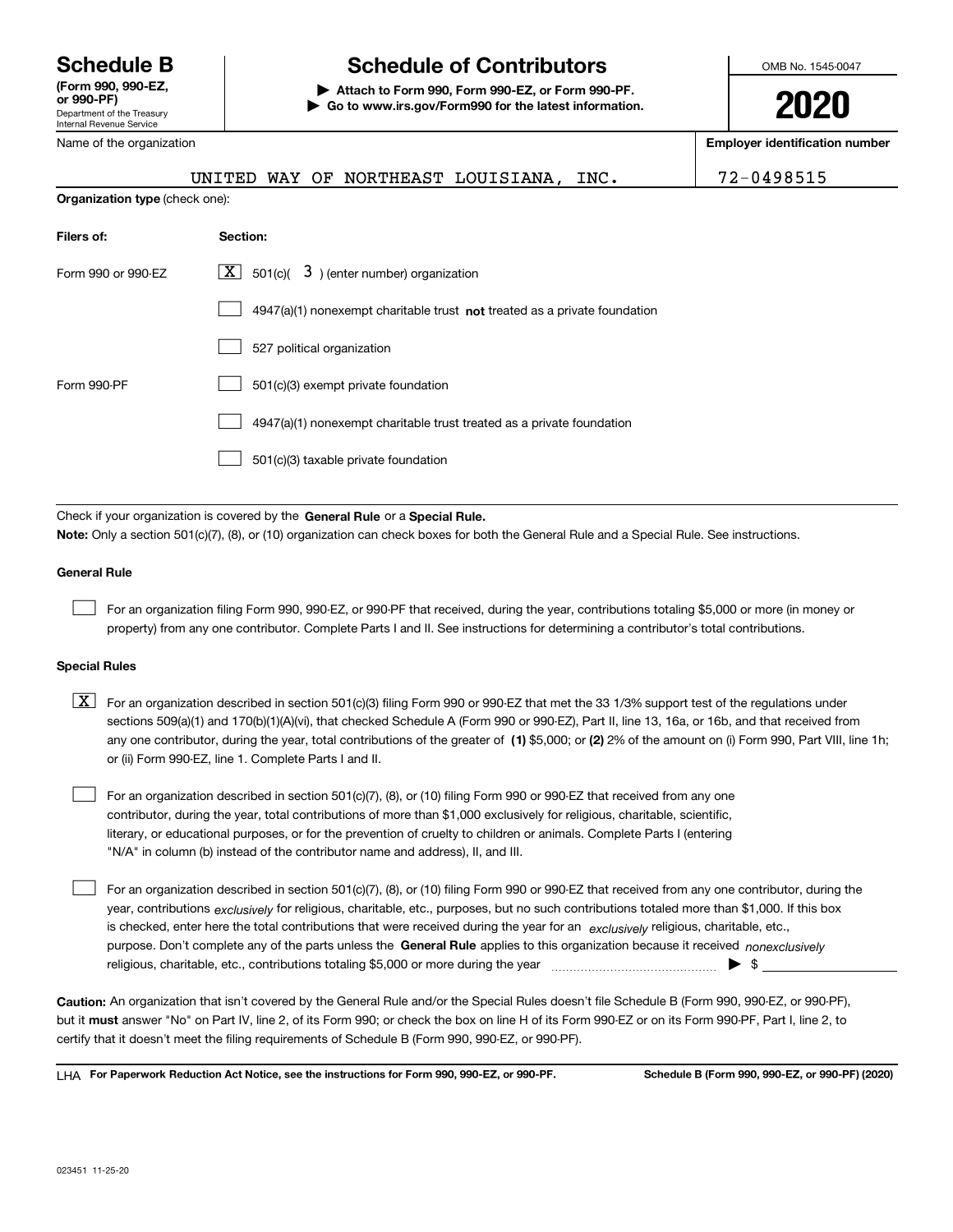| Schedule B (Form 990, 990-EZ, or 990-PF) (2020) | Page |
|-------------------------------------------------|------|
|-------------------------------------------------|------|

Name of organization

UNITED WAY OF NORTHEAST LOUISIANA, INC. 72-0498515

(shedule B (Form 990, 990-EZ, or 990-PF) (2020)<br> **2** alame of organization<br> **2Part I 2000 WAY OF NORTHEAST LOUISIANA, INC.**<br> **2Part I Contributors** (see instructions). Use duplicate copies of Part I if additional space

| (a)             | (b)                                                                                  | (c)                               | (d)                                                                                                                                      |
|-----------------|--------------------------------------------------------------------------------------|-----------------------------------|------------------------------------------------------------------------------------------------------------------------------------------|
| No.             | Name, address, and ZIP + 4                                                           | <b>Total contributions</b>        | Type of contribution                                                                                                                     |
| 1               | <b>LUMEN</b><br>100 CENTURYLINK DR<br>MONROE, LA 71203                               | 460,815.<br>\$                    | $\boxed{\text{X}}$<br>Person<br>$\overline{\mathbf{X}}$<br>Payroll<br><b>Noncash</b><br>(Complete Part II for<br>noncash contributions.) |
| (a)<br>No.      | (b)<br>Name, address, and ZIP + 4                                                    | (c)<br><b>Total contributions</b> | (d)<br>Type of contribution                                                                                                              |
| 2               | ANGUS CHEMICAL COMPANY<br>350 LA 2<br>STERLINGTON, LA 71280                          | 97,564.<br>\$                     | $\boxed{\text{X}}$<br>Person<br>$\boxed{\text{X}}$<br>Payroll<br>Noncash<br>(Complete Part II for<br>noncash contributions.)             |
| (a)<br>No.      | (b)<br>Name, address, and ZIP + 4                                                    | (c)<br><b>Total contributions</b> | (d)<br>Type of contribution                                                                                                              |
| 3               | ORIGIN BANK<br>1800 HUDSON LANE<br>MONROE, LA 71201                                  | 163,534.<br>\$                    | $\boxed{\text{X}}$<br>Person<br>$\boxed{\text{X}}$<br>Payroll<br>Noncash<br>(Complete Part II for<br>noncash contributions.)             |
| (a)<br>No.      | (b)<br>Name, address, and ZIP + 4                                                    | (c)<br><b>Total contributions</b> | (d)<br>Type of contribution                                                                                                              |
| 4               | JOSEPH W LYMAN III<br>755 GRAND BLVD, SUITE B-105 PMB #72<br>MIRAMAR BEACH, FL 32550 | 101,000.<br>\$                    | $\mathbf{X}$<br>Person<br>Payroll<br><b>Noncash</b><br>(Complete Part II for<br>noncash contributions.)                                  |
| (a)<br>No.      | (b)<br>Name, address, and ZIP + 4                                                    | (c)<br><b>Total contributions</b> | (d)<br>Type of contribution                                                                                                              |
| 5               | SMALL BUSINESS ADMINISTRATION<br>409 THIRD STREET, SW<br>WASHINGTON, DC 20024        | 89,300.<br>\$                     | $\boxed{\text{X}}$<br>Person<br>Payroll<br><b>Noncash</b><br>(Complete Part II for<br>noncash contributions.)                            |
| (a)<br>No.      | (b)<br>Name, address, and ZIP + 4                                                    | (c)<br><b>Total contributions</b> | (d)<br>Type of contribution                                                                                                              |
|                 |                                                                                      |                                   | Person                                                                                                                                   |
| 023452 11-25-20 |                                                                                      | \$                                | Payroll<br><b>Noncash</b><br>(Complete Part II for<br>noncash contributions.)<br>Schedule B (Form 990, 990-EZ, or 990-PF) (2020)         |

25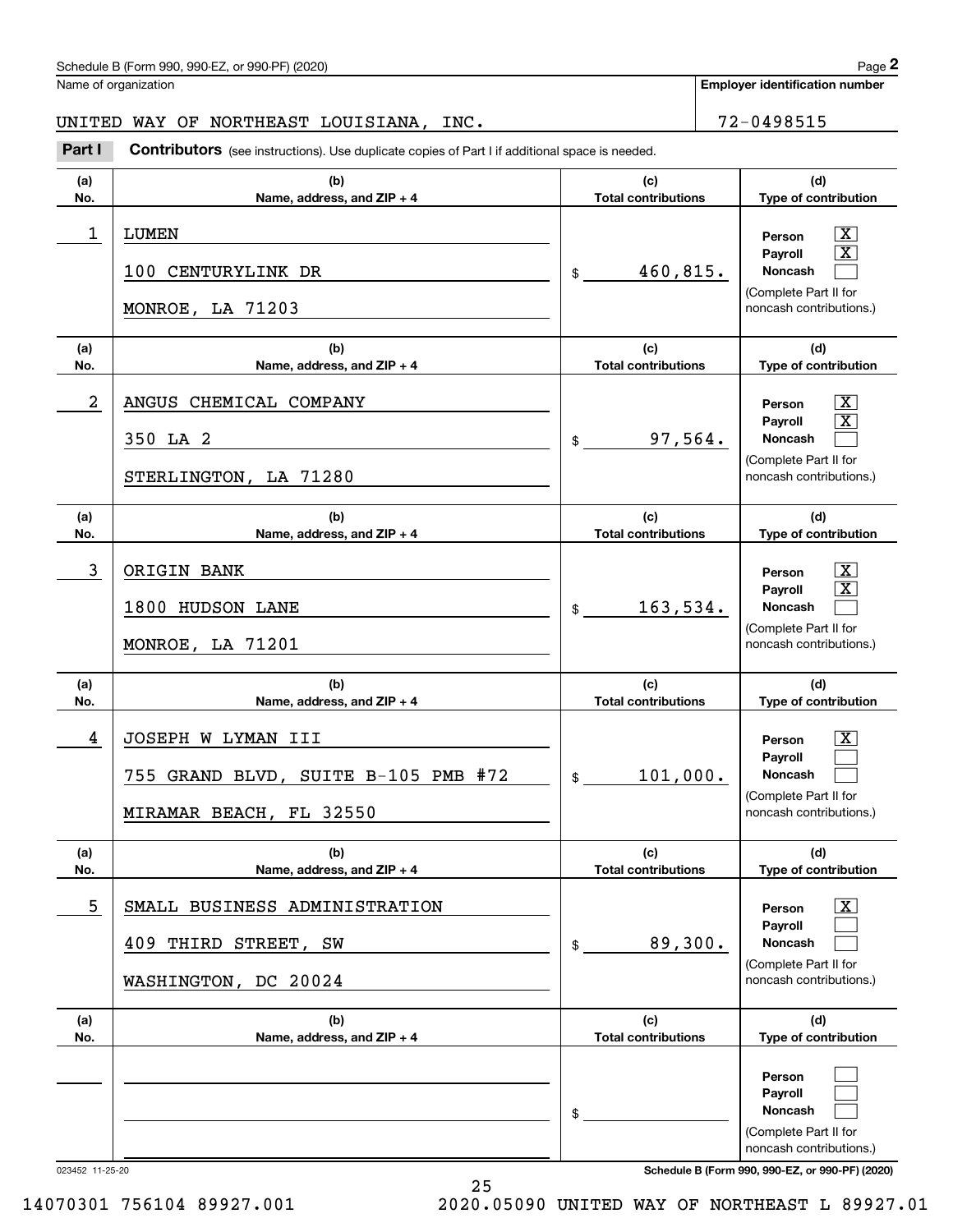| Schedule B (Form 990, 990-EZ, or 990-PF) (2020) | Page |
|-------------------------------------------------|------|
|-------------------------------------------------|------|

|                              | Schedule B (Form 990, 990-EZ, or 990-PF) (2020)                                                     |                                                 | Page 3                                |
|------------------------------|-----------------------------------------------------------------------------------------------------|-------------------------------------------------|---------------------------------------|
| Name of organization         |                                                                                                     |                                                 | <b>Employer identification number</b> |
|                              | UNITED WAY OF NORTHEAST LOUISIANA, INC.                                                             |                                                 | 72-0498515                            |
| Part II                      | Noncash Property (see instructions). Use duplicate copies of Part II if additional space is needed. |                                                 |                                       |
| (a)<br>No.<br>from<br>Part I | (b)<br>Description of noncash property given                                                        | (c)<br>FMV (or estimate)<br>(See instructions.) | (d)<br>Date received                  |
|                              |                                                                                                     | \$                                              |                                       |
| (a)<br>No.<br>from<br>Part I | (b)<br>Description of noncash property given                                                        | (c)<br>FMV (or estimate)<br>(See instructions.) | (d)<br>Date received                  |
|                              |                                                                                                     | \$                                              |                                       |
| (a)<br>No.<br>from<br>Part I | (b)<br>Description of noncash property given                                                        | (c)<br>FMV (or estimate)<br>(See instructions.) | (d)<br>Date received                  |
|                              |                                                                                                     | \$                                              |                                       |
| (a)<br>No.<br>from<br>Part I | (b)<br>Description of noncash property given                                                        | (c)<br>FMV (or estimate)<br>(See instructions.) | (d)<br>Date received                  |
|                              |                                                                                                     | \$                                              |                                       |
| (a)<br>No.<br>from<br>Part I | (b)<br>Description of noncash property given                                                        | (c)<br>FMV (or estimate)<br>(See instructions.) | (d)<br>Date received                  |
|                              |                                                                                                     | \$                                              |                                       |
| (a)<br>No.<br>from<br>Part I | (b)<br>Description of noncash property given                                                        | (c)<br>FMV (or estimate)<br>(See instructions.) | (d)<br>Date received                  |
|                              |                                                                                                     | \$                                              |                                       |

023453 11-25-20 **Schedule B (Form 990, 990-EZ, or 990-PF) (2020)**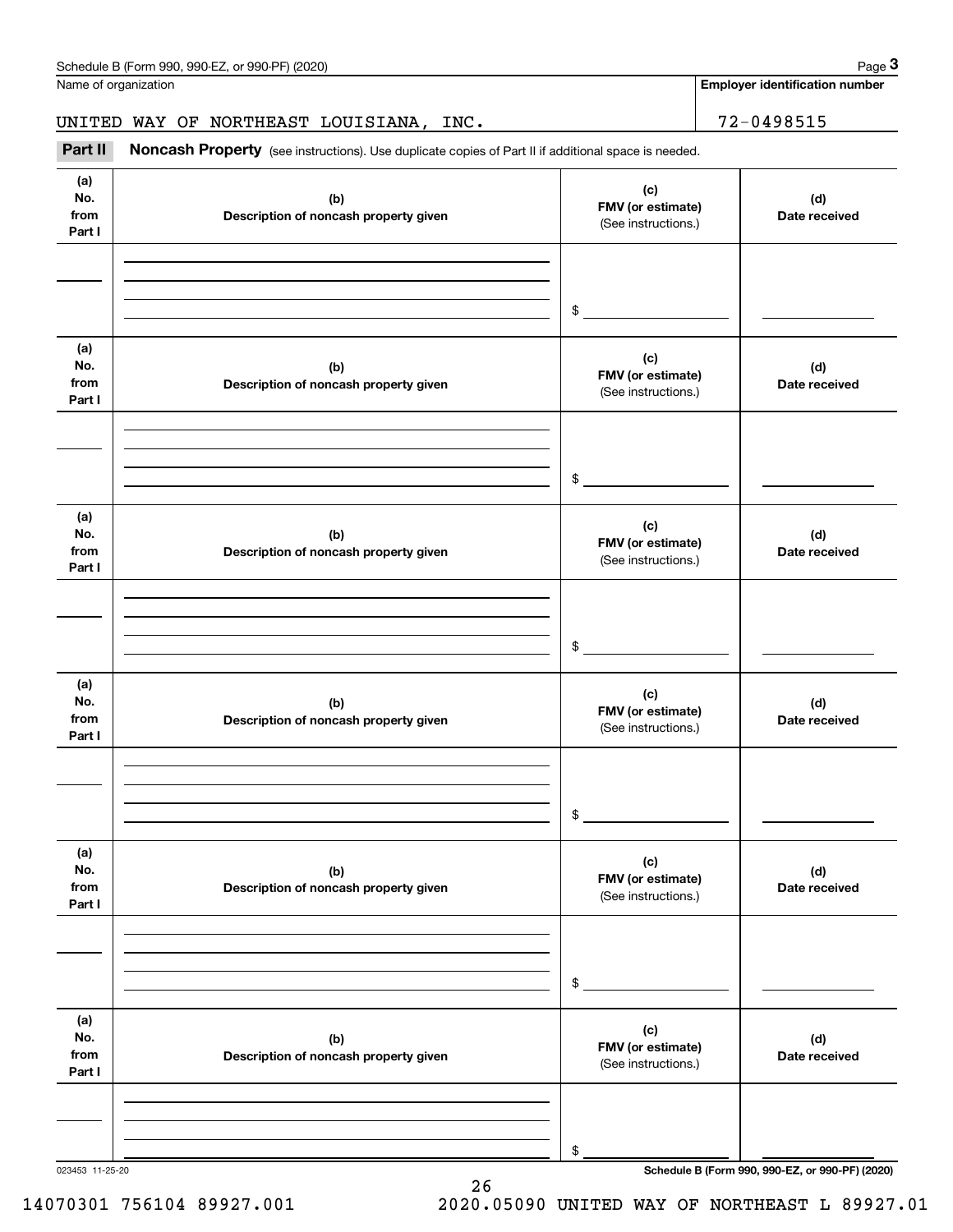|                             | Schedule B (Form 990, 990-EZ, or 990-PF) (2020)                                                                                                                                                                                                      |                      | Page 4                                                                                                                                                         |  |  |  |
|-----------------------------|------------------------------------------------------------------------------------------------------------------------------------------------------------------------------------------------------------------------------------------------------|----------------------|----------------------------------------------------------------------------------------------------------------------------------------------------------------|--|--|--|
| Name of organization        |                                                                                                                                                                                                                                                      |                      | <b>Employer identification number</b>                                                                                                                          |  |  |  |
|                             | UNITED WAY OF NORTHEAST LOUISIANA, INC.                                                                                                                                                                                                              |                      | 72-0498515                                                                                                                                                     |  |  |  |
| Part III                    | from any one contributor. Complete columns (a) through (e) and the following line entry. For organizations                                                                                                                                           |                      | Exclusively religious, charitable, etc., contributions to organizations described in section 501(c)(7), (8), or (10) that total more than \$1,000 for the year |  |  |  |
|                             | completing Part III, enter the total of exclusively religious, charitable, etc., contributions of \$1,000 or less for the year. (Enter this info. once.) $\blacktriangleright$ \$<br>Use duplicate copies of Part III if additional space is needed. |                      |                                                                                                                                                                |  |  |  |
| $(a)$ No.<br>from<br>Part I | (b) Purpose of gift                                                                                                                                                                                                                                  | (c) Use of gift      | (d) Description of how gift is held                                                                                                                            |  |  |  |
|                             |                                                                                                                                                                                                                                                      |                      |                                                                                                                                                                |  |  |  |
|                             |                                                                                                                                                                                                                                                      |                      |                                                                                                                                                                |  |  |  |
|                             |                                                                                                                                                                                                                                                      | (e) Transfer of gift |                                                                                                                                                                |  |  |  |
|                             | Transferee's name, address, and ZIP + 4                                                                                                                                                                                                              |                      | Relationship of transferor to transferee                                                                                                                       |  |  |  |
|                             |                                                                                                                                                                                                                                                      |                      |                                                                                                                                                                |  |  |  |
| (a) No.<br>from             | (b) Purpose of gift                                                                                                                                                                                                                                  | (c) Use of gift      | (d) Description of how gift is held                                                                                                                            |  |  |  |
| Part I                      |                                                                                                                                                                                                                                                      |                      |                                                                                                                                                                |  |  |  |
|                             |                                                                                                                                                                                                                                                      |                      |                                                                                                                                                                |  |  |  |
|                             |                                                                                                                                                                                                                                                      | (e) Transfer of gift |                                                                                                                                                                |  |  |  |
|                             | Transferee's name, address, and ZIP + 4                                                                                                                                                                                                              |                      | Relationship of transferor to transferee                                                                                                                       |  |  |  |
|                             |                                                                                                                                                                                                                                                      |                      |                                                                                                                                                                |  |  |  |
| (a) No.                     |                                                                                                                                                                                                                                                      |                      |                                                                                                                                                                |  |  |  |
| from<br>Part I              | (b) Purpose of gift                                                                                                                                                                                                                                  | (c) Use of gift      | (d) Description of how gift is held                                                                                                                            |  |  |  |
|                             |                                                                                                                                                                                                                                                      |                      |                                                                                                                                                                |  |  |  |
|                             |                                                                                                                                                                                                                                                      |                      |                                                                                                                                                                |  |  |  |
|                             |                                                                                                                                                                                                                                                      | (e) Transfer of gift |                                                                                                                                                                |  |  |  |
|                             | Transferee's name, address, and $ZIP + 4$                                                                                                                                                                                                            |                      | Relationship of transferor to transferee                                                                                                                       |  |  |  |
|                             |                                                                                                                                                                                                                                                      |                      |                                                                                                                                                                |  |  |  |
| (a) No.<br>from<br>Part I   | (b) Purpose of gift                                                                                                                                                                                                                                  | (c) Use of gift      | (d) Description of how gift is held                                                                                                                            |  |  |  |
|                             |                                                                                                                                                                                                                                                      |                      |                                                                                                                                                                |  |  |  |
|                             |                                                                                                                                                                                                                                                      |                      |                                                                                                                                                                |  |  |  |
|                             |                                                                                                                                                                                                                                                      | (e) Transfer of gift |                                                                                                                                                                |  |  |  |
|                             | Transferee's name, address, and ZIP + 4                                                                                                                                                                                                              |                      | Relationship of transferor to transferee                                                                                                                       |  |  |  |
|                             |                                                                                                                                                                                                                                                      |                      |                                                                                                                                                                |  |  |  |
| 023454 11-25-20             |                                                                                                                                                                                                                                                      |                      | Schedule B (Form 990, 990-EZ, or 990-PF) (2020)                                                                                                                |  |  |  |
|                             |                                                                                                                                                                                                                                                      | 27                   |                                                                                                                                                                |  |  |  |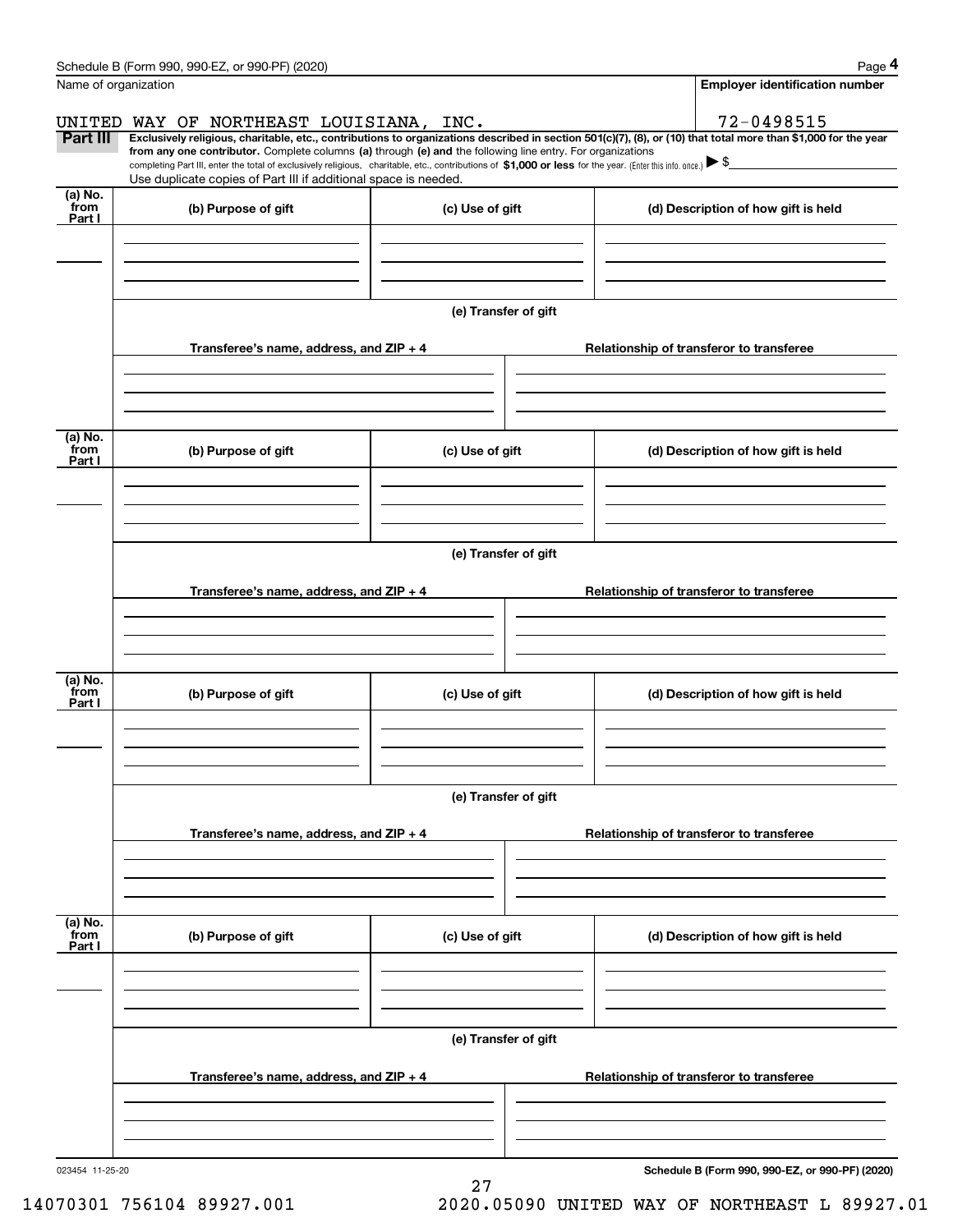| <b>SCHEDULE D</b> |  |
|-------------------|--|
|-------------------|--|

| (Form 990) |  |
|------------|--|
|------------|--|

# **Supplemental Financial Statements**

(Form 990)<br>
Pepartment of the Treasury<br>
Department of the Treasury<br>
Department of the Treasury<br>
Department of the Treasury<br> **Co to www.irs.gov/Form990 for instructions and the latest information.**<br> **Co to www.irs.gov/Form9** 



Department of the Treasury Internal Revenue Service

**Name of the organization Employer identification number** UNITED WAY OF NORTHEAST LOUISIANA, INC. | 72-0498515

| Part I  | <b>Organizations Maintaining Donor Advised Funds or Other Similar Funds or Accounts.</b> Complete if the                                       |                         |                                                                                |
|---------|------------------------------------------------------------------------------------------------------------------------------------------------|-------------------------|--------------------------------------------------------------------------------|
|         | organization answered "Yes" on Form 990, Part IV, line 6.                                                                                      |                         |                                                                                |
|         |                                                                                                                                                | (a) Donor advised funds | (b) Funds and other accounts                                                   |
| 1.      |                                                                                                                                                |                         |                                                                                |
| 2       | Aggregate value of contributions to (during year)                                                                                              |                         |                                                                                |
| з       | Aggregate value of grants from (during year)                                                                                                   |                         |                                                                                |
| 4       |                                                                                                                                                |                         |                                                                                |
| 5       | Did the organization inform all donors and donor advisors in writing that the assets held in donor advised funds                               |                         |                                                                                |
|         |                                                                                                                                                |                         | Yes<br>No                                                                      |
| 6       | Did the organization inform all grantees, donors, and donor advisors in writing that grant funds can be used only                              |                         |                                                                                |
|         | for charitable purposes and not for the benefit of the donor or donor advisor, or for any other purpose conferring                             |                         |                                                                                |
| Part II |                                                                                                                                                |                         | Yes<br>No                                                                      |
|         | Conservation Easements. Complete if the organization answered "Yes" on Form 990, Part IV, line 7.                                              |                         |                                                                                |
| 1.      | Purpose(s) of conservation easements held by the organization (check all that apply).                                                          |                         |                                                                                |
|         | Preservation of land for public use (for example, recreation or education)                                                                     |                         | Preservation of a historically important land area                             |
|         | Protection of natural habitat                                                                                                                  |                         | Preservation of a certified historic structure                                 |
|         | Preservation of open space                                                                                                                     |                         |                                                                                |
| 2       | Complete lines 2a through 2d if the organization held a qualified conservation contribution in the form of a conservation easement on the last |                         |                                                                                |
|         | day of the tax year.                                                                                                                           |                         | Held at the End of the Tax Year                                                |
|         |                                                                                                                                                |                         | 2a                                                                             |
|         | <b>b</b> Total acreage restricted by conservation easements                                                                                    |                         | 2b                                                                             |
|         |                                                                                                                                                |                         | 2c                                                                             |
|         | d Number of conservation easements included in (c) acquired after 7/25/06, and not on a historic structure                                     |                         |                                                                                |
|         |                                                                                                                                                |                         | 2d                                                                             |
| 3       | Number of conservation easements modified, transferred, released, extinguished, or terminated by the organization during the tax               |                         |                                                                                |
| 4       | $year \blacktriangleright$<br>Number of states where property subject to conservation easement is located $\blacktriangleright$                |                         |                                                                                |
| 5       | Does the organization have a written policy regarding the periodic monitoring, inspection, handling of                                         |                         |                                                                                |
|         | violations, and enforcement of the conservation easements it holds?                                                                            |                         | Yes<br><b>No</b>                                                               |
| 6       | Staff and volunteer hours devoted to monitoring, inspecting, handling of violations, and enforcing conservation easements during the year      |                         |                                                                                |
|         |                                                                                                                                                |                         |                                                                                |
| 7       | Amount of expenses incurred in monitoring, inspecting, handling of violations, and enforcing conservation easements during the year            |                         |                                                                                |
|         | $\blacktriangleright$ \$                                                                                                                       |                         |                                                                                |
| 8       | Does each conservation easement reported on line 2(d) above satisfy the requirements of section 170(h)(4)(B)(i)                                |                         |                                                                                |
|         |                                                                                                                                                |                         | Yes<br>No                                                                      |
| 9       | In Part XIII, describe how the organization reports conservation easements in its revenue and expense statement and                            |                         |                                                                                |
|         | balance sheet, and include, if applicable, the text of the footnote to the organization's financial statements that describes the              |                         |                                                                                |
|         | organization's accounting for conservation easements.                                                                                          |                         |                                                                                |
|         | Organizations Maintaining Collections of Art, Historical Treasures, or Other Similar Assets.<br>Part III                                       |                         |                                                                                |
|         | Complete if the organization answered "Yes" on Form 990, Part IV, line 8.                                                                      |                         |                                                                                |
|         | 1a If the organization elected, as permitted under FASB ASC 958, not to report in its revenue statement and balance sheet works                |                         |                                                                                |
|         | of art, historical treasures, or other similar assets held for public exhibition, education, or research in furtherance of public              |                         |                                                                                |
|         | service, provide in Part XIII the text of the footnote to its financial statements that describes these items.                                 |                         |                                                                                |
|         | <b>b</b> If the organization elected, as permitted under FASB ASC 958, to report in its revenue statement and balance sheet works of           |                         |                                                                                |
|         | art, historical treasures, or other similar assets held for public exhibition, education, or research in furtherance of public service,        |                         |                                                                                |
|         | provide the following amounts relating to these items:                                                                                         |                         |                                                                                |
|         |                                                                                                                                                |                         | $\frac{1}{2}$                                                                  |
|         | (ii) Assets included in Form 990, Part X                                                                                                       |                         | $\blacktriangleright$ \$<br><u> 1990 - Jan Barbara Barat, prima politik po</u> |
| 2       | If the organization received or held works of art, historical treasures, or other similar assets for financial gain, provide                   |                         |                                                                                |
|         | the following amounts required to be reported under FASB ASC 958 relating to these items:                                                      |                         |                                                                                |
|         | a Revenue included on Form 990, Part VIII, line 1 [2000] [2000] [2000] [2000] [2000] [2000] [2000] [2000] [2000                                |                         | $\frac{1}{\sqrt{2}}$                                                           |
|         | <b>b</b> Assets included in Form 990, Part X                                                                                                   |                         | $\blacktriangleright$ s                                                        |
|         | LHA For Paperwork Reduction Act Notice, see the Instructions for Form 990.                                                                     |                         | Schedule D (Form 990) 2020                                                     |
|         | 032051 12-01-20                                                                                                                                |                         |                                                                                |

|   | 28 |  |
|---|----|--|
| - |    |  |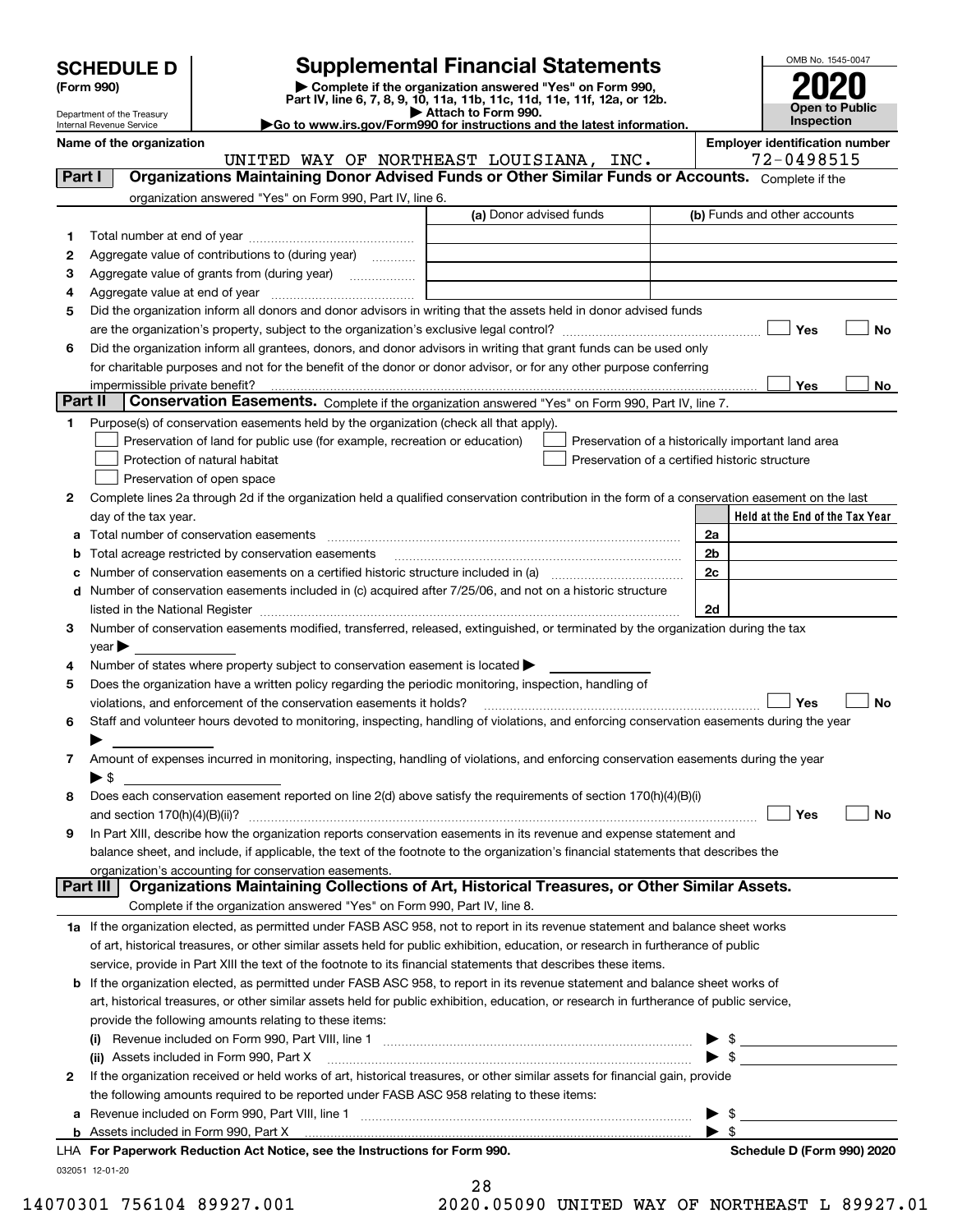| Part III<br>Organizations Maintaining Collections of Art, Historical Treasures, or Other Similar Assets (continued)<br>Using the organization's acquisition, accession, and other records, check any of the following that make significant use of its<br>3<br>collection items (check all that apply):<br>Public exhibition<br>Loan or exchange program<br>a<br>d<br>Other and the contract of the contract of the contract of the contract of the contract of the contract of the contract of the contract of the contract of the contract of the contract of the contract of the contract of the<br>Scholarly research<br>b<br>е<br>Preservation for future generations<br>c<br>Provide a description of the organization's collections and explain how they further the organization's exempt purpose in Part XIII.<br>4<br>During the year, did the organization solicit or receive donations of art, historical treasures, or other similar assets<br>5<br>Yes<br>No<br>Part IV<br>Escrow and Custodial Arrangements. Complete if the organization answered "Yes" on Form 990, Part IV, line 9, or<br>reported an amount on Form 990, Part X, line 21.<br>1a Is the organization an agent, trustee, custodian or other intermediary for contributions or other assets not included<br>Yes<br>No<br>If "Yes," explain the arrangement in Part XIII and complete the following table:<br>b<br>Amount<br>Beginning balance <b>contract the contract of the contract of the contract of the contract of the contract of the contract of the contract of the contract of the contract of the contract of the contract of the contract of th</b><br>1c<br>c<br>Additions during the year manufactured and an annual contract of the year manufactured and all the year manufactured and all the year manufactured and all the year manufactured and all the year manufactured and all the yea<br>1d<br>Distributions during the year manufactured and continuum and contact the year manufactured and contact the year<br>1e<br>1f<br>f<br>2a Did the organization include an amount on Form 990, Part X, line 21, for escrow or custodial account liability?<br>Yes<br>No<br><b>b</b> If "Yes," explain the arrangement in Part XIII. Check here if the explanation has been provided on Part XIII<br><b>Part V</b><br>Endowment Funds. Complete if the organization answered "Yes" on Form 990, Part IV, line 10.<br>(b) Prior year<br>(c) Two years back $\vert$ (d) Three years back $\vert$<br>(e) Four years back<br>(a) Current year<br>Beginning of year balance<br>1a<br>b<br>Net investment earnings, gains, and losses<br>d<br><b>e</b> Other expenditures for facilities<br>and programs<br>Administrative expenses<br>1.<br>End of year balance<br>g<br>Provide the estimated percentage of the current year end balance (line 1g, column (a)) held as:<br>2<br>Board designated or quasi-endowment ><br>а<br>Permanent endowment<br>%<br>b<br>%<br>Term endowment $\blacktriangleright$<br>с<br>The percentages on lines 2a, 2b, and 2c should equal 100%.<br>3a Are there endowment funds not in the possession of the organization that are held and administered for the organization<br>Yes<br>No<br>by:<br>3a(i)<br>(i)<br>3a(ii)<br>3b<br>Describe in Part XIII the intended uses of the organization's endowment funds.<br><b>Part VI</b><br>Land, Buildings, and Equipment.<br>Complete if the organization answered "Yes" on Form 990, Part IV, line 11a. See Form 990, Part X, line 10.<br>(b) Cost or other<br>Description of property<br>(a) Cost or other<br>(c) Accumulated<br>(d) Book value<br>basis (investment)<br>depreciation<br>basis (other)<br>100,000.<br>100,000.<br>508,178.<br>139,509.<br>368,669.<br>79,509.<br>79,145.<br>364.<br>41,530.<br>496,742.<br>455,212.<br>13,446.<br>13,446.<br>υ.<br>281,403. | Schedule D (Form 990) 2020 | UNITED WAY OF NORTHEAST LOUISIANA, INC. |  |  |  | 72-0498515 | Page 2 |
|-------------------------------------------------------------------------------------------------------------------------------------------------------------------------------------------------------------------------------------------------------------------------------------------------------------------------------------------------------------------------------------------------------------------------------------------------------------------------------------------------------------------------------------------------------------------------------------------------------------------------------------------------------------------------------------------------------------------------------------------------------------------------------------------------------------------------------------------------------------------------------------------------------------------------------------------------------------------------------------------------------------------------------------------------------------------------------------------------------------------------------------------------------------------------------------------------------------------------------------------------------------------------------------------------------------------------------------------------------------------------------------------------------------------------------------------------------------------------------------------------------------------------------------------------------------------------------------------------------------------------------------------------------------------------------------------------------------------------------------------------------------------------------------------------------------------------------------------------------------------------------------------------------------------------------------------------------------------------------------------------------------------------------------------------------------------------------------------------------------------------------------------------------------------------------------------------------------------------------------------------------------------------------------------------------------------------------------------------------------------------------------------------------------------------------------------------------------------------------------------------------------------------------------------------------------------------------------------------------------------------------------------------------------------------------------------------------------------------------------------------------------------------------------------------------------------------------------------------------------------------------------------------------------------------------------------------------------------------------------------------------------------------------------------------------------------------------------------------------------------------------------------------------------------------------------------------------------------------------------------------------------------------------------------------------------------------------------------------------------------------------------------------------------------------------------------------------------------------------------------------------------------------------------------------------------------------------------------------------------------------------------------------------------------------------------------------------------------------------------------------------------------------------------------------------------------------------------------------------|----------------------------|-----------------------------------------|--|--|--|------------|--------|
|                                                                                                                                                                                                                                                                                                                                                                                                                                                                                                                                                                                                                                                                                                                                                                                                                                                                                                                                                                                                                                                                                                                                                                                                                                                                                                                                                                                                                                                                                                                                                                                                                                                                                                                                                                                                                                                                                                                                                                                                                                                                                                                                                                                                                                                                                                                                                                                                                                                                                                                                                                                                                                                                                                                                                                                                                                                                                                                                                                                                                                                                                                                                                                                                                                                                                                                                                                                                                                                                                                                                                                                                                                                                                                                                                                                                                                                       |                            |                                         |  |  |  |            |        |
|                                                                                                                                                                                                                                                                                                                                                                                                                                                                                                                                                                                                                                                                                                                                                                                                                                                                                                                                                                                                                                                                                                                                                                                                                                                                                                                                                                                                                                                                                                                                                                                                                                                                                                                                                                                                                                                                                                                                                                                                                                                                                                                                                                                                                                                                                                                                                                                                                                                                                                                                                                                                                                                                                                                                                                                                                                                                                                                                                                                                                                                                                                                                                                                                                                                                                                                                                                                                                                                                                                                                                                                                                                                                                                                                                                                                                                                       |                            |                                         |  |  |  |            |        |
|                                                                                                                                                                                                                                                                                                                                                                                                                                                                                                                                                                                                                                                                                                                                                                                                                                                                                                                                                                                                                                                                                                                                                                                                                                                                                                                                                                                                                                                                                                                                                                                                                                                                                                                                                                                                                                                                                                                                                                                                                                                                                                                                                                                                                                                                                                                                                                                                                                                                                                                                                                                                                                                                                                                                                                                                                                                                                                                                                                                                                                                                                                                                                                                                                                                                                                                                                                                                                                                                                                                                                                                                                                                                                                                                                                                                                                                       |                            |                                         |  |  |  |            |        |
|                                                                                                                                                                                                                                                                                                                                                                                                                                                                                                                                                                                                                                                                                                                                                                                                                                                                                                                                                                                                                                                                                                                                                                                                                                                                                                                                                                                                                                                                                                                                                                                                                                                                                                                                                                                                                                                                                                                                                                                                                                                                                                                                                                                                                                                                                                                                                                                                                                                                                                                                                                                                                                                                                                                                                                                                                                                                                                                                                                                                                                                                                                                                                                                                                                                                                                                                                                                                                                                                                                                                                                                                                                                                                                                                                                                                                                                       |                            |                                         |  |  |  |            |        |
|                                                                                                                                                                                                                                                                                                                                                                                                                                                                                                                                                                                                                                                                                                                                                                                                                                                                                                                                                                                                                                                                                                                                                                                                                                                                                                                                                                                                                                                                                                                                                                                                                                                                                                                                                                                                                                                                                                                                                                                                                                                                                                                                                                                                                                                                                                                                                                                                                                                                                                                                                                                                                                                                                                                                                                                                                                                                                                                                                                                                                                                                                                                                                                                                                                                                                                                                                                                                                                                                                                                                                                                                                                                                                                                                                                                                                                                       |                            |                                         |  |  |  |            |        |
|                                                                                                                                                                                                                                                                                                                                                                                                                                                                                                                                                                                                                                                                                                                                                                                                                                                                                                                                                                                                                                                                                                                                                                                                                                                                                                                                                                                                                                                                                                                                                                                                                                                                                                                                                                                                                                                                                                                                                                                                                                                                                                                                                                                                                                                                                                                                                                                                                                                                                                                                                                                                                                                                                                                                                                                                                                                                                                                                                                                                                                                                                                                                                                                                                                                                                                                                                                                                                                                                                                                                                                                                                                                                                                                                                                                                                                                       |                            |                                         |  |  |  |            |        |
|                                                                                                                                                                                                                                                                                                                                                                                                                                                                                                                                                                                                                                                                                                                                                                                                                                                                                                                                                                                                                                                                                                                                                                                                                                                                                                                                                                                                                                                                                                                                                                                                                                                                                                                                                                                                                                                                                                                                                                                                                                                                                                                                                                                                                                                                                                                                                                                                                                                                                                                                                                                                                                                                                                                                                                                                                                                                                                                                                                                                                                                                                                                                                                                                                                                                                                                                                                                                                                                                                                                                                                                                                                                                                                                                                                                                                                                       |                            |                                         |  |  |  |            |        |
|                                                                                                                                                                                                                                                                                                                                                                                                                                                                                                                                                                                                                                                                                                                                                                                                                                                                                                                                                                                                                                                                                                                                                                                                                                                                                                                                                                                                                                                                                                                                                                                                                                                                                                                                                                                                                                                                                                                                                                                                                                                                                                                                                                                                                                                                                                                                                                                                                                                                                                                                                                                                                                                                                                                                                                                                                                                                                                                                                                                                                                                                                                                                                                                                                                                                                                                                                                                                                                                                                                                                                                                                                                                                                                                                                                                                                                                       |                            |                                         |  |  |  |            |        |
|                                                                                                                                                                                                                                                                                                                                                                                                                                                                                                                                                                                                                                                                                                                                                                                                                                                                                                                                                                                                                                                                                                                                                                                                                                                                                                                                                                                                                                                                                                                                                                                                                                                                                                                                                                                                                                                                                                                                                                                                                                                                                                                                                                                                                                                                                                                                                                                                                                                                                                                                                                                                                                                                                                                                                                                                                                                                                                                                                                                                                                                                                                                                                                                                                                                                                                                                                                                                                                                                                                                                                                                                                                                                                                                                                                                                                                                       |                            |                                         |  |  |  |            |        |
|                                                                                                                                                                                                                                                                                                                                                                                                                                                                                                                                                                                                                                                                                                                                                                                                                                                                                                                                                                                                                                                                                                                                                                                                                                                                                                                                                                                                                                                                                                                                                                                                                                                                                                                                                                                                                                                                                                                                                                                                                                                                                                                                                                                                                                                                                                                                                                                                                                                                                                                                                                                                                                                                                                                                                                                                                                                                                                                                                                                                                                                                                                                                                                                                                                                                                                                                                                                                                                                                                                                                                                                                                                                                                                                                                                                                                                                       |                            |                                         |  |  |  |            |        |
|                                                                                                                                                                                                                                                                                                                                                                                                                                                                                                                                                                                                                                                                                                                                                                                                                                                                                                                                                                                                                                                                                                                                                                                                                                                                                                                                                                                                                                                                                                                                                                                                                                                                                                                                                                                                                                                                                                                                                                                                                                                                                                                                                                                                                                                                                                                                                                                                                                                                                                                                                                                                                                                                                                                                                                                                                                                                                                                                                                                                                                                                                                                                                                                                                                                                                                                                                                                                                                                                                                                                                                                                                                                                                                                                                                                                                                                       |                            |                                         |  |  |  |            |        |
|                                                                                                                                                                                                                                                                                                                                                                                                                                                                                                                                                                                                                                                                                                                                                                                                                                                                                                                                                                                                                                                                                                                                                                                                                                                                                                                                                                                                                                                                                                                                                                                                                                                                                                                                                                                                                                                                                                                                                                                                                                                                                                                                                                                                                                                                                                                                                                                                                                                                                                                                                                                                                                                                                                                                                                                                                                                                                                                                                                                                                                                                                                                                                                                                                                                                                                                                                                                                                                                                                                                                                                                                                                                                                                                                                                                                                                                       |                            |                                         |  |  |  |            |        |
|                                                                                                                                                                                                                                                                                                                                                                                                                                                                                                                                                                                                                                                                                                                                                                                                                                                                                                                                                                                                                                                                                                                                                                                                                                                                                                                                                                                                                                                                                                                                                                                                                                                                                                                                                                                                                                                                                                                                                                                                                                                                                                                                                                                                                                                                                                                                                                                                                                                                                                                                                                                                                                                                                                                                                                                                                                                                                                                                                                                                                                                                                                                                                                                                                                                                                                                                                                                                                                                                                                                                                                                                                                                                                                                                                                                                                                                       |                            |                                         |  |  |  |            |        |
|                                                                                                                                                                                                                                                                                                                                                                                                                                                                                                                                                                                                                                                                                                                                                                                                                                                                                                                                                                                                                                                                                                                                                                                                                                                                                                                                                                                                                                                                                                                                                                                                                                                                                                                                                                                                                                                                                                                                                                                                                                                                                                                                                                                                                                                                                                                                                                                                                                                                                                                                                                                                                                                                                                                                                                                                                                                                                                                                                                                                                                                                                                                                                                                                                                                                                                                                                                                                                                                                                                                                                                                                                                                                                                                                                                                                                                                       |                            |                                         |  |  |  |            |        |
|                                                                                                                                                                                                                                                                                                                                                                                                                                                                                                                                                                                                                                                                                                                                                                                                                                                                                                                                                                                                                                                                                                                                                                                                                                                                                                                                                                                                                                                                                                                                                                                                                                                                                                                                                                                                                                                                                                                                                                                                                                                                                                                                                                                                                                                                                                                                                                                                                                                                                                                                                                                                                                                                                                                                                                                                                                                                                                                                                                                                                                                                                                                                                                                                                                                                                                                                                                                                                                                                                                                                                                                                                                                                                                                                                                                                                                                       |                            |                                         |  |  |  |            |        |
|                                                                                                                                                                                                                                                                                                                                                                                                                                                                                                                                                                                                                                                                                                                                                                                                                                                                                                                                                                                                                                                                                                                                                                                                                                                                                                                                                                                                                                                                                                                                                                                                                                                                                                                                                                                                                                                                                                                                                                                                                                                                                                                                                                                                                                                                                                                                                                                                                                                                                                                                                                                                                                                                                                                                                                                                                                                                                                                                                                                                                                                                                                                                                                                                                                                                                                                                                                                                                                                                                                                                                                                                                                                                                                                                                                                                                                                       |                            |                                         |  |  |  |            |        |
|                                                                                                                                                                                                                                                                                                                                                                                                                                                                                                                                                                                                                                                                                                                                                                                                                                                                                                                                                                                                                                                                                                                                                                                                                                                                                                                                                                                                                                                                                                                                                                                                                                                                                                                                                                                                                                                                                                                                                                                                                                                                                                                                                                                                                                                                                                                                                                                                                                                                                                                                                                                                                                                                                                                                                                                                                                                                                                                                                                                                                                                                                                                                                                                                                                                                                                                                                                                                                                                                                                                                                                                                                                                                                                                                                                                                                                                       |                            |                                         |  |  |  |            |        |
|                                                                                                                                                                                                                                                                                                                                                                                                                                                                                                                                                                                                                                                                                                                                                                                                                                                                                                                                                                                                                                                                                                                                                                                                                                                                                                                                                                                                                                                                                                                                                                                                                                                                                                                                                                                                                                                                                                                                                                                                                                                                                                                                                                                                                                                                                                                                                                                                                                                                                                                                                                                                                                                                                                                                                                                                                                                                                                                                                                                                                                                                                                                                                                                                                                                                                                                                                                                                                                                                                                                                                                                                                                                                                                                                                                                                                                                       |                            |                                         |  |  |  |            |        |
|                                                                                                                                                                                                                                                                                                                                                                                                                                                                                                                                                                                                                                                                                                                                                                                                                                                                                                                                                                                                                                                                                                                                                                                                                                                                                                                                                                                                                                                                                                                                                                                                                                                                                                                                                                                                                                                                                                                                                                                                                                                                                                                                                                                                                                                                                                                                                                                                                                                                                                                                                                                                                                                                                                                                                                                                                                                                                                                                                                                                                                                                                                                                                                                                                                                                                                                                                                                                                                                                                                                                                                                                                                                                                                                                                                                                                                                       |                            |                                         |  |  |  |            |        |
|                                                                                                                                                                                                                                                                                                                                                                                                                                                                                                                                                                                                                                                                                                                                                                                                                                                                                                                                                                                                                                                                                                                                                                                                                                                                                                                                                                                                                                                                                                                                                                                                                                                                                                                                                                                                                                                                                                                                                                                                                                                                                                                                                                                                                                                                                                                                                                                                                                                                                                                                                                                                                                                                                                                                                                                                                                                                                                                                                                                                                                                                                                                                                                                                                                                                                                                                                                                                                                                                                                                                                                                                                                                                                                                                                                                                                                                       |                            |                                         |  |  |  |            |        |
|                                                                                                                                                                                                                                                                                                                                                                                                                                                                                                                                                                                                                                                                                                                                                                                                                                                                                                                                                                                                                                                                                                                                                                                                                                                                                                                                                                                                                                                                                                                                                                                                                                                                                                                                                                                                                                                                                                                                                                                                                                                                                                                                                                                                                                                                                                                                                                                                                                                                                                                                                                                                                                                                                                                                                                                                                                                                                                                                                                                                                                                                                                                                                                                                                                                                                                                                                                                                                                                                                                                                                                                                                                                                                                                                                                                                                                                       |                            |                                         |  |  |  |            |        |
|                                                                                                                                                                                                                                                                                                                                                                                                                                                                                                                                                                                                                                                                                                                                                                                                                                                                                                                                                                                                                                                                                                                                                                                                                                                                                                                                                                                                                                                                                                                                                                                                                                                                                                                                                                                                                                                                                                                                                                                                                                                                                                                                                                                                                                                                                                                                                                                                                                                                                                                                                                                                                                                                                                                                                                                                                                                                                                                                                                                                                                                                                                                                                                                                                                                                                                                                                                                                                                                                                                                                                                                                                                                                                                                                                                                                                                                       |                            |                                         |  |  |  |            |        |
|                                                                                                                                                                                                                                                                                                                                                                                                                                                                                                                                                                                                                                                                                                                                                                                                                                                                                                                                                                                                                                                                                                                                                                                                                                                                                                                                                                                                                                                                                                                                                                                                                                                                                                                                                                                                                                                                                                                                                                                                                                                                                                                                                                                                                                                                                                                                                                                                                                                                                                                                                                                                                                                                                                                                                                                                                                                                                                                                                                                                                                                                                                                                                                                                                                                                                                                                                                                                                                                                                                                                                                                                                                                                                                                                                                                                                                                       |                            |                                         |  |  |  |            |        |
|                                                                                                                                                                                                                                                                                                                                                                                                                                                                                                                                                                                                                                                                                                                                                                                                                                                                                                                                                                                                                                                                                                                                                                                                                                                                                                                                                                                                                                                                                                                                                                                                                                                                                                                                                                                                                                                                                                                                                                                                                                                                                                                                                                                                                                                                                                                                                                                                                                                                                                                                                                                                                                                                                                                                                                                                                                                                                                                                                                                                                                                                                                                                                                                                                                                                                                                                                                                                                                                                                                                                                                                                                                                                                                                                                                                                                                                       |                            |                                         |  |  |  |            |        |
|                                                                                                                                                                                                                                                                                                                                                                                                                                                                                                                                                                                                                                                                                                                                                                                                                                                                                                                                                                                                                                                                                                                                                                                                                                                                                                                                                                                                                                                                                                                                                                                                                                                                                                                                                                                                                                                                                                                                                                                                                                                                                                                                                                                                                                                                                                                                                                                                                                                                                                                                                                                                                                                                                                                                                                                                                                                                                                                                                                                                                                                                                                                                                                                                                                                                                                                                                                                                                                                                                                                                                                                                                                                                                                                                                                                                                                                       |                            |                                         |  |  |  |            |        |
|                                                                                                                                                                                                                                                                                                                                                                                                                                                                                                                                                                                                                                                                                                                                                                                                                                                                                                                                                                                                                                                                                                                                                                                                                                                                                                                                                                                                                                                                                                                                                                                                                                                                                                                                                                                                                                                                                                                                                                                                                                                                                                                                                                                                                                                                                                                                                                                                                                                                                                                                                                                                                                                                                                                                                                                                                                                                                                                                                                                                                                                                                                                                                                                                                                                                                                                                                                                                                                                                                                                                                                                                                                                                                                                                                                                                                                                       |                            |                                         |  |  |  |            |        |
|                                                                                                                                                                                                                                                                                                                                                                                                                                                                                                                                                                                                                                                                                                                                                                                                                                                                                                                                                                                                                                                                                                                                                                                                                                                                                                                                                                                                                                                                                                                                                                                                                                                                                                                                                                                                                                                                                                                                                                                                                                                                                                                                                                                                                                                                                                                                                                                                                                                                                                                                                                                                                                                                                                                                                                                                                                                                                                                                                                                                                                                                                                                                                                                                                                                                                                                                                                                                                                                                                                                                                                                                                                                                                                                                                                                                                                                       |                            |                                         |  |  |  |            |        |
|                                                                                                                                                                                                                                                                                                                                                                                                                                                                                                                                                                                                                                                                                                                                                                                                                                                                                                                                                                                                                                                                                                                                                                                                                                                                                                                                                                                                                                                                                                                                                                                                                                                                                                                                                                                                                                                                                                                                                                                                                                                                                                                                                                                                                                                                                                                                                                                                                                                                                                                                                                                                                                                                                                                                                                                                                                                                                                                                                                                                                                                                                                                                                                                                                                                                                                                                                                                                                                                                                                                                                                                                                                                                                                                                                                                                                                                       |                            |                                         |  |  |  |            |        |
|                                                                                                                                                                                                                                                                                                                                                                                                                                                                                                                                                                                                                                                                                                                                                                                                                                                                                                                                                                                                                                                                                                                                                                                                                                                                                                                                                                                                                                                                                                                                                                                                                                                                                                                                                                                                                                                                                                                                                                                                                                                                                                                                                                                                                                                                                                                                                                                                                                                                                                                                                                                                                                                                                                                                                                                                                                                                                                                                                                                                                                                                                                                                                                                                                                                                                                                                                                                                                                                                                                                                                                                                                                                                                                                                                                                                                                                       |                            |                                         |  |  |  |            |        |
|                                                                                                                                                                                                                                                                                                                                                                                                                                                                                                                                                                                                                                                                                                                                                                                                                                                                                                                                                                                                                                                                                                                                                                                                                                                                                                                                                                                                                                                                                                                                                                                                                                                                                                                                                                                                                                                                                                                                                                                                                                                                                                                                                                                                                                                                                                                                                                                                                                                                                                                                                                                                                                                                                                                                                                                                                                                                                                                                                                                                                                                                                                                                                                                                                                                                                                                                                                                                                                                                                                                                                                                                                                                                                                                                                                                                                                                       |                            |                                         |  |  |  |            |        |
|                                                                                                                                                                                                                                                                                                                                                                                                                                                                                                                                                                                                                                                                                                                                                                                                                                                                                                                                                                                                                                                                                                                                                                                                                                                                                                                                                                                                                                                                                                                                                                                                                                                                                                                                                                                                                                                                                                                                                                                                                                                                                                                                                                                                                                                                                                                                                                                                                                                                                                                                                                                                                                                                                                                                                                                                                                                                                                                                                                                                                                                                                                                                                                                                                                                                                                                                                                                                                                                                                                                                                                                                                                                                                                                                                                                                                                                       |                            |                                         |  |  |  |            |        |
|                                                                                                                                                                                                                                                                                                                                                                                                                                                                                                                                                                                                                                                                                                                                                                                                                                                                                                                                                                                                                                                                                                                                                                                                                                                                                                                                                                                                                                                                                                                                                                                                                                                                                                                                                                                                                                                                                                                                                                                                                                                                                                                                                                                                                                                                                                                                                                                                                                                                                                                                                                                                                                                                                                                                                                                                                                                                                                                                                                                                                                                                                                                                                                                                                                                                                                                                                                                                                                                                                                                                                                                                                                                                                                                                                                                                                                                       |                            |                                         |  |  |  |            |        |
|                                                                                                                                                                                                                                                                                                                                                                                                                                                                                                                                                                                                                                                                                                                                                                                                                                                                                                                                                                                                                                                                                                                                                                                                                                                                                                                                                                                                                                                                                                                                                                                                                                                                                                                                                                                                                                                                                                                                                                                                                                                                                                                                                                                                                                                                                                                                                                                                                                                                                                                                                                                                                                                                                                                                                                                                                                                                                                                                                                                                                                                                                                                                                                                                                                                                                                                                                                                                                                                                                                                                                                                                                                                                                                                                                                                                                                                       |                            |                                         |  |  |  |            |        |
|                                                                                                                                                                                                                                                                                                                                                                                                                                                                                                                                                                                                                                                                                                                                                                                                                                                                                                                                                                                                                                                                                                                                                                                                                                                                                                                                                                                                                                                                                                                                                                                                                                                                                                                                                                                                                                                                                                                                                                                                                                                                                                                                                                                                                                                                                                                                                                                                                                                                                                                                                                                                                                                                                                                                                                                                                                                                                                                                                                                                                                                                                                                                                                                                                                                                                                                                                                                                                                                                                                                                                                                                                                                                                                                                                                                                                                                       |                            |                                         |  |  |  |            |        |
|                                                                                                                                                                                                                                                                                                                                                                                                                                                                                                                                                                                                                                                                                                                                                                                                                                                                                                                                                                                                                                                                                                                                                                                                                                                                                                                                                                                                                                                                                                                                                                                                                                                                                                                                                                                                                                                                                                                                                                                                                                                                                                                                                                                                                                                                                                                                                                                                                                                                                                                                                                                                                                                                                                                                                                                                                                                                                                                                                                                                                                                                                                                                                                                                                                                                                                                                                                                                                                                                                                                                                                                                                                                                                                                                                                                                                                                       |                            |                                         |  |  |  |            |        |
|                                                                                                                                                                                                                                                                                                                                                                                                                                                                                                                                                                                                                                                                                                                                                                                                                                                                                                                                                                                                                                                                                                                                                                                                                                                                                                                                                                                                                                                                                                                                                                                                                                                                                                                                                                                                                                                                                                                                                                                                                                                                                                                                                                                                                                                                                                                                                                                                                                                                                                                                                                                                                                                                                                                                                                                                                                                                                                                                                                                                                                                                                                                                                                                                                                                                                                                                                                                                                                                                                                                                                                                                                                                                                                                                                                                                                                                       |                            |                                         |  |  |  |            |        |
|                                                                                                                                                                                                                                                                                                                                                                                                                                                                                                                                                                                                                                                                                                                                                                                                                                                                                                                                                                                                                                                                                                                                                                                                                                                                                                                                                                                                                                                                                                                                                                                                                                                                                                                                                                                                                                                                                                                                                                                                                                                                                                                                                                                                                                                                                                                                                                                                                                                                                                                                                                                                                                                                                                                                                                                                                                                                                                                                                                                                                                                                                                                                                                                                                                                                                                                                                                                                                                                                                                                                                                                                                                                                                                                                                                                                                                                       |                            |                                         |  |  |  |            |        |
|                                                                                                                                                                                                                                                                                                                                                                                                                                                                                                                                                                                                                                                                                                                                                                                                                                                                                                                                                                                                                                                                                                                                                                                                                                                                                                                                                                                                                                                                                                                                                                                                                                                                                                                                                                                                                                                                                                                                                                                                                                                                                                                                                                                                                                                                                                                                                                                                                                                                                                                                                                                                                                                                                                                                                                                                                                                                                                                                                                                                                                                                                                                                                                                                                                                                                                                                                                                                                                                                                                                                                                                                                                                                                                                                                                                                                                                       |                            |                                         |  |  |  |            |        |
|                                                                                                                                                                                                                                                                                                                                                                                                                                                                                                                                                                                                                                                                                                                                                                                                                                                                                                                                                                                                                                                                                                                                                                                                                                                                                                                                                                                                                                                                                                                                                                                                                                                                                                                                                                                                                                                                                                                                                                                                                                                                                                                                                                                                                                                                                                                                                                                                                                                                                                                                                                                                                                                                                                                                                                                                                                                                                                                                                                                                                                                                                                                                                                                                                                                                                                                                                                                                                                                                                                                                                                                                                                                                                                                                                                                                                                                       |                            |                                         |  |  |  |            |        |
|                                                                                                                                                                                                                                                                                                                                                                                                                                                                                                                                                                                                                                                                                                                                                                                                                                                                                                                                                                                                                                                                                                                                                                                                                                                                                                                                                                                                                                                                                                                                                                                                                                                                                                                                                                                                                                                                                                                                                                                                                                                                                                                                                                                                                                                                                                                                                                                                                                                                                                                                                                                                                                                                                                                                                                                                                                                                                                                                                                                                                                                                                                                                                                                                                                                                                                                                                                                                                                                                                                                                                                                                                                                                                                                                                                                                                                                       |                            |                                         |  |  |  |            |        |
|                                                                                                                                                                                                                                                                                                                                                                                                                                                                                                                                                                                                                                                                                                                                                                                                                                                                                                                                                                                                                                                                                                                                                                                                                                                                                                                                                                                                                                                                                                                                                                                                                                                                                                                                                                                                                                                                                                                                                                                                                                                                                                                                                                                                                                                                                                                                                                                                                                                                                                                                                                                                                                                                                                                                                                                                                                                                                                                                                                                                                                                                                                                                                                                                                                                                                                                                                                                                                                                                                                                                                                                                                                                                                                                                                                                                                                                       |                            |                                         |  |  |  |            |        |
|                                                                                                                                                                                                                                                                                                                                                                                                                                                                                                                                                                                                                                                                                                                                                                                                                                                                                                                                                                                                                                                                                                                                                                                                                                                                                                                                                                                                                                                                                                                                                                                                                                                                                                                                                                                                                                                                                                                                                                                                                                                                                                                                                                                                                                                                                                                                                                                                                                                                                                                                                                                                                                                                                                                                                                                                                                                                                                                                                                                                                                                                                                                                                                                                                                                                                                                                                                                                                                                                                                                                                                                                                                                                                                                                                                                                                                                       |                            |                                         |  |  |  |            |        |
|                                                                                                                                                                                                                                                                                                                                                                                                                                                                                                                                                                                                                                                                                                                                                                                                                                                                                                                                                                                                                                                                                                                                                                                                                                                                                                                                                                                                                                                                                                                                                                                                                                                                                                                                                                                                                                                                                                                                                                                                                                                                                                                                                                                                                                                                                                                                                                                                                                                                                                                                                                                                                                                                                                                                                                                                                                                                                                                                                                                                                                                                                                                                                                                                                                                                                                                                                                                                                                                                                                                                                                                                                                                                                                                                                                                                                                                       |                            |                                         |  |  |  |            |        |
|                                                                                                                                                                                                                                                                                                                                                                                                                                                                                                                                                                                                                                                                                                                                                                                                                                                                                                                                                                                                                                                                                                                                                                                                                                                                                                                                                                                                                                                                                                                                                                                                                                                                                                                                                                                                                                                                                                                                                                                                                                                                                                                                                                                                                                                                                                                                                                                                                                                                                                                                                                                                                                                                                                                                                                                                                                                                                                                                                                                                                                                                                                                                                                                                                                                                                                                                                                                                                                                                                                                                                                                                                                                                                                                                                                                                                                                       |                            |                                         |  |  |  |            |        |
|                                                                                                                                                                                                                                                                                                                                                                                                                                                                                                                                                                                                                                                                                                                                                                                                                                                                                                                                                                                                                                                                                                                                                                                                                                                                                                                                                                                                                                                                                                                                                                                                                                                                                                                                                                                                                                                                                                                                                                                                                                                                                                                                                                                                                                                                                                                                                                                                                                                                                                                                                                                                                                                                                                                                                                                                                                                                                                                                                                                                                                                                                                                                                                                                                                                                                                                                                                                                                                                                                                                                                                                                                                                                                                                                                                                                                                                       |                            |                                         |  |  |  |            |        |
|                                                                                                                                                                                                                                                                                                                                                                                                                                                                                                                                                                                                                                                                                                                                                                                                                                                                                                                                                                                                                                                                                                                                                                                                                                                                                                                                                                                                                                                                                                                                                                                                                                                                                                                                                                                                                                                                                                                                                                                                                                                                                                                                                                                                                                                                                                                                                                                                                                                                                                                                                                                                                                                                                                                                                                                                                                                                                                                                                                                                                                                                                                                                                                                                                                                                                                                                                                                                                                                                                                                                                                                                                                                                                                                                                                                                                                                       |                            |                                         |  |  |  |            |        |
|                                                                                                                                                                                                                                                                                                                                                                                                                                                                                                                                                                                                                                                                                                                                                                                                                                                                                                                                                                                                                                                                                                                                                                                                                                                                                                                                                                                                                                                                                                                                                                                                                                                                                                                                                                                                                                                                                                                                                                                                                                                                                                                                                                                                                                                                                                                                                                                                                                                                                                                                                                                                                                                                                                                                                                                                                                                                                                                                                                                                                                                                                                                                                                                                                                                                                                                                                                                                                                                                                                                                                                                                                                                                                                                                                                                                                                                       |                            |                                         |  |  |  |            |        |
|                                                                                                                                                                                                                                                                                                                                                                                                                                                                                                                                                                                                                                                                                                                                                                                                                                                                                                                                                                                                                                                                                                                                                                                                                                                                                                                                                                                                                                                                                                                                                                                                                                                                                                                                                                                                                                                                                                                                                                                                                                                                                                                                                                                                                                                                                                                                                                                                                                                                                                                                                                                                                                                                                                                                                                                                                                                                                                                                                                                                                                                                                                                                                                                                                                                                                                                                                                                                                                                                                                                                                                                                                                                                                                                                                                                                                                                       |                            |                                         |  |  |  |            |        |
|                                                                                                                                                                                                                                                                                                                                                                                                                                                                                                                                                                                                                                                                                                                                                                                                                                                                                                                                                                                                                                                                                                                                                                                                                                                                                                                                                                                                                                                                                                                                                                                                                                                                                                                                                                                                                                                                                                                                                                                                                                                                                                                                                                                                                                                                                                                                                                                                                                                                                                                                                                                                                                                                                                                                                                                                                                                                                                                                                                                                                                                                                                                                                                                                                                                                                                                                                                                                                                                                                                                                                                                                                                                                                                                                                                                                                                                       |                            |                                         |  |  |  |            |        |
|                                                                                                                                                                                                                                                                                                                                                                                                                                                                                                                                                                                                                                                                                                                                                                                                                                                                                                                                                                                                                                                                                                                                                                                                                                                                                                                                                                                                                                                                                                                                                                                                                                                                                                                                                                                                                                                                                                                                                                                                                                                                                                                                                                                                                                                                                                                                                                                                                                                                                                                                                                                                                                                                                                                                                                                                                                                                                                                                                                                                                                                                                                                                                                                                                                                                                                                                                                                                                                                                                                                                                                                                                                                                                                                                                                                                                                                       |                            |                                         |  |  |  |            |        |

**Schedule D (Form 990) 2020**

032052 12-01-20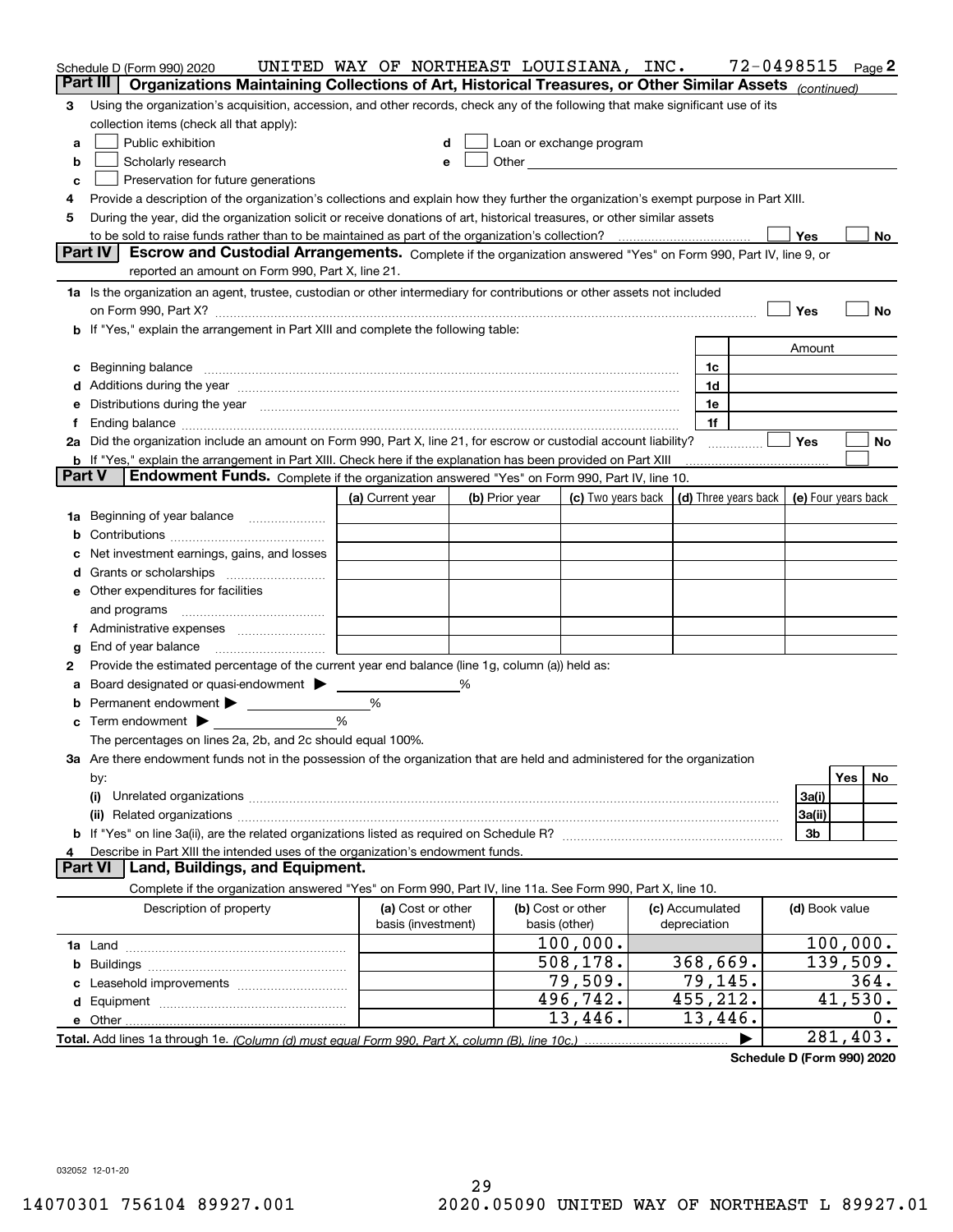|             | Schedule D (Form 990) 2020                                                                                        |                 | UNITED WAY OF NORTHEAST LOUISIANA,<br>INC. | 72-0498515<br>Page $3$                                    |
|-------------|-------------------------------------------------------------------------------------------------------------------|-----------------|--------------------------------------------|-----------------------------------------------------------|
|             | Part VII Investments - Other Securities.                                                                          |                 |                                            |                                                           |
|             | Complete if the organization answered "Yes" on Form 990, Part IV, line 11b. See Form 990, Part X, line 12.        |                 |                                            |                                                           |
|             | (a) Description of security or category (including name of security)                                              | (b) Book value  |                                            | (c) Method of valuation: Cost or end-of-year market value |
|             | (1) Financial derivatives                                                                                         |                 |                                            |                                                           |
|             |                                                                                                                   |                 |                                            |                                                           |
| $(3)$ Other |                                                                                                                   |                 |                                            |                                                           |
| (A)         |                                                                                                                   |                 |                                            |                                                           |
| (B)         |                                                                                                                   |                 |                                            |                                                           |
| (C)         |                                                                                                                   |                 |                                            |                                                           |
| (D)         |                                                                                                                   |                 |                                            |                                                           |
| (E)         |                                                                                                                   |                 |                                            |                                                           |
| (F)         |                                                                                                                   |                 |                                            |                                                           |
| (G)         |                                                                                                                   |                 |                                            |                                                           |
| (H)         | Total. (Col. (b) must equal Form 990, Part X, col. (B) line 12.)                                                  |                 |                                            |                                                           |
|             | Part VIII Investments - Program Related.                                                                          |                 |                                            |                                                           |
|             | Complete if the organization answered "Yes" on Form 990, Part IV, line 11c. See Form 990, Part X, line 13.        |                 |                                            |                                                           |
|             | (a) Description of investment                                                                                     | (b) Book value  |                                            | (c) Method of valuation: Cost or end-of-year market value |
| (1)         |                                                                                                                   |                 |                                            |                                                           |
| (2)         |                                                                                                                   |                 |                                            |                                                           |
| (3)         |                                                                                                                   |                 |                                            |                                                           |
| (4)         |                                                                                                                   |                 |                                            |                                                           |
| (5)         |                                                                                                                   |                 |                                            |                                                           |
| (6)         |                                                                                                                   |                 |                                            |                                                           |
| (7)         |                                                                                                                   |                 |                                            |                                                           |
| (8)         |                                                                                                                   |                 |                                            |                                                           |
| (9)         |                                                                                                                   |                 |                                            |                                                           |
|             | Total. (Col. (b) must equal Form 990, Part X, col. (B) line 13.)                                                  |                 |                                            |                                                           |
| Part IX     | <b>Other Assets.</b>                                                                                              |                 |                                            |                                                           |
|             | Complete if the organization answered "Yes" on Form 990, Part IV, line 11d. See Form 990, Part X, line 15.        |                 |                                            |                                                           |
|             |                                                                                                                   | (a) Description |                                            | (b) Book value                                            |
| (1)         |                                                                                                                   |                 |                                            |                                                           |
| (2)         |                                                                                                                   |                 |                                            |                                                           |
| (3)         |                                                                                                                   |                 |                                            |                                                           |
|             |                                                                                                                   |                 |                                            |                                                           |
| (4)         |                                                                                                                   |                 |                                            |                                                           |
| (5)         |                                                                                                                   |                 |                                            |                                                           |
| (6)         |                                                                                                                   |                 |                                            |                                                           |
| (7)         |                                                                                                                   |                 |                                            |                                                           |
| (8)         |                                                                                                                   |                 |                                            |                                                           |
| (9)         |                                                                                                                   |                 |                                            |                                                           |
|             | Total. (Column (b) must equal Form 990. Part X. col. (B) line 15.)                                                |                 |                                            |                                                           |
|             | <b>Other Liabilities.</b>                                                                                         |                 |                                            |                                                           |
| Part X      | Complete if the organization answered "Yes" on Form 990, Part IV, line 11e or 11f. See Form 990, Part X, line 25. |                 |                                            |                                                           |
|             | (a) Description of liability                                                                                      |                 |                                            | (b) Book value                                            |
| 1.<br>(1)   | Federal income taxes                                                                                              |                 |                                            |                                                           |
| (2)         |                                                                                                                   |                 |                                            |                                                           |
| (3)         |                                                                                                                   |                 |                                            |                                                           |
| (4)         |                                                                                                                   |                 |                                            |                                                           |
| (5)         |                                                                                                                   |                 |                                            |                                                           |
| (6)         |                                                                                                                   |                 |                                            |                                                           |
| (7)         |                                                                                                                   |                 |                                            |                                                           |
| (8)         |                                                                                                                   |                 |                                            |                                                           |
| (9)         |                                                                                                                   |                 |                                            |                                                           |

**Schedule D (Form 990) 2020**

032053 12-01-20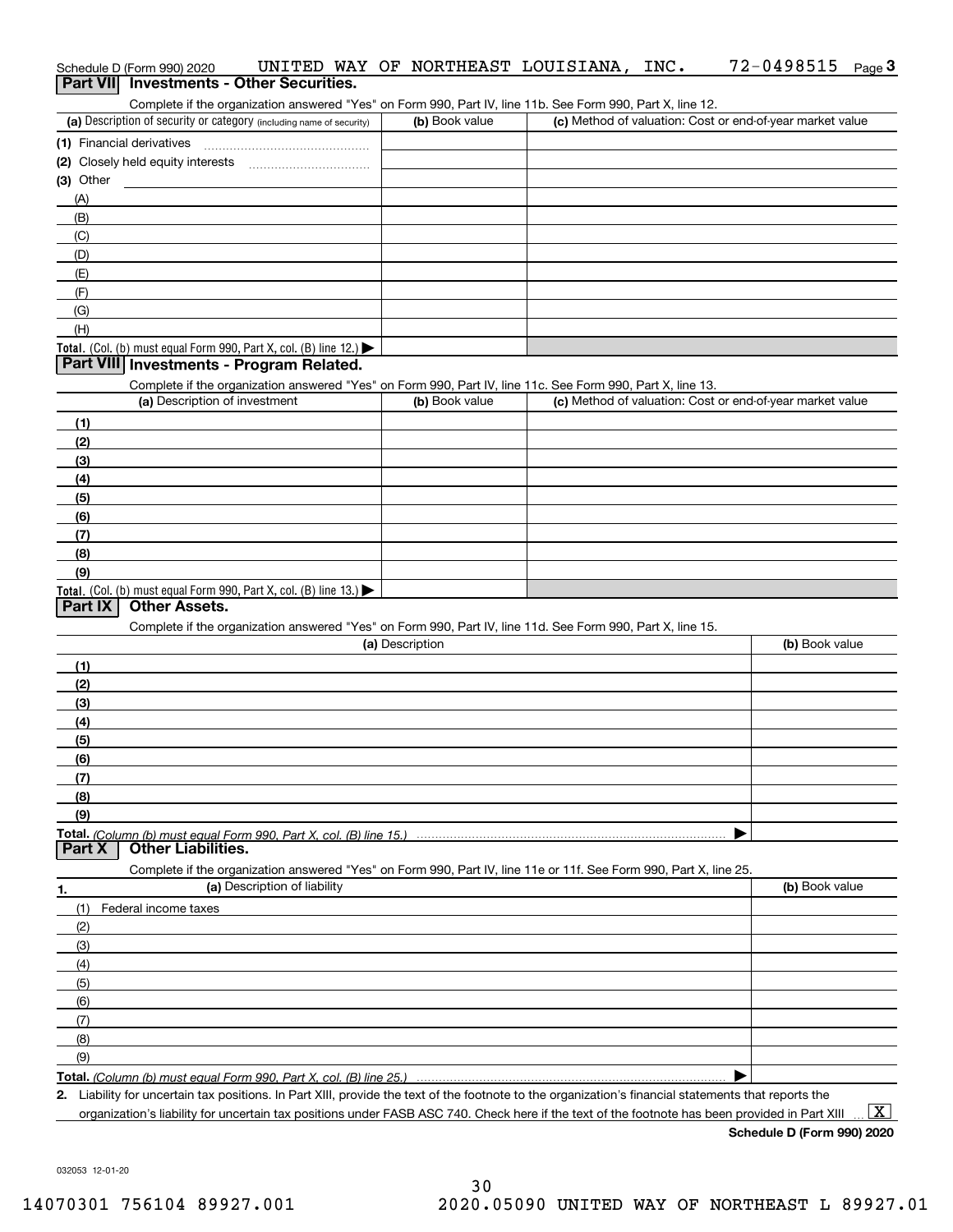|              | UNITED WAY OF NORTHEAST LOUISIANA, INC.<br>Schedule D (Form 990) 2020                                                                                                                                                                |                |           |                 | 72-0498515 Page 4 |
|--------------|--------------------------------------------------------------------------------------------------------------------------------------------------------------------------------------------------------------------------------------|----------------|-----------|-----------------|-------------------|
|              | Reconciliation of Revenue per Audited Financial Statements With Revenue per Return.<br>Part XI                                                                                                                                       |                |           |                 |                   |
|              | Complete if the organization answered "Yes" on Form 990, Part IV, line 12a.                                                                                                                                                          |                |           |                 |                   |
| 1.           | Total revenue, gains, and other support per audited financial statements                                                                                                                                                             |                |           | $\mathbf{1}$    | 3,639,969.        |
| $\mathbf{2}$ | Amounts included on line 1 but not on Form 990, Part VIII, line 12:                                                                                                                                                                  |                |           |                 |                   |
| a            | Net unrealized gains (losses) on investments [11] [11] Net unrealized gains (losses) on investments                                                                                                                                  | 2a             |           |                 |                   |
|              |                                                                                                                                                                                                                                      | 2 <sub>b</sub> | 8,750.    |                 |                   |
| c            | Recoveries of prior year grants [11] Recoveries of prior year grants [11] Recoveries of prior year grants                                                                                                                            | 2c             |           |                 |                   |
|              |                                                                                                                                                                                                                                      | 2d             |           |                 |                   |
| e            | Add lines 2a through 2d                                                                                                                                                                                                              |                |           | 2e              | 8,750.            |
| 3            |                                                                                                                                                                                                                                      |                |           | $\overline{3}$  | 3,631,219.        |
| 4            | Amounts included on Form 990, Part VIII, line 12, but not on line 1:                                                                                                                                                                 |                |           |                 |                   |
|              | Investment expenses not included on Form 990, Part VIII, line 7b [1000000000000000000000000000000000                                                                                                                                 | 4a             |           |                 |                   |
| b            |                                                                                                                                                                                                                                      | 4 <sub>b</sub> | 571, 251. |                 |                   |
| c.           | Add lines 4a and 4b                                                                                                                                                                                                                  |                |           | 4с              | 571,251.          |
|              |                                                                                                                                                                                                                                      |                |           | $5\overline{5}$ | 4, 202, 470.      |
|              |                                                                                                                                                                                                                                      |                |           |                 |                   |
|              | Part XII   Reconciliation of Expenses per Audited Financial Statements With Expenses per Return.                                                                                                                                     |                |           |                 |                   |
|              | Complete if the organization answered "Yes" on Form 990, Part IV, line 12a.                                                                                                                                                          |                |           |                 |                   |
| 1            |                                                                                                                                                                                                                                      |                |           | $\mathbf{1}$    | 3,639,211.        |
| 2            | Amounts included on line 1 but not on Form 990, Part IX, line 25:                                                                                                                                                                    |                |           |                 |                   |
| a            |                                                                                                                                                                                                                                      | 2a             | 8,750.    |                 |                   |
|              |                                                                                                                                                                                                                                      | 2 <sub>b</sub> |           |                 |                   |
|              |                                                                                                                                                                                                                                      | 2 <sub>c</sub> |           |                 |                   |
|              |                                                                                                                                                                                                                                      | 2d             |           |                 |                   |
|              | Add lines 2a through 2d <b>contained a contained a contained a contained a contained a contained a contained a contained a contact a contact a contact a contact a contact a contact a contact a contact a contact a contact a c</b> |                |           | 2e              | 8,750.            |
| з            |                                                                                                                                                                                                                                      |                |           | 3               | 3,630,461.        |
| 4            | Amounts included on Form 990, Part IX, line 25, but not on line 1:                                                                                                                                                                   |                |           |                 |                   |
|              | Investment expenses not included on Form 990, Part VIII, line 7b [11, 111, 111, 111]                                                                                                                                                 | 4a             |           |                 |                   |
| b            |                                                                                                                                                                                                                                      | 4 <sub>b</sub> | 571, 251. |                 |                   |
|              | c Add lines 4a and 4b                                                                                                                                                                                                                |                |           | 4c              | 571, 251.         |
|              | Part XIII Supplemental Information.                                                                                                                                                                                                  |                |           | 5               | 4,201,712.        |

Provide the descriptions required for Part II, lines 3, 5, and 9; Part III, lines 1a and 4; Part IV, lines 1b and 2b; Part V, line 4; Part X, line 2; Part XI, lines 2d and 4b; and Part XII, lines 2d and 4b. Also complete this part to provide any additional information.

PART X, LINE 2:

| UNITED WAY IS A NOT-FOR-PROFIT ORGANIZATION THAT IS EXEMPT FROM INCOME    |
|---------------------------------------------------------------------------|
| TAXES UNDER SECTION $501(C)(3)$ OF THE INTERNAL REVENUE CODE. THUS, NO    |
| PROVISION FOR INCOME TAXES IS INCLUDED IN THE ACCOMPANYING COMBINED       |
| FINANCIAL STATEMENTS. UNITED WAY BELIEVES THAT IT HAS APPROPRIATE SUPPORT |
| FOR ANY TAX POSITIONS TAKEN, AND AS SUCH, DOES NOT HAVE ANY UNCERTAIN TAX |
| POSITIONS THAT ARE MATERIAL TO THE FINANCIAL STATEMENTS. UNITED WAY'S     |
| FEDERAL RETURN OF ORGANIZATION EXEMPT FROM INCOME TAX (FORM 990) FOR THE  |
| YEARS ENDED JUNE 30, 2018, 2019, AND 2020 ARE SUBJECT TO EXAMINATION BY   |
| THE IRS, GENERALLY FOR THREE YEARS AFTER THEY WERE FILED.                 |

31

PART XI, LINE 4B - OTHER ADJUSTMENTS:

032054 12-01-20

**Schedule D (Form 990) 2020**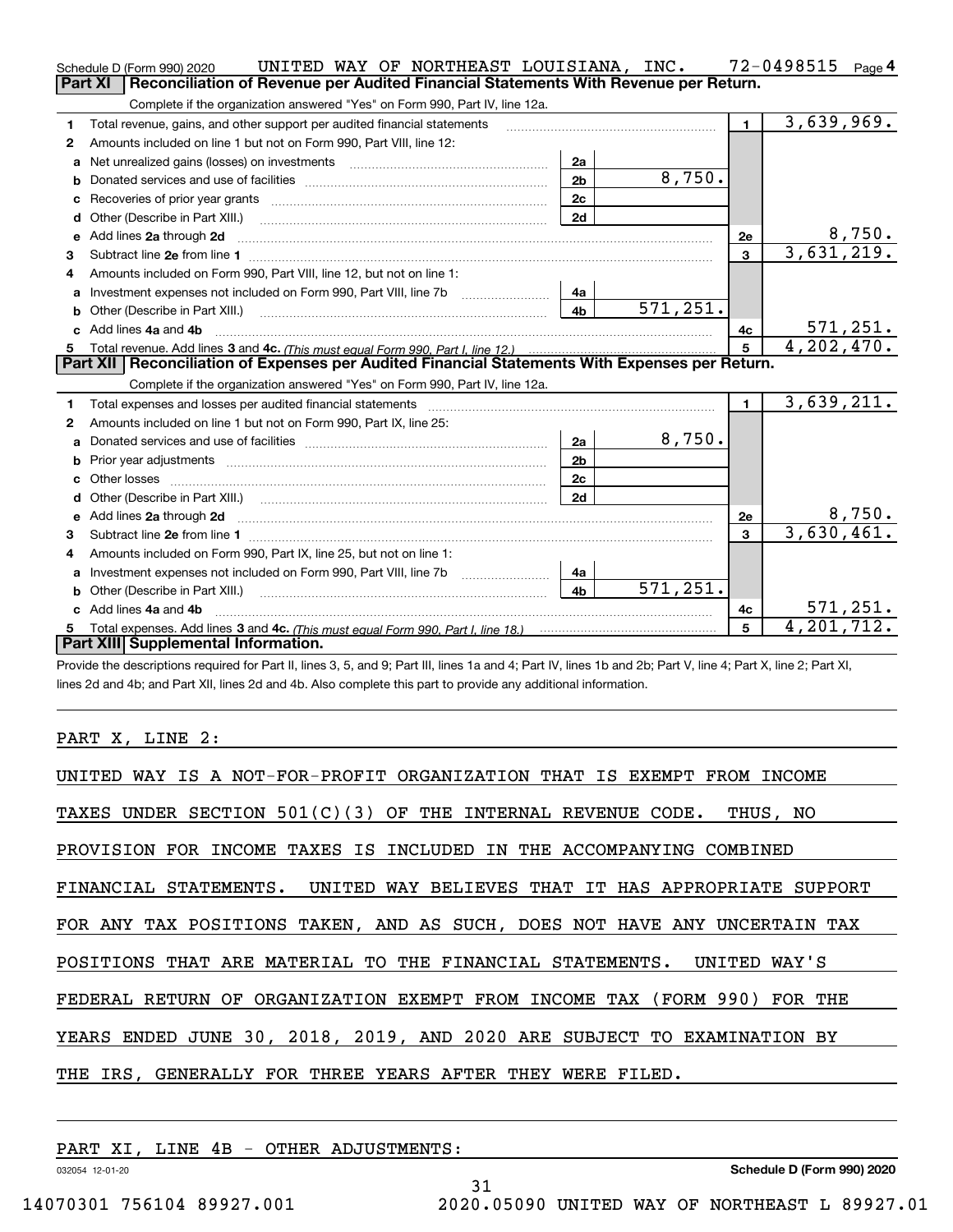| Schedule D (Form 990) 2020 UNITED WAY OF NORTHEAST LOUISIANA, INC. 72-0498515 Page 5<br><u>Part XIII Supplemental Information <sub>(continued)</sub></u><br>Part XIII Supplemental Information <sub>(continued)</sub> |  |                                                                                                                                                                                                                               |                                                                                  |  |
|-----------------------------------------------------------------------------------------------------------------------------------------------------------------------------------------------------------------------|--|-------------------------------------------------------------------------------------------------------------------------------------------------------------------------------------------------------------------------------|----------------------------------------------------------------------------------|--|
| DONOR DESIGNATIONS                                                                                                                                                                                                    |  | <u> 1980 - Jan Samuel Barbara, martin da shekara tsara 1980 - Andrea Samuel Barbara, marka a shekara tsara 1980</u>                                                                                                           |                                                                                  |  |
|                                                                                                                                                                                                                       |  |                                                                                                                                                                                                                               |                                                                                  |  |
| PART XII, LINE 4B - OTHER ADJUSTMENTS:                                                                                                                                                                                |  |                                                                                                                                                                                                                               |                                                                                  |  |
| DONOR DESIGNATIONS                                                                                                                                                                                                    |  |                                                                                                                                                                                                                               |                                                                                  |  |
|                                                                                                                                                                                                                       |  |                                                                                                                                                                                                                               |                                                                                  |  |
| SCHEDULE D, PAGE 4, PART XI, LINE 4B CHEDULE D, PAGE 4, PART XI, LINE 4B                                                                                                                                              |  |                                                                                                                                                                                                                               |                                                                                  |  |
| DONOR DESIGNATIONS                                                                                                                                                                                                    |  | the control of the control of the control of the control of the control of the control of the control of the control of the control of the control of the control of the control of the control of the control of the control |                                                                                  |  |
| SCHEDULE D, PAGE 4, PART XII, LINE 4B                                                                                                                                                                                 |  |                                                                                                                                                                                                                               |                                                                                  |  |
| DONOR DESIGNATIONS                                                                                                                                                                                                    |  |                                                                                                                                                                                                                               | ,我们也不会有什么。""我们的人,我们也不会有什么?""我们的人,我们也不会有什么?""我们的人,我们也不会有什么?""我们的人,我们也不会有什么?""我们的人 |  |
|                                                                                                                                                                                                                       |  |                                                                                                                                                                                                                               |                                                                                  |  |
|                                                                                                                                                                                                                       |  |                                                                                                                                                                                                                               |                                                                                  |  |
|                                                                                                                                                                                                                       |  |                                                                                                                                                                                                                               |                                                                                  |  |
|                                                                                                                                                                                                                       |  |                                                                                                                                                                                                                               |                                                                                  |  |
|                                                                                                                                                                                                                       |  |                                                                                                                                                                                                                               |                                                                                  |  |
|                                                                                                                                                                                                                       |  |                                                                                                                                                                                                                               |                                                                                  |  |
|                                                                                                                                                                                                                       |  |                                                                                                                                                                                                                               |                                                                                  |  |
|                                                                                                                                                                                                                       |  |                                                                                                                                                                                                                               |                                                                                  |  |
|                                                                                                                                                                                                                       |  |                                                                                                                                                                                                                               |                                                                                  |  |
|                                                                                                                                                                                                                       |  |                                                                                                                                                                                                                               |                                                                                  |  |
|                                                                                                                                                                                                                       |  |                                                                                                                                                                                                                               |                                                                                  |  |
|                                                                                                                                                                                                                       |  |                                                                                                                                                                                                                               |                                                                                  |  |
|                                                                                                                                                                                                                       |  |                                                                                                                                                                                                                               |                                                                                  |  |
|                                                                                                                                                                                                                       |  |                                                                                                                                                                                                                               |                                                                                  |  |
|                                                                                                                                                                                                                       |  |                                                                                                                                                                                                                               |                                                                                  |  |
|                                                                                                                                                                                                                       |  |                                                                                                                                                                                                                               |                                                                                  |  |
|                                                                                                                                                                                                                       |  |                                                                                                                                                                                                                               | Schedule D (Form 990) 2020                                                       |  |

032055 12-01-20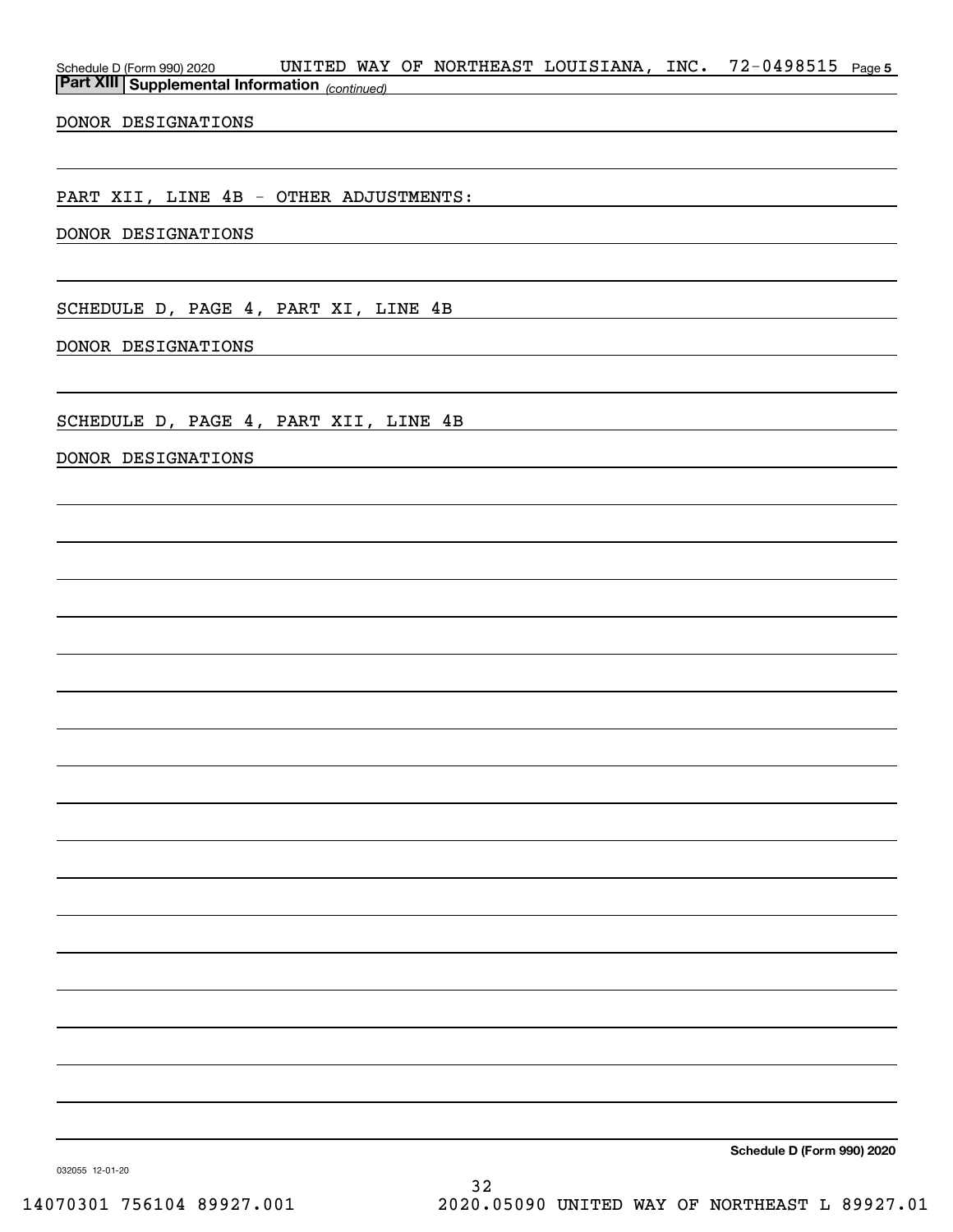| <b>SCHEDULE I</b>                                                                                                                                                              | <b>Grants and Other Assistance to Organizations,</b>                                                                                                             |                                         |                             |                                         |                                                                |                                          | OMB No. 1545-0047                               |
|--------------------------------------------------------------------------------------------------------------------------------------------------------------------------------|------------------------------------------------------------------------------------------------------------------------------------------------------------------|-----------------------------------------|-----------------------------|-----------------------------------------|----------------------------------------------------------------|------------------------------------------|-------------------------------------------------|
| (Form 990)                                                                                                                                                                     | Governments, and Individuals in the United States                                                                                                                |                                         |                             |                                         |                                                                |                                          |                                                 |
| Department of the Treasury<br>Internal Revenue Service                                                                                                                         | Complete if the organization answered "Yes" on Form 990, Part IV, line 21 or 22.<br>Attach to Form 990.<br>Go to www.irs.gov/Form990 for the latest information. |                                         |                             |                                         |                                                                |                                          |                                                 |
| Name of the organization                                                                                                                                                       |                                                                                                                                                                  |                                         |                             |                                         |                                                                |                                          | <b>Employer identification number</b>           |
|                                                                                                                                                                                |                                                                                                                                                                  | UNITED WAY OF NORTHEAST LOUISIANA, INC. |                             |                                         |                                                                |                                          | 72-0498515                                      |
| Part I<br><b>General Information on Grants and Assistance</b>                                                                                                                  |                                                                                                                                                                  |                                         |                             |                                         |                                                                |                                          |                                                 |
| Does the organization maintain records to substantiate the amount of the grants or assistance, the grantees' eligibility for the grants or assistance, and the selection<br>1. |                                                                                                                                                                  |                                         |                             |                                         |                                                                |                                          | $\boxed{\text{X}}$ Yes<br>  No                  |
| Describe in Part IV the organization's procedures for monitoring the use of grant funds in the United States.<br>$\mathbf{2}$                                                  |                                                                                                                                                                  |                                         |                             |                                         |                                                                |                                          |                                                 |
| Part II<br>Grants and Other Assistance to Domestic Organizations and Domestic Governments. Complete if the organization answered "Yes" on Form 990, Part IV, line 21, for any  |                                                                                                                                                                  |                                         |                             |                                         |                                                                |                                          |                                                 |
| recipient that received more than \$5,000. Part II can be duplicated if additional space is needed.<br>1 (a) Name and address of organization<br>or government                 | $(b)$ EIN                                                                                                                                                        | (c) IRC section<br>(if applicable)      | (d) Amount of<br>cash grant | (e) Amount of<br>non-cash<br>assistance | (f) Method of<br>valuation (book,<br>FMV, appraisal,<br>other) | (g) Description of<br>noncash assistance | (h) Purpose of grant<br>or assistance           |
|                                                                                                                                                                                |                                                                                                                                                                  |                                         |                             |                                         |                                                                |                                          |                                                 |
| ARCO                                                                                                                                                                           |                                                                                                                                                                  |                                         |                             |                                         |                                                                |                                          | GENERAL AGENCY SUPPORT;                         |
| 901 NORTH 4TH STREET                                                                                                                                                           |                                                                                                                                                                  |                                         |                             |                                         |                                                                |                                          | TO SUPPORT THE CHILDREN'S                       |
| MONROE, LA 71201                                                                                                                                                               | 72-0568009                                                                                                                                                       | 501C3                                   | 149,957.                    | 0.                                      |                                                                |                                          | CENTER                                          |
| BOY SCOUTS, LOUISIANA PURCHASE<br>2405 OLIVER ROAD                                                                                                                             |                                                                                                                                                                  |                                         |                             |                                         |                                                                |                                          | TO SUPPORT LEARNING FOR<br>LIFE AND TRADITIONAL |
| MONROE, LA 71201                                                                                                                                                               | 72-0423632                                                                                                                                                       | 501C3                                   | 72,256.                     | 0.                                      |                                                                |                                          | SCOUTING                                        |
| BOYS & GIRLS CLUB OF NORTH CENTRAL<br>LA - P.O. BOX 1844 - RUSTON, LA<br>71273                                                                                                 | 72-1375839                                                                                                                                                       | 501C3                                   | 50,176                      | $\mathbf{0}$                            |                                                                |                                          | TO SUPPORT PROJECT LEARN                        |
| BOYS & GIRLS CLUB OF NORTHEAST LA<br>P.O. BOX 1769                                                                                                                             |                                                                                                                                                                  |                                         |                             |                                         |                                                                |                                          |                                                 |
| WEST MONROE, LA 71294                                                                                                                                                          | 72-0550496                                                                                                                                                       | 501C3                                   | 69,644                      | 0.                                      |                                                                |                                          | TO SUPPORT PROJECT LEARN                        |
| CHILDREN'S COALITION OF NELA<br>1363 LOUISVILLE AVENUE                                                                                                                         |                                                                                                                                                                  |                                         |                             |                                         |                                                                |                                          | TO SUPPORT THE EARLY HEAD                       |
| MONROE, LA 71201                                                                                                                                                               | 72-1502186                                                                                                                                                       | 501C3                                   | 27,802.                     | $\mathbf{0}$                            |                                                                |                                          | START PROGRAM                                   |
| D.A.R.T<br>108 WEST ALABAMA                                                                                                                                                    |                                                                                                                                                                  |                                         |                             |                                         |                                                                |                                          | TO SUPPORT DOMESTIC                             |
| RUSTON, LA 71270                                                                                                                                                               | 72-1273159                                                                                                                                                       | 501C3                                   | 69,100.                     | 0.                                      |                                                                |                                          | VIOLENCE PROGRAM                                |
| Enter total number of section 501(c)(3) and government organizations listed in the line 1 table<br>$\mathbf{2}$                                                                |                                                                                                                                                                  |                                         |                             |                                         |                                                                |                                          | 21.                                             |
| Enter total number of other organizations listed in the line 1 table<br>3                                                                                                      |                                                                                                                                                                  |                                         |                             |                                         |                                                                |                                          |                                                 |
| LHA For Paperwork Reduction Act Notice, see the Instructions for Form 990.                                                                                                     |                                                                                                                                                                  |                                         |                             |                                         |                                                                |                                          | <b>Schedule I (Form 990) 2020</b>               |

SEE PART IV FOR COLUMN (H) DESCRIPTIONS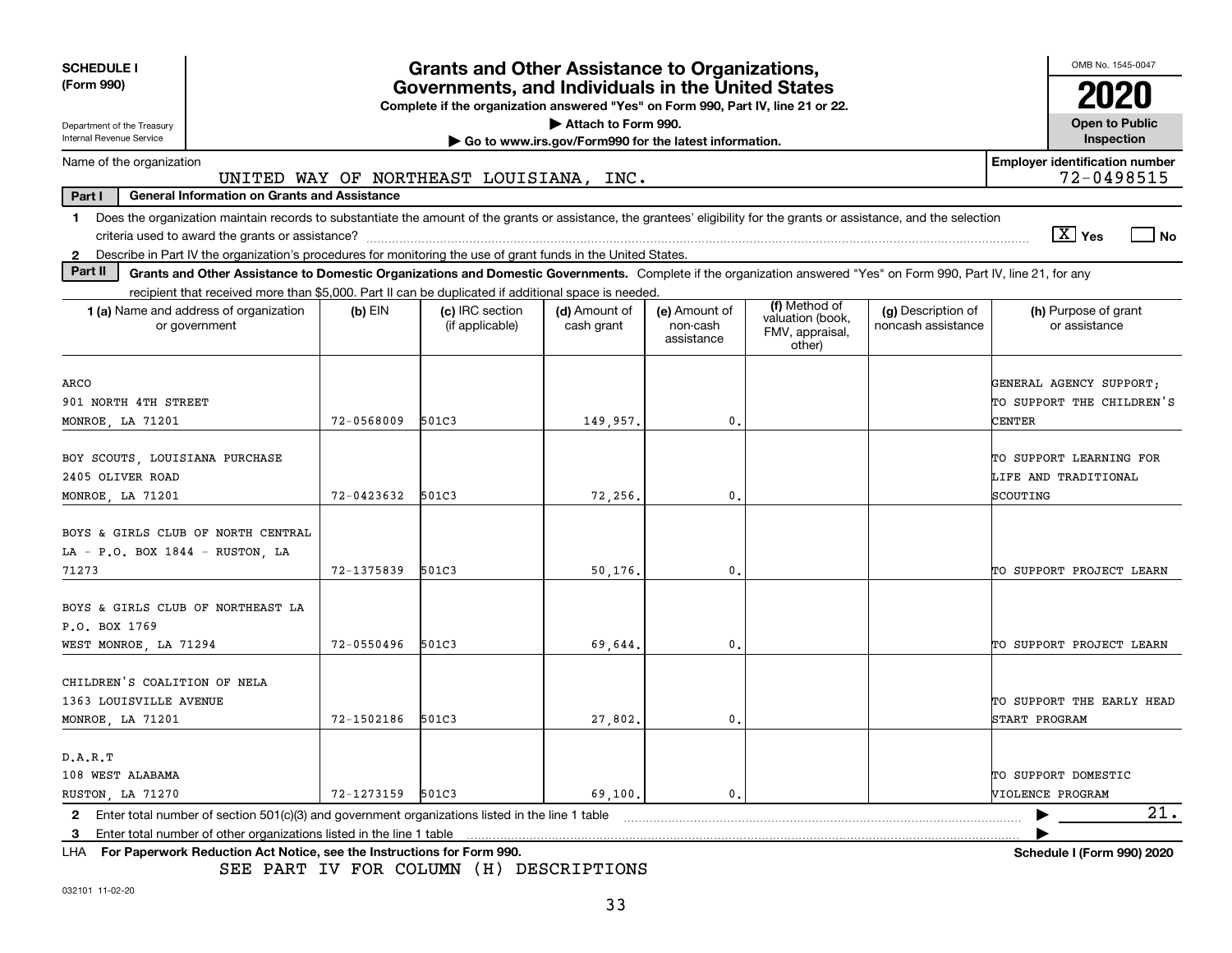#### Schedule I (Form 990) UNITED WAY OF NORTHEAST LOUISIANA, INC. Page 1 UNITED WAY OF NORTHEAST LOUISIANA, INC. 72-0498515

| (a) Name and address of<br>organization or government                           | $(b)$ EIN        | (c) IRC section<br>if applicable | (d) Amount of<br>cash grant | (e) Amount of<br>non-cash<br>assistance | (f) Method of<br>valuation<br>(book, FMV,<br>appraisal, other) | (g) Description of<br>non-cash assistance | (h) Purpose of grant<br>or assistance                                                                    |
|---------------------------------------------------------------------------------|------------------|----------------------------------|-----------------------------|-----------------------------------------|----------------------------------------------------------------|-------------------------------------------|----------------------------------------------------------------------------------------------------------|
| FOOD BANK OF NORTHEAST LOUISIANA<br>P.O. BOX 5048                               |                  |                                  |                             |                                         |                                                                |                                           | GENERAL AGENCY SUPPORT;<br>TO SUPPORT BACKPACK FOR                                                       |
| MONROE, LA 71211                                                                | 72-1333809       | 501C3                            | 79,091.                     | $^{\circ}$ .                            |                                                                |                                           | KIDS AND SENIOR PROGRAM                                                                                  |
| GIRLS SCOUTS OF LOUISIANA - PINES<br>102 ARKANSAS AVENUE<br>MONROE, LA 71201    | 72-0488660       | 501C3                            | 11,251.                     | 0.                                      |                                                                |                                           | TO SUPPORT LEADERSHIP<br>EXPERIENCE                                                                      |
| LA UNITED METHODIST<br>CHILDREN/FAMILY SVCS - 904 DEVILLE<br>- RUSTON, LA 71270 | 72-0435081       | 501C3                            | 42,000                      | $\mathfrak{o}$ .                        |                                                                |                                           | TO SUPPORT FAMILY<br>COUNSELING CENTER                                                                   |
| LINCOLN COUNCIL ON AGING<br>P.O. BOX 1058<br>RUSTON, LA 71273                   | 72-0749959       | 501C3                            | 35,000                      | $\mathfrak{o}$ .                        |                                                                |                                           | TO SUPPORT HOME DELIVERED<br><b>MEALS</b>                                                                |
| MED-CAMPS OF LOUISIANA<br>102 THOMAS RD, SUITE 615<br>WEST MONROE, LA 71294     | 72-1320517 501C3 |                                  | 62,651                      | 0.                                      |                                                                |                                           | TO SUPPORT SUMMER CAMPING                                                                                |
| NORTHEAST LOUISIANA SICKLE CELL<br>ANEMIA - P.O. BOX 1165 - MONROE,<br>LA 71210 | 72-0911627       | 501C3                            | 24,822.                     | 0.                                      |                                                                |                                           | TO SUPPORT SOCIAL<br>SERVICES AND SOCIAL<br>WORKER                                                       |
| OUACHITA COUNCIL ON AGING<br>P.O. BOX 7418<br>MONROE, LA 71211                  | 72-0650389       | 501C3                            | 83,246.                     | $\mathfrak{o}$ .                        |                                                                |                                           | TO SUPPORT CONGREGATE<br>MEALS, HOME DELIVERED<br>MEALS, HOMEMAKER PROGRAM,<br>AND NON-EMERGENCY MEDICAL |
| RAYS OF SONSHINE<br>P.O. BOX 7299<br>MONROE, LA 71211                           | 72-1455295 501C3 |                                  | 19,958.                     | $\mathfrak o$ .                         |                                                                |                                           | TO SUPPORT PROJECT HOPE<br>AND THE ZONE PROGRAMS                                                         |
| ST VINCENT DE PAUL COMMUNITY<br>502 GRAMMONT STREET<br>MONROE, LA 71201         | 90-0014479 501C3 |                                  | 37.383.                     | $\mathbf{0}$ .                          |                                                                |                                           | TO SUPPORT PRESCRIPTION &<br>COUNSELING SERVICES                                                         |

**Schedule I (Form 990)**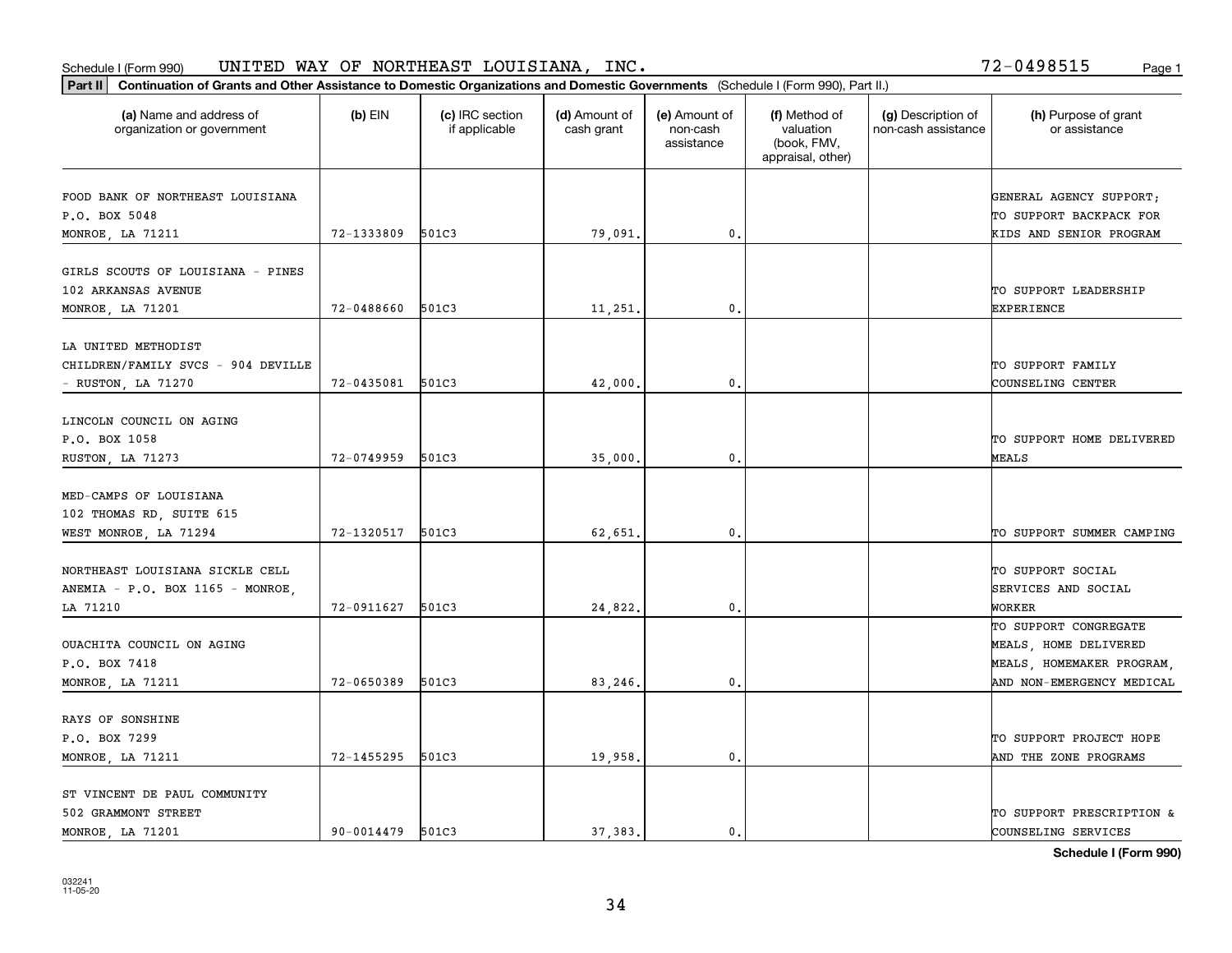### Schedule I (Form 990) Page 1 UNITED WAY OF NORTHEAST LOUISIANA, INC.

72-0498515

| Part II   Continuation of Grants and Other Assistance to Domestic Organizations and Domestic Governments (Schedule I (Form 990), Part II.) |                  |                                  |                             |                                         |                                                                |                                           |                                                                 |
|--------------------------------------------------------------------------------------------------------------------------------------------|------------------|----------------------------------|-----------------------------|-----------------------------------------|----------------------------------------------------------------|-------------------------------------------|-----------------------------------------------------------------|
| (a) Name and address of<br>organization or government                                                                                      | $(b)$ EIN        | (c) IRC section<br>if applicable | (d) Amount of<br>cash grant | (e) Amount of<br>non-cash<br>assistance | (f) Method of<br>valuation<br>(book, FMV,<br>appraisal, other) | (g) Description of<br>non-cash assistance | (h) Purpose of grant<br>or assistance                           |
|                                                                                                                                            |                  |                                  |                             |                                         |                                                                |                                           | TO SUPPORT COUNSELING &                                         |
| THE WELLSPRING                                                                                                                             |                  |                                  |                             |                                         |                                                                |                                           | FAMILY DEVELOPMENT                                              |
| 1515 JACKSON STREET                                                                                                                        |                  |                                  |                             |                                         |                                                                |                                           | CENTER, DOMESTIC                                                |
| MONROE, LA 71201                                                                                                                           | 72-0442226       | 501C3                            | 187,379.                    | 0.                                      |                                                                |                                           | VIOLENCE PROGRAM,                                               |
| UNION PARISH COUNCIL ON AGING<br>606 E BOUNDARY STREET                                                                                     |                  |                                  |                             |                                         |                                                                |                                           | TO SUPPORT HOME DELIVERD                                        |
| FARMERVILLE, LA 71241                                                                                                                      | 72-0651270       | 501C3                            | 34,400.                     | $\mathbf{0}$ .                          |                                                                |                                           | MEALS                                                           |
| WEST OUACHITA SENIOR CENTER<br>1800 NORTH 7TH STREET<br>WEST MONROE, LA 71291                                                              | 72-0992952       | 501C3                            | 78,527.                     | $\mathfrak{o}$ .                        |                                                                |                                           | TO SUPPORT SENIOR ADULT<br>AND COMMUNITY SUPPORTIVE<br>SERVICES |
|                                                                                                                                            |                  |                                  |                             |                                         |                                                                |                                           |                                                                 |
| CHRISTOPHER YOUTH CENTER/OUR HOUSE<br>P.O. BOX 7496                                                                                        |                  |                                  |                             |                                         |                                                                |                                           | TO SUPPORT THE EMERGENCY                                        |
| MONROE, LA 71211-7496                                                                                                                      | 72-1165751 501C3 |                                  | 36,003.                     | $\mathbf{0}$ .                          |                                                                |                                           | YOUTH SHELTER                                                   |
| THE HEALTH HUT<br>310 W MISSISSIPPI<br>RUSTON, AL 71270                                                                                    | 27-3764078       | 501C3                            | 10,000.                     | 0.                                      |                                                                |                                           | TO SUPPORT BASIC LAB<br>TESTING FOR THE UNINSURED               |
| ST JUDE'S CHILDREN RESEARCH<br>HOSPITAL - 262 DANNY THOMAS PLACE                                                                           |                  |                                  |                             |                                         |                                                                |                                           |                                                                 |
| $-$ MEMPHIS, TN 38105                                                                                                                      | 62-0646012       | 501C3                            | 10,480.                     | $\mathfrak{o}$ .                        |                                                                |                                           | TO SUPPORT AGENCY                                               |
|                                                                                                                                            |                  |                                  |                             |                                         |                                                                |                                           |                                                                 |
|                                                                                                                                            |                  |                                  |                             |                                         |                                                                |                                           |                                                                 |
|                                                                                                                                            |                  |                                  |                             |                                         |                                                                |                                           |                                                                 |

**Schedule I (Form 990)**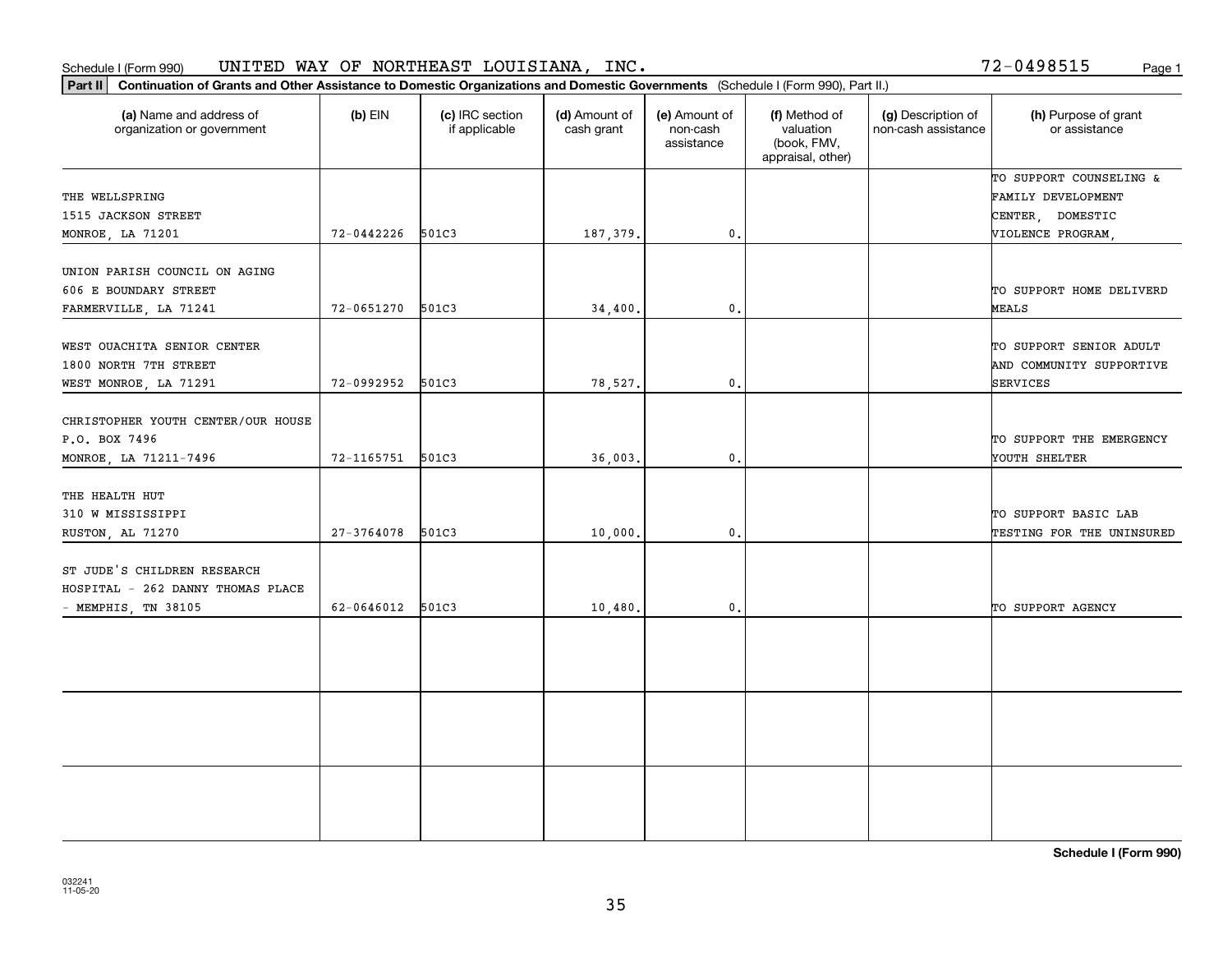**2**

**Part III | Grants and Other Assistance to Domestic Individuals. Complete if the organization answered "Yes" on Form 990, Part IV, line 22.** Part III can be duplicated if additional space is needed.

| (a) Type of grant or assistance | (b) Number of<br>recipients | (c) Amount of<br>cash grant | (d) Amount of non-<br>cash assistance | (e) Method of valuation<br>(book, FMV, appraisal, other) | (f) Description of noncash assistance |
|---------------------------------|-----------------------------|-----------------------------|---------------------------------------|----------------------------------------------------------|---------------------------------------|
|                                 |                             |                             |                                       |                                                          |                                       |
| COVID 19 RESPONSE               | 75                          | 131,467.                    | $\mathfrak o$ .                       |                                                          |                                       |
|                                 |                             |                             |                                       |                                                          |                                       |
| LOCAL DISASTER RESPONSE         | 147                         | 89,184.                     | $\mathbf 0$ .                         |                                                          |                                       |
|                                 |                             |                             |                                       |                                                          |                                       |
| HOMELESS RESPONSE               | 1151                        | 70,065.                     | 0.                                    |                                                          |                                       |
|                                 |                             |                             |                                       |                                                          |                                       |
|                                 |                             |                             |                                       |                                                          |                                       |
|                                 |                             |                             |                                       |                                                          |                                       |
|                                 |                             |                             |                                       |                                                          |                                       |

Part IV | Supplemental Information. Provide the information required in Part I, line 2; Part III, column (b); and any other additional information.

PART I, LINE 2:

PROCEDURES FOR MONITORING THE USE OF GRANT FUNDS

UNITED WAY'S COMMUNITY INVESTMENT OPERATION EVALUATORS IS A TEAM OF

VOLUNTEERS WITH ACCOUNTING/FINANCE BACKGROUNDS WHO REVIEW EACH AGENCY. THE

EVALUATORS MAKE VISITS TO THE AGENCIES. THEY REVIEW FINANCIAL STATEMENTS,

BOARD OF DIRECTORS MINUTES, CANCELLED CHECKS, BANK ACCOUNTS, PAYROLL TAX

DEPOSIT CONFIRMATIONS, 941 FORMS, STATE UNEMPLOYMENT TAX RETURNS, AND STATE

WITHHOLDING INCOME TAX RETURNS.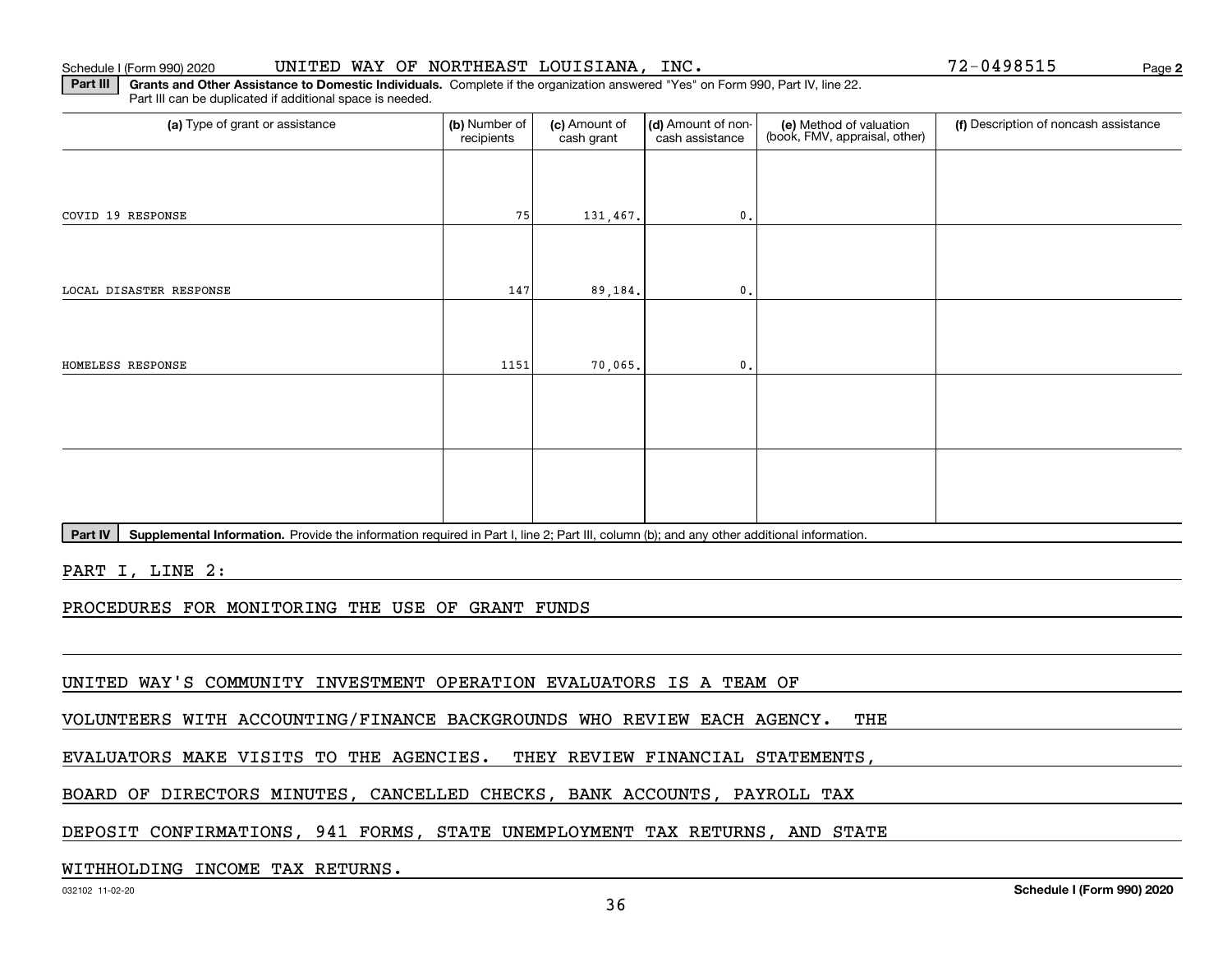| Schedule I (Form 990) <b>UNITED WAY OF NORTHEAST LOUISIANA, INC.</b> 72-0498515 Page 2<br>Part IV<br><b>Supplemental Information</b> |
|--------------------------------------------------------------------------------------------------------------------------------------|
| THE COMMUNITY INVESTMENT COMMITTEE REVIEWS PROGRAM AND OUTCOME, MANAGEMENT                                                           |
| INFORMATION AND ANY COLLABORATIVE EFFORTS BETWEEN THE AGENCY'S PROGRAM AND                                                           |
| THE OTHER ORGANIZATIONS WHICH ASSIST THE AGENCY IN ACHIEVING ITS PROGRAM                                                             |
| <b>OUTCOMES.</b>                                                                                                                     |
|                                                                                                                                      |
| PART II, LINE 1, COLUMN (H):                                                                                                         |
| OF ORGANIZATION OR GOVERNMENT: OUACHITA COUNCIL ON AGING<br>NAME                                                                     |
| (H) PURPOSE OF GRANT OR ASSISTANCE: TO SUPPORT CONGREGATE MEALS, HOME                                                                |
| DELIVERED MEALS, HOMEMAKER PROGRAM, AND NON-EMERGENCY MEDICAL                                                                        |
| <b>TRANSPORTATION</b>                                                                                                                |
|                                                                                                                                      |
| NAME OF ORGANIZATION OR GOVERNMENT: THE WELLSPRING                                                                                   |
| PURPOSE OF GRANT OR ASSISTANCE: TO SUPPORT COUNSELING & FAMILY<br>(H)                                                                |

DEVELOPMENT CENTER, DOMESTIC VIOLENCE PROGRAM, PERMANENT & TRADITIONAL

HOUSING, YEP

**Schedule I (Form 990)**

032291 04-01-20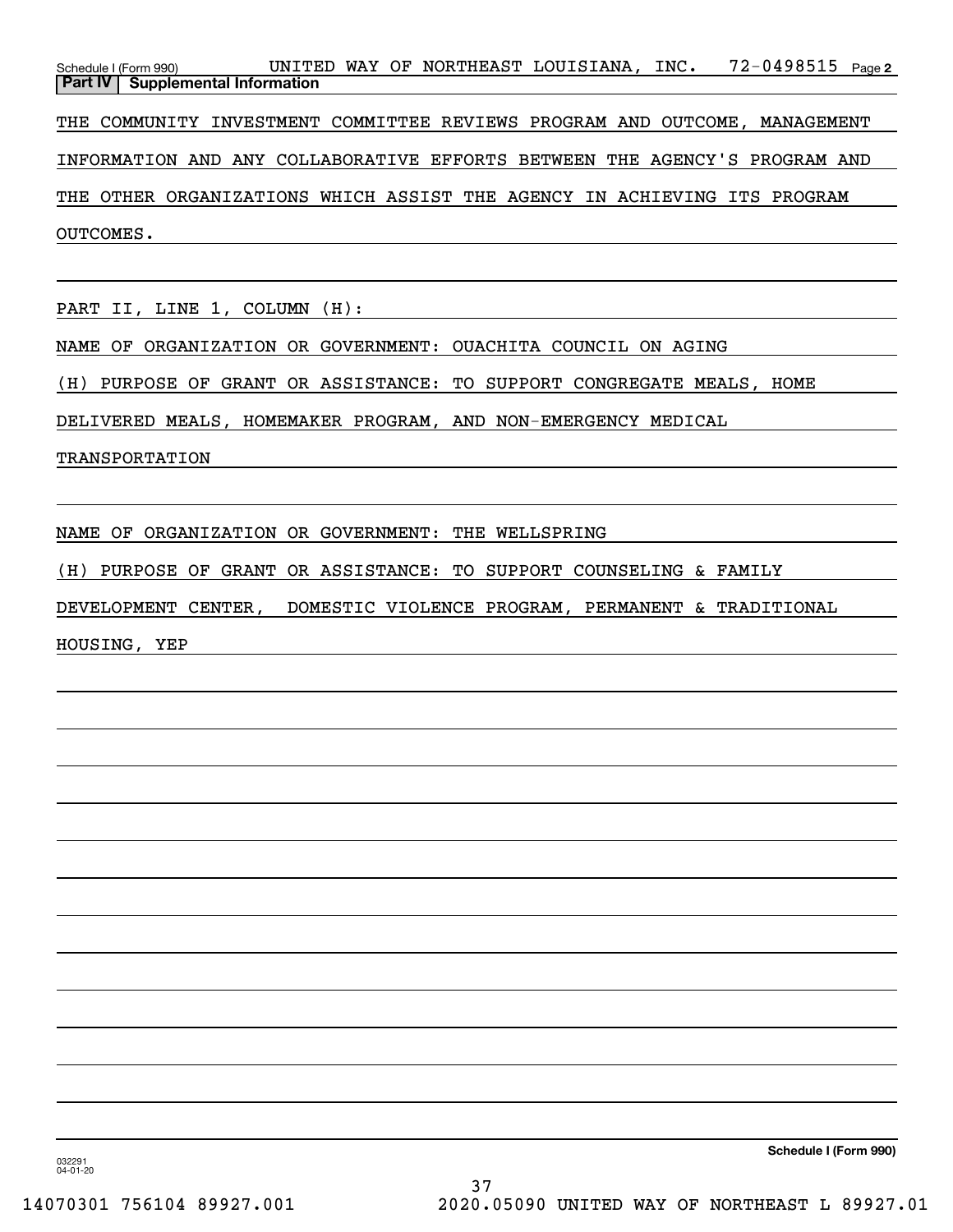**(Form 990 or 990-EZ)**

Department of the Treasury Internal Revenue Service Name of the organization

**Complete to provide information for responses to specific questions on Form 990 or 990-EZ or to provide any additional information. | Attach to Form 990 or 990-EZ. | Go to www.irs.gov/Form990 for the latest information. SCHEDULE O Supplemental Information to Form 990 or 990-EZ**



UNITED WAY OF NORTHEAST LOUISIANA, INC. | 72-0498515

FORM 990, PART I, LINE 1, DESCRIPTION OF ORGANIZATION MISSION:

IN COMMUNITY CONDITIONS TO IMPROVE THE LIVES OF PEOPLE THROUGH

COMMUNITY INITIATIVES.

FORM 990, PART III, LINE 4D, OTHER PROGRAM SERVICES:

OTHER PROGRAMS INCLUDE:

HOMELESS RESPONSE - FRONT DOOR TO HOUSING: A VISIONARY PROGRAM THAT

HAS NO COUNTERPART ELSEWHERE IN THE STATE. IT IS FUNDED SOLELY BY

LOCAL DOLLARS AND SERVES SOLELY LOCAL NEEDS IN A COLLABORATION WITH THE

WELLSPRING AND THE HOME COALITION. FRONT DOOR OFFERS OUTREACH,

SCREENING, ASSESMENTS, AND REFERRALS. IT ALSO PROVIDES REHOUSING

ASSISTANCE FOR THOSE WHO HAVE NO OTHER OPTIONS. DURING THE CURRENT

YEAR, 1,151 HOMELESS PERSONS WERE OFFERED ASSISTANCE, 816 PERSONS

FACING HOUSING INSTABILITY WERE REFERRED TO A COMMUNITY PROGRAM FOR

REHOUSING, AND 29 HOMELESS PERSONS WERE REHOUSED.

COMMUNITY INVESTMENT--VOLUNTEERS AND STAFF OF UNITED WAY WHO WORK WITH THE PARTNER AGENCIES TO ENSURE THAT UNITED WAY DOLLARS ARE INVESTED TO PRODUCE THE MOST EFFECTIVE RESULTS. THEY MAKE SITE VISITS, GATHER INFORMATION AND EVALUATE PROGRAMS YEAR-ROUND.

COMMUNITY IMPACT--UNITED WAY STANDS WITH THE RESIDENTS, BUSINESS

LEADERS, AND POLICYMAKERS TO TAKE ACTION TOGETHER AND STRATEGICALLY

INVEST IN MAKING A MEANINGFUL DIFFERENCE IN THE LIVES OF PEOPLE IN

NORTHEAST LOUISIANA.

032211 11-20-20 LHA For Paperwork Reduction Act Notice, see the Instructions for Form 990 or 990-EZ. Schedule O (Form 990 or 990-EZ) 2020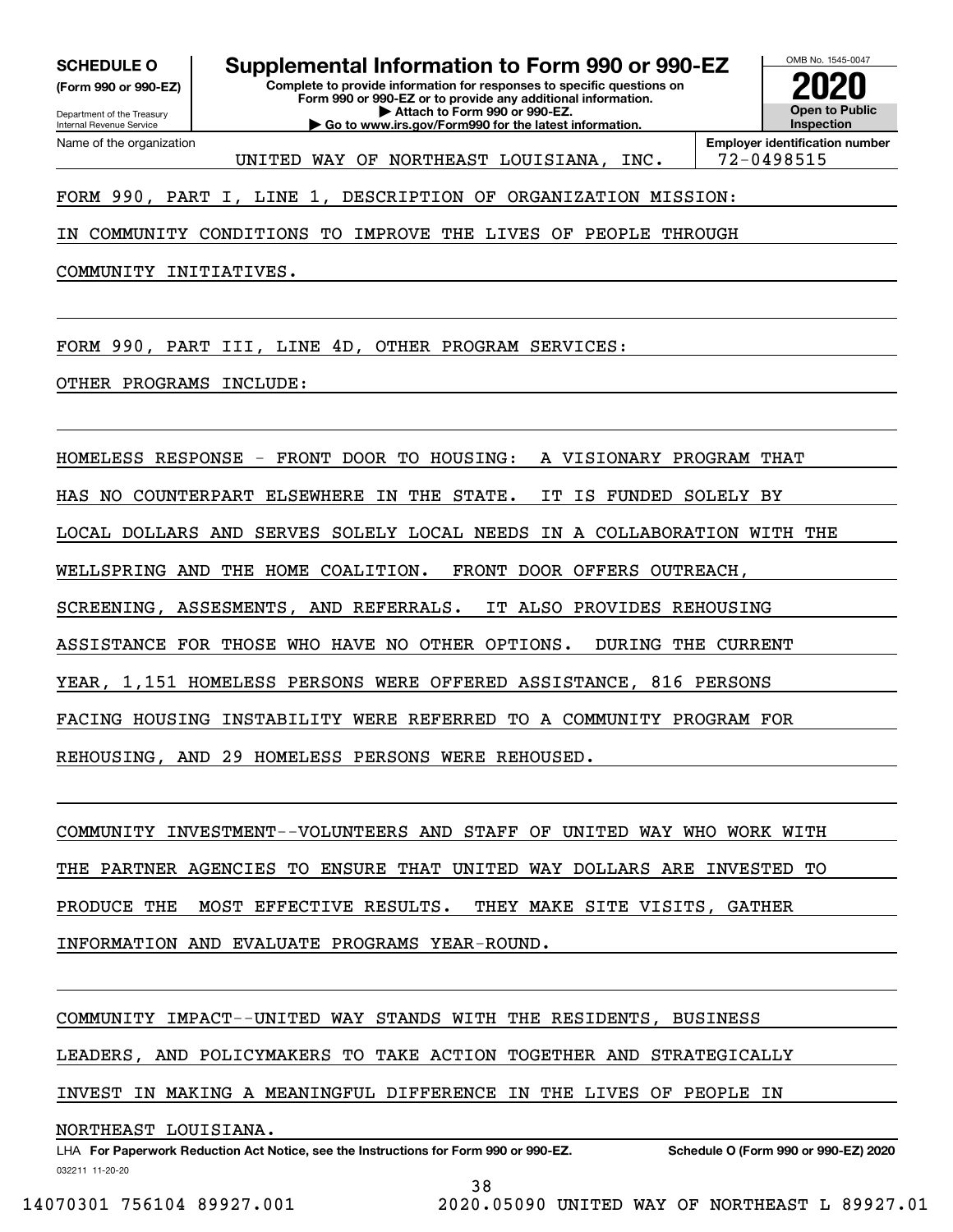COVID-19 RESPONSE--INCLUDES 2 PROGRAMS: 1. FOOD FOR OUR FRIENDS-PROVIDES FOOD ASSISTANCE TO QUALIFYING INDIVIDUALS FROM HOUSEHOLDS WHOSE INCOME HAS BEEN REDUCDED OR LOST. 2. COVID RECOVERY--FOCUSED SUPPORT FOR THE POPULATION EXPERIENCING HARDSHIP DUE TO DECREASED HOURS OR UNPAID LEAVE BY PROVIDING RENT, MORTGAGE AND UTILITIY ASSISTANCE TO HEP PREVENT EVICTION AND HOMELESSNESS. CLIENTS DEMONSTRATE FINANCIAL NEED BY PRESENTING DOCUMENTATION INCLUDING BUT NOT LIMITED TO PAY STUBS, RENT AGREEMENTS, UTILITY BILLS, ETC. NO MONEY WAS PAID TO THE CLIENTS, VENDORS WERE PAID DIRECTLY.

OUACHITA TORNADO AND HURRICANE LAURA LONG-TERM RECOVERY

GROUP--PARTNERSHIP WITH VOULTEERS FROM LOCAL GOVERNMENT, NONPROFITS,

FAITH-BASED ORGANIZATIONS, AND BUSINESSES, WITH THE MISSION TO WORK

TOGETHER TO HELP THE MOST VULNERABLE IN OUR COMMUNITY ACHIEVE A LEVEL

OF PRE-DISASTER STABILITY OR A NEW NORMAL.

CHILDREN, YOUTH, AND YOUNG ADULTS SUCCESSFUL IN SCHOOL AND LIFE:

CHILDREN ENTER SCHOOL READY.

2. STUDENTS ARE SUCCESSFUL IN ELEMENTARY SCHOOL AND PREPARED FOR

MIDDLE/SECONDARY SCHOOL

3. YOUTH GAIN THE KNOWLEDGE, SKILLS, AND CREDENTIALS SO THAT THEY ARE

PREPARED FOR THE WORKFORCE AND ARE ABLE TO OBTAIN FAMILY SUSTAINING

EMPLOYMENT.

ECONOMIC OPPORTUNITY FOR ALL

1. INDIVIDUALS AND FAMILIES HAVE ADEQUATE AND SUSTAINABLE RESOURCES TO

39

SUPPORT THEIR NEEDS.

032212 11-20-20

**Schedule O (Form 990 or 990-EZ) 2020**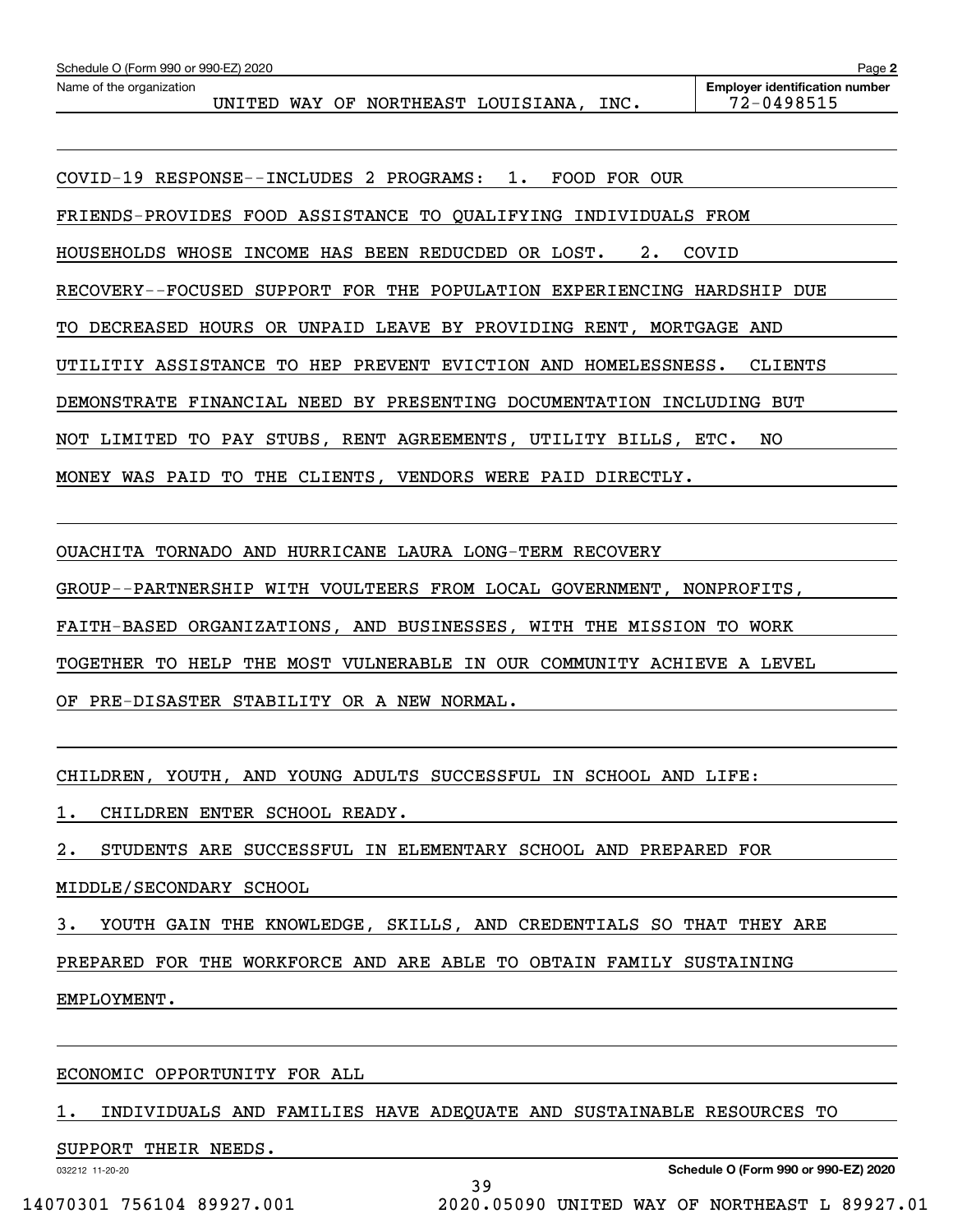| Schedule O (Form 990 or 990-EZ) 2020                                        |                                                       | Page 2                                              |
|-----------------------------------------------------------------------------|-------------------------------------------------------|-----------------------------------------------------|
| Name of the organization                                                    | UNITED WAY OF NORTHEAST LOUISIANA, INC.               | <b>Employer identification number</b><br>72-0498515 |
| 2.<br>INDIVIDUALS AND FAMILIES HAVE THE SKILLS, KNOWLEDGE, RELATIONSHIPS    |                                                       |                                                     |
| ECONOMIC PATHWAYS THEY NEED TO EFFECTIVELY INCREASE AND MANAGE<br>AND       |                                                       |                                                     |
| THEIR INCOME.                                                               |                                                       |                                                     |
| 3.<br>VULNERABLE POPULATIONS MAXIMIZE THEIR ABILITY TO LIVE WITH            |                                                       |                                                     |
| INDEPENDENCE AND DIGNITY.                                                   |                                                       |                                                     |
| PEOPLE/ORGANIZATIONS CONTINUE TO WORK TOGETHER TO SUPPORT A<br>4.           |                                                       |                                                     |
| THRIVING, PROSPEROUS, ROBUST ECONOMY.                                       |                                                       |                                                     |
|                                                                             |                                                       |                                                     |
| HEALTHY AND SAFE INDIVIDUALS, FAMILIES AND COMMUNITY                        |                                                       |                                                     |
| FAMILIES/INDIVIDUALS LIVE IN A HEALTHY AND SAFE ENVIRONMENT.<br>1.          |                                                       |                                                     |
| 2.<br>PEOPLE/ORGANIZATIONS WORK TOGETHER TO STRENGTHEN AND BUILD A MORE     |                                                       |                                                     |
| INCLUSIVE COMMUNITY.                                                        |                                                       |                                                     |
| EXPENSES \$ 729,189.                                                        | INCLUDING GRANTS OF \$ 290,716.                       | REVENUE \$ 0.                                       |
|                                                                             |                                                       |                                                     |
| FORM 990, PART VI, SECTION A, LINE 6:                                       |                                                       |                                                     |
| FORM 990, PART VI, LINE 6 - CLASSES OF MEMBERS OR STOCKHOLDERS - ARTICLE 4  |                                                       |                                                     |
| THE BYLAWS STATES<br>OF                                                     | "MEMBERS OF THE CORPORATION SHALL BE ANYONE WHO MAKES |                                                     |
| A CONTRIBUTION DURING THE FISCAL YEAR".                                     |                                                       |                                                     |
|                                                                             |                                                       |                                                     |
| FORM 990, PART VI, SECTION A, LINE 7A:                                      |                                                       |                                                     |
| FORM 990, PART VI, LINE 7A - ELECTION OF MEMBERS AND THEIR RIGHTS - ARTICLE |                                                       |                                                     |
| 6, SECTION 2 OF THE BYLAWS STATES "THE MEMBERS SHALL ELECT THE BOARD OF     |                                                       |                                                     |
| DIRECTORS".                                                                 |                                                       |                                                     |
|                                                                             |                                                       |                                                     |
| FORM 990, PART VI, SECTION A, LINE 7B:                                      |                                                       |                                                     |
| FORM 990, PART VI, LINE 7B - DECISIONS SUBJECT TO APPROVAL OF MEMBERS -     |                                                       |                                                     |
| ARTICLE VII OF THE ARTICLES OF INCORPORATION STATE "THIS CHARTER MAY BE     |                                                       |                                                     |
| AMENDED OR ALTERED BY A TWO-THIRDS VOTE OF THE MEMBERS PRESENT AT THE       |                                                       |                                                     |
| 032212 11-20-20                                                             | 40                                                    | Schedule O (Form 990 or 990-EZ) 2020                |
| 14070301 756104 89927.001                                                   | 2020.05090 UNITED WAY OF NORTHEAST L 89927.01         |                                                     |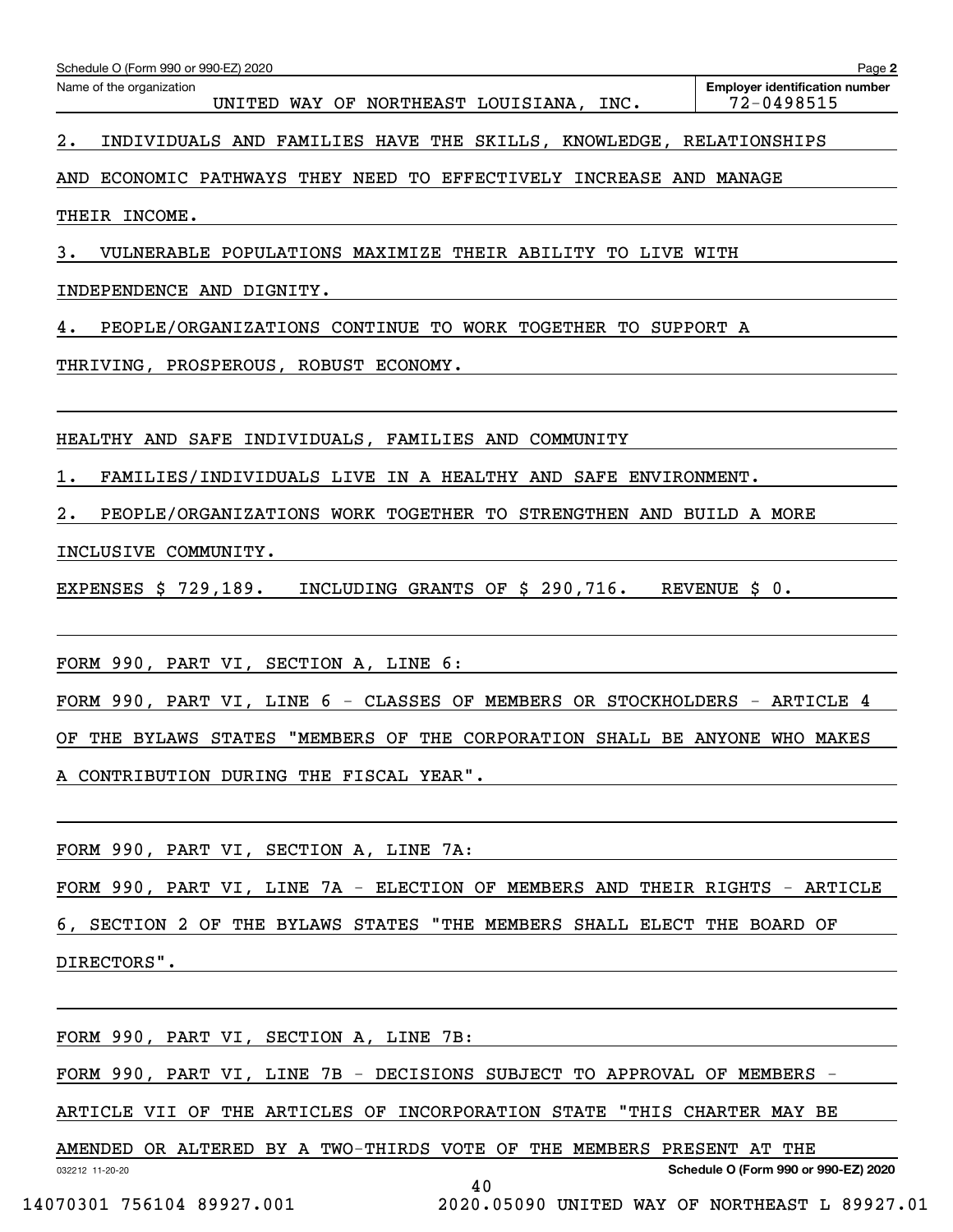| Schedule O (Form 990 or 990-EZ) 2020                                       | Page 2                                              |
|----------------------------------------------------------------------------|-----------------------------------------------------|
| Name of the organization<br>UNITED WAY OF<br>NORTHEAST LOUISIANA, INC.     | <b>Employer identification number</b><br>72-0498515 |
| ANNUAL MEETING OR A SPECIAL MEETING OF<br>THE MEMBERS                      | CALLED FOR THAT                                     |
| PURPOSE".                                                                  |                                                     |
|                                                                            |                                                     |
| FORM 990, PART VI, SECTION B, LINE 11B:                                    |                                                     |
| FORM 990, PART VI, LINE 11B - ORGANIZATION'S PROCESS TO REVIEW FORM 990 -  |                                                     |
| FORM 990 IS REVIEWED WITH THE AUDIT/FINANCE COMMITTEE.<br>IT               | IS THEN                                             |
| THE BOARD PRIOR TO THE RETURN BEING FILED.<br>PRESENTED TO                 |                                                     |
|                                                                            |                                                     |
| FORM 990, PART VI, SECTION B, LINE 12C:                                    |                                                     |
| FORM 990, PART VI, LINE 12C - ENFORCEMENT OF CONFLICTS POLICY - UNITED WAY |                                                     |
| AND VOLUNTEERS, INCLUDING THE BOARD OF DIRECTORS, TO<br>ASKS ALL STAFF     |                                                     |

COMPLETE AND SIGN A CONFLICT OF INTEREST STATEMENT DISCLOSING ANY

RELATIONSHIPS THEY HAVE WITH BUSINESSES DOING ANY BUSINESS WITH THE UNITED

WAY. IF A VOTING MATTER ARISES CONCERNING PARTIES IN WHICH A CONFLICT OF

INTEREST EXISTS, THAT BOARD MEMBER ABSTAINS FROM THE VOTE.

FORM 990, PART VI, SECTION B, LINE 15:

FORM 990, PART VI, LINE 15A - COMPENSATION PROCESS FOR TOP OFFICIAL DURING THE BUDGET PROCESS - STAFF SALARIES ARE COMPARED TO UNITED WAY OF AMERICA STAFF SALARY SURVEYS FOR SALARIES FOR THE POSITIONS IN UNITED WAY ACROSS THE COUNTRY. THESE SURVEYS GIVE EACH POSITION AND ARE BROKEN DOWN INTO REGIONS OF THE COUNTRY AND BY UNITED WAY SIZE. BASED ON THE SALARIES IN THE SURVEY, UNITED WAY WILL THEN PROPOSE SALARIES TO THE COMPENSATION COMMITTEE, THEN THE FINANCE COMMITTEE, AND FINALLY THE BOARD.

41

COMPENSATION PROCESS FOR OFFICERS SAME AS PART VI, LINE 15A.

|  |  |  |  |  | FORM 990, PART VI, SECTION C, LINE 19: |  |  |  |  |
|--|--|--|--|--|----------------------------------------|--|--|--|--|
|--|--|--|--|--|----------------------------------------|--|--|--|--|

032212 11-20-20

**Schedule O (Form 990 or 990-EZ) 2020**

**2**